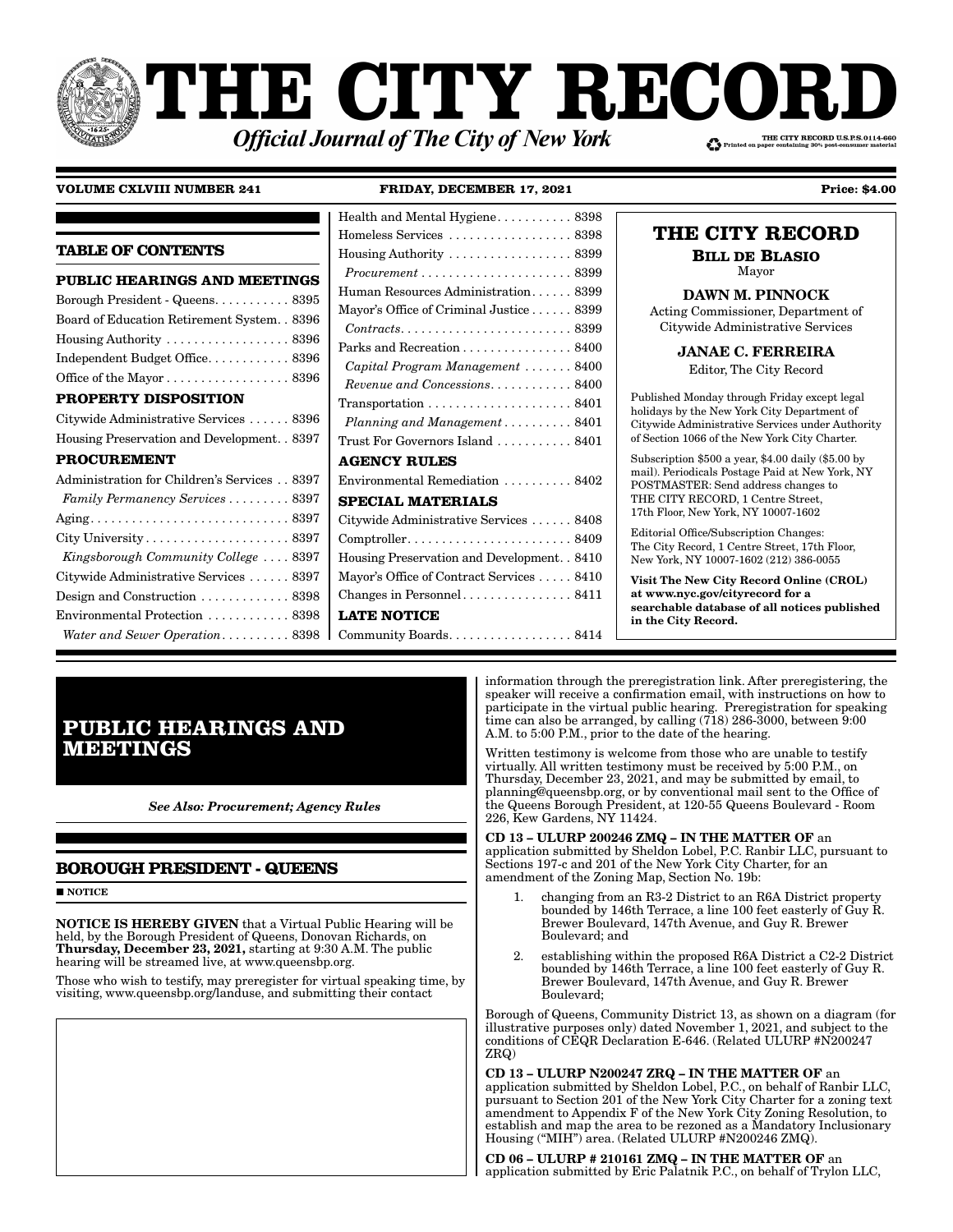pursuant to Sections 197-c and 201 of the New York City Charter for an amendment of the Zoning Map, Section No. 14a:

- 1. eliminating from within an existing R7-1 District a C1-2 District bounded by 66th Avenue, 99th Street, 66th Road and Queens Boulevard;
- 2. changing from an R7-1 District to an R8X District property bounded by 66th Avenue, 99th Street, 66th Road and Queens Boulevard; and
- 3. establishing within the proposed R8X District a C2-4 District bounded by 66th Avenue, 99th Street, 66th Road and Queens Boulevard;

Borough of Queens, Community District 6, as shown on a diagram (for illustrative purposes only), dated October 4, 2021, and subject to the conditions of CEQR Declaration E-634. (Related ULURP #N210162 ZRQ)

CD 06 – ULURP #210162 ZRQ – IN THE MATTER OF an application submitted by Eric Palatnik P.C., on behalf of Trylon LLC, pursuant to Section 201 of the New York City Charter for a zoning text amendment to Appendix F of the New York City Zoning Resolution establishing and mapping the area to be rezoned as a Mandatory Inclusionary Housing ("MIH") area. (Related ULURP #210161 ZMQ).

 $\bullet$  d17-23

# **BOARD OF EDUCATION RETIREMENT SYSTEM**

**MEETING** 

Our next Audit Committee Meeting, will be held virtually via Webex on Monday, December 20, 2021 from 2:00 P.M. - 3:30 P.M. If you would like to attend this meeting, please reach out to Iyekeze Ezefili, at iezefili@ bers.nyc.gov.

d15-20

# **HOUSING AUTHORITY**

### **MEETING**

Because of the on-going COVID-19 health crisis and in relation to Chapter 417 of the Laws of 2021, the Board Meeting of the New York City Housing Authority, scheduled for Wednesday, December 29, 2021, at 10:00 A.M., will be limited to viewing the live-stream or listening via phone instead of attendance in person.

For public access, the meeting will be streamed live on NYCHA's YouTube Channel, http://nyc.gov/nycha, and NYCHA's Website, http:// on.nyc.gov/boardmeetings, or can be accessed via Zoom by calling (646) 558-8656 using Webinar ID: 885 2810 8215 and Passcode: 9699097634.

For those wishing to provide public comment, pre-registration is required via email, to corporate.secretary@nycha.nyc.gov, or by contacting (212) 306-6088, no later than 5:00 P.M., on the day prior to the Board Meeting. When pre-registering, please provide your name, development, or organization name, contact information and item you wish to comment on. You will then be contacted with instructions for providing comment. Comments are limited to the items on the Calendar.

Speaking time will be limited to three (3) minutes. Speakers will provide comment in the order in which the requests to comment are received. The public comment period will comment will conclude upon all speakers being heard or at the expiration of thirty (30) minutes allotted for public comment, whichever occurs first.

Copies of the Calendar are available on NYCHA's Website, at http:// www1.nyc.gov/site/nycha/about/board-calendar.page, to the extent practicable, no earlier than 24 hours before the upcoming Board Meeting. Copies of the draft Minutes are available on NYCHA's Website, at http://www1.gov/site/nycha/about/board-calendar.page, no earlier than 3:00 P.M., on the Thursday following the Board Meeting.

Any changes to the schedule will be posted on NYCHA's Website, at http://www1.nyc.gov/site/about/board-calendar.page, and via social media, to the extent practicable, at a reasonable time before the meeting.

Any person requiring a reasonable accommodation in order to participate in the Board Meeting, should contact the Office of the Corporate Secretary by phone, at (212) 306-6088, or by email, at corporate.secretary@nycha.nyc.gov, no later than Wednesday, December 22, 2021, at 5:00 P.M.

For additional information regarding the Board Meeting, please contact the Office of the Corporate Secretary by phone, at (212) 306-6088, or by email, at corporate.secretary@nycha.nyc.gov.

d14-29

# **INDEPENDENT BUDGET OFFICE**

# **PUBLIC HEARINGS**

The NYC Independent Budget Office, will hold an Advisory Board Meeting on Thursday, January 6, 2022, beginning at 8:30 A.M. This meeting will be held via Zoom. For log on information, please email iboenews@ibo.nyc.ny.us, by 8:00 A.M. 1/6/2022.

Accessibility questions: Lisa Neary, lisan@ibo.nyc.ny.us, by: Wednesday, January 5, 2022, 5:00 P.M.

ð

d14-j6

# **OFFICE OF THE MAYOR**

**NOTICE** 

NOTICE OF A PUBLIC HEARING ON PROPOSED LOCAL LAW

PURSUANT TO STATUTORY REQUIREMENT, NOTICE IS HEREBY GIVEN that proposed local laws numbered and titled hereinafter has been passed by the Council and that a public hearing on such proposed local law will be held by remote means on Wednesday, December 22, 2021, at 12:00 P.M. To obtain information on how to access the hearing, or to register to speak at the hearing, please email cityleg@cityhall.nyc.gov, or call 311. Please note that, if you require special accommodations to participate, you must request it 3 days in advance of the hearing by sending an email to the aforementioned email address or by calling 311. The hearing can be viewed live on NYC.gov.

Int. 2317-A - A Local Law to amend the administrative code of the City of New York, in relation to the use of substances with certain emissions profiles.

Int. 2442-A - A Local Law to amend the New York City charter, in relation to establishing an office of community mental health.

> Bill de Blasio Mayor

 $\bullet$  d17

# **PROPERTY DISPOSITION**

# **CITYWIDE ADMINISTRATIVE SERVICES**

**SALE** 

The City of New York in partnership with PropertyRoom.com posts vehicle and heavy machinery auctions online every week, at: https://www.propertyroom.com/s/nyc+fleet

All auctions are open, to the public and registration is free.

Vehicles can be viewed in person, at:

Kenben Industries Ltd., 1908 Shore Parkway, Brooklyn, NY 11214 Phone: (718) 802-0022

No previous arrangements or phone calls are needed to preview. Hours are Monday and Tuesday from 10:00 A.M. – 2:00 P.M.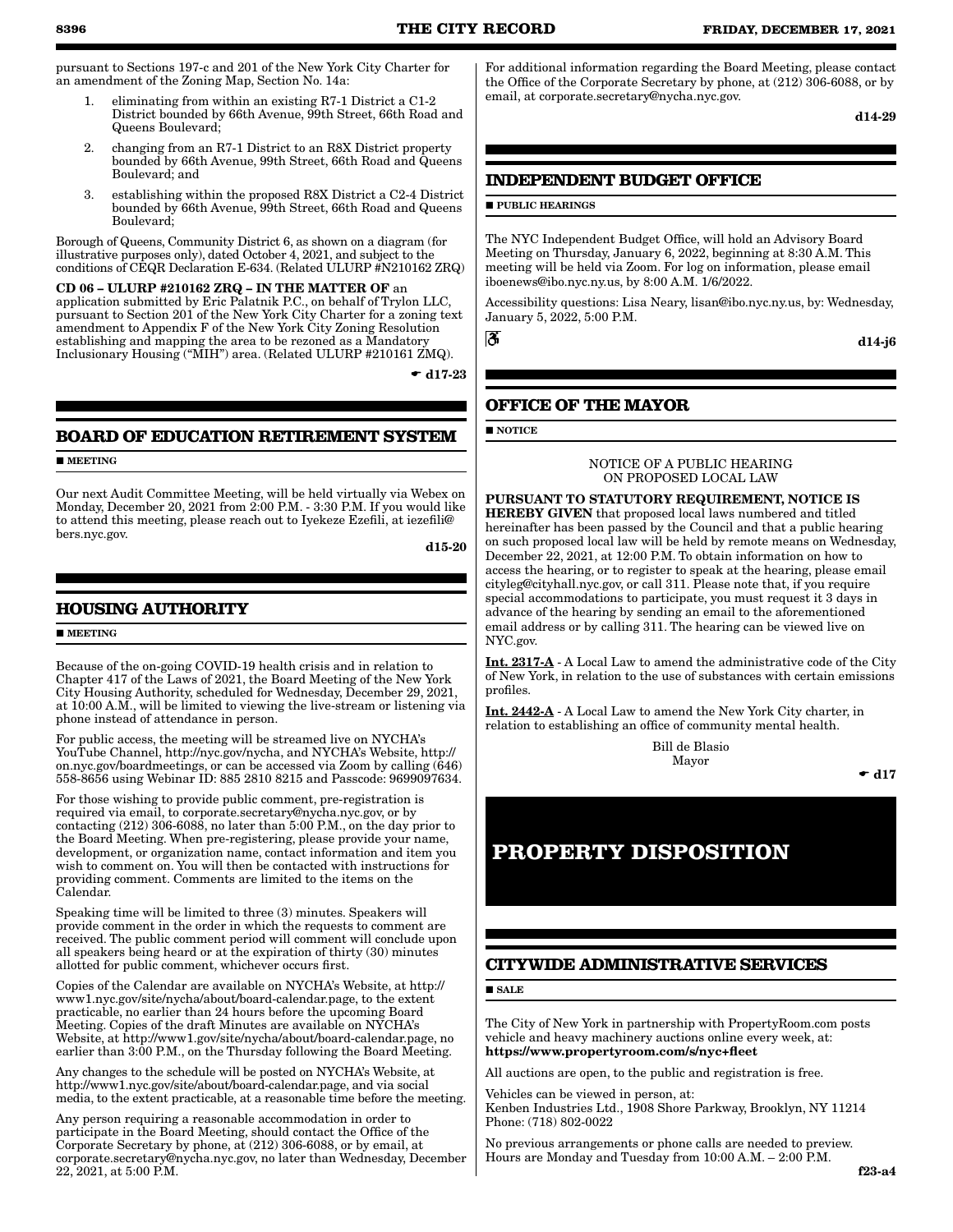# **HOUSING PRESERVATION AND DEVELOPMENT**

**PUBLIC HEARINGS** 

All Notices Regarding Housing Preservation and Development Dispositions of City-Owned Property appear in the Public Hearing Section.

j4-d30



*"Compete To Win" More Contracts!* 

*Thanks to a new City initiative - "Compete To Win" - the NYC Department of Small Business Services offers a new set of FREE services to help create more opportunities for minority and Women-Owned Businesses to compete, connect and grow their business with the City. With NYC Construction Loan, Technical Assistance, NYC Construction Mentorship, Bond Readiness, and NYC Teaming services, the City will be able to help even more small businesses than before.*

*Win More Contracts, at nyc.gov/competetowin*

*"The City of New York is committed to achieving excellence in the design and construction of its capital program, and building on the tradition of innovation in architecture and engineering that has contributed, to the City's prestige as a global destination. The contracting opportunities for construction/construction services and construction-related services that appear in the individual agency listings below reflect that commitment to excellence."*

#### HHS ACCELERATOR PREQUALIFICATION

To respond to human services Requests for Proposals (RFPs), in accordance with Section 3-16 of the Procurement Policy Board Rules of the City of New York ("PPB Rules"), vendors must first complete and submit an electronic HHS Accelerator Prequalification Application using the City's PASSPort system. The PASSPort system is a web-based system maintained by the City of New York for use by its Mayoral Agencies to manage procurement. Important business information collected in the Prequalification Application is required every three years. Documents related to annual corporate filings must be submitted on an annual basis to remain eligible to compete. Prequalification applications will be reviewed to validate compliance with corporate filings and organizational capacity. Approved organizations will be eligible to compete and would submit electronic proposals through the PASSPort system. The PASSPort Public Portal, which lists all RFPs, including HHS RFPs that require HHS Accelerator Prequalification, may be viewed at https://passport. cityofnewyork.us/page.aspx/en/rfp/request\_browse\_public. All current and prospective vendors should frequently review information listed on roadmap to take full advantage of upcoming opportunities for funding. For additional information about HHS Accelerator Prequalification and PASSPort, including background materials, user guides and video tutorials, please visit https://www1.nyc.gov/site/mocs/systems/about-goto-passport.page.

# **ADMINISTRATION FOR CHILDREN'S SERVICES**

**FAMILY PERMANENCY SERVICES**

**INTENT TO AWARD** 

*Human Services/Client Services*

EXTRAORDINARY NEEDS FOSTER CARE - Negotiated Acquisition - Other - PIN# 06822N0010 - Due 1-6-22 at 3:00 P.M.

In accordance with Section 3-04(b)(2)(i)(D) of the Procurement Policy Board Rules, the Administration for Children's Services (ACS), intends to enter into a negotiation acquisition contract with Vanderheyden (with its headquarters located at 614 Cooper Hill Road, Wynantskill, NY 12198), for the provision of a Extraordinary Needs Foster Care

program. The term of the contract will be June 26, 2021 thru June 30, 2024, with a 3-year option to renew. The proposed budget for this negotiated acquisition is a maximum of \$353,755.59. Any information concerning the provider's performance, as well as any other factors relevant to the renewal, may be expressed, by contacting Peter Pabon, of the Office of Procurement, at Peter.Pabon@acs.nyc.gov.

ACS selected the negotiated acquisition procurement method, pursuant to the Procurement Policy Board Rules, Section 3-04(b)(2)(i)(D) & Section 3-04(b)(2)(ii) because the subject vendor was the only NYS OCFS approved agency that could provide child-specific behavioral Extraordinary Needs Foster Care services within a very limited timeframe.

d16-23

# **AGING**

**AWARD** 

*Human Services*/*Client Services*

PROVIDE OLDER ADULT CENTER SERVICES - Competitive Sealed Proposals/Pre-Qualified List - PIN#12521P0019089 - AMT: \$2,565,840.00 - TO: Cypress Hills Fulton Street Senior Citizens Center Inc, 3208 Fulton Street, Brooklyn, NY 11208.

#### DFTA ID: C28

Older Adult Centers (OAC), provide an outlet aimed at socialization for community-dwelling older adults and prevent them from being isolated and disenfranchised. Older Adults engage in various programs and participate classes and activities including but not limited to art, music, dance, chronic disease self-management classes, nutrition workshops, benefits screenings, technology classes; recreational trips, transportation services; and congregate meals.

 $\bullet$  d17

# **CITY UNIVERSITY**

#### **KINGSBOROUGH COMMUNITY COLLEGE**

**SOLICITATION** 

*Goods and Services*

CHROUNUS MENTORING PLATFORM - Sole Source - Available only from a single source - PIN# KCC-2022019 - Due 12-21-21 at 1:00 P.M.

Kingsborough Community College will be entering into a Sole Source Purchase Order Contract, with Chronus LLC., to provide Chronus mentoring platform program for students & mentors to be matched. The platform is also a fully featured mobile application for both iOS & Android smart phone users. The platform also integrates Slack/ MSTeams/Zoom/Google Meet. It's a self-guided learning platform and directly tracks and visualize key mentoring outcomes. Chronus leverages AI principles in its matchin system and provides clients with a matching gap analysis.

This notice is not an invitation for competition or interest, but is intended to meet the requirement to give public notice of a Sole Source purchase. This is as per New York State Finance Law, Section 163, which authorizes Sole Source purchases without a formal competitive process in certain circumstances.

*Use the following address* unless otherwise specified in notice, to secure, examine or submit bid/proposal documents, vendor prequalification and other forms; specifications/blueprints; other information; and for opening and reading of bids at date and time specified above.

*City University, 2001 Oriental Boulevard, A-207K, Brooklyn, NY 11235. Robin Sutherland (718) 368-4649; robin.sutherland@kbcc.cuny.edu*

d13-17

# **CITYWIDE ADMINISTRATIVE SERVICES**

AWARD

*Goods*

LOADER W/ARTICULATED FRAME - DSNY - Competitive Sealed Bids - PIN#8572100068 - AMT: \$2,152,728.74 - TO: Hoffman International Inc DBA Hoffman Equipment Co., 300 South Randolphville Road, Piscataway, NJ 08855-0669.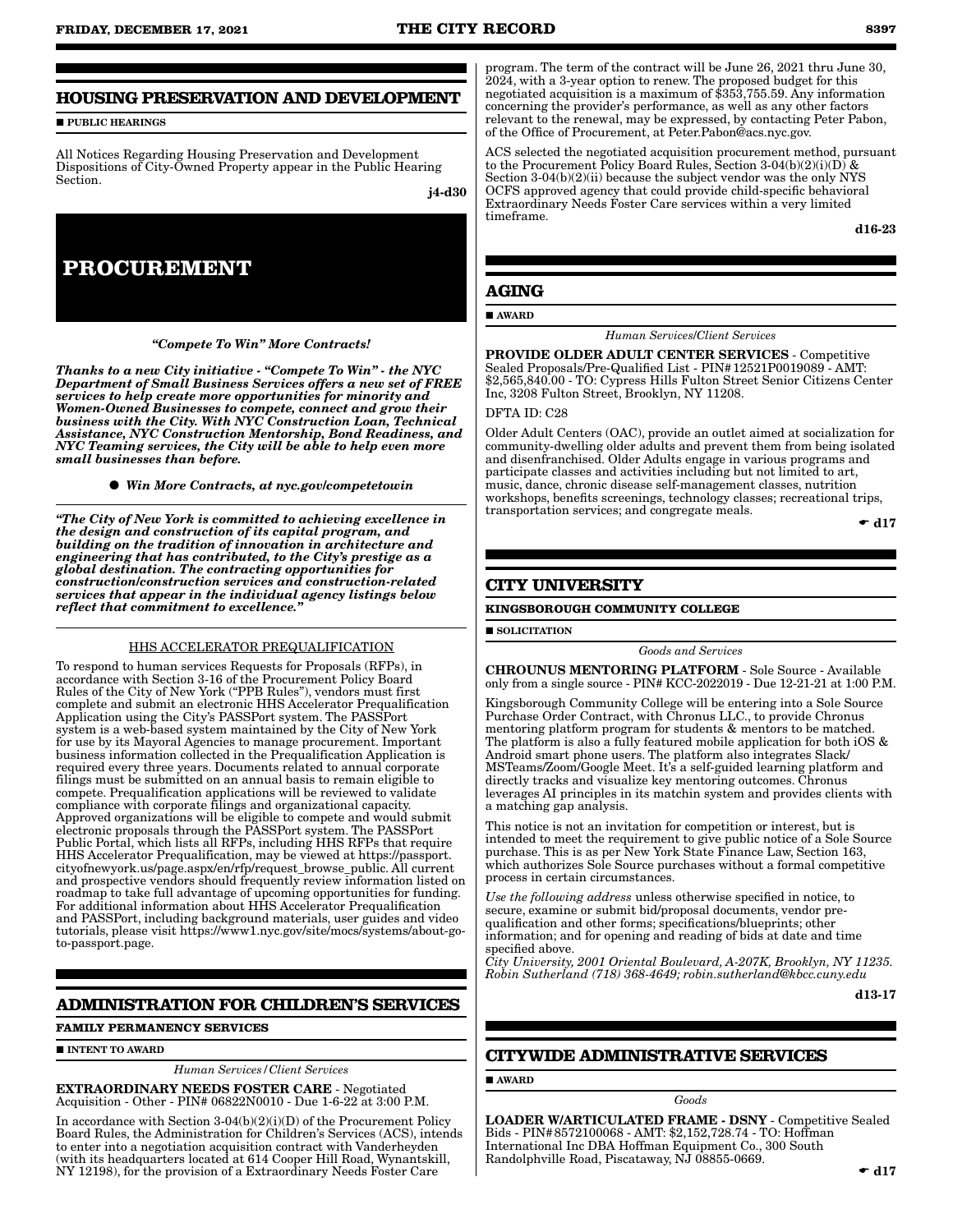FIRE HYDRANT - Competitive Sealed Bids - PIN#8572100144 - AMT: \$4,633,330.00 - TO: Mueller Company LLC, 500 West Eldorado Street, Decatur, IL 62525.  $\bullet$  d17

GUIDE RAIL, POSTS AND ACCESSORIES - Competitive Sealed Bids - PIN#8572100094 - AMT: \$2,504,243.80 - TO: Eberl Iron Works Inc, 128 Sycamore Street, Buffalo, NY 14204.

*Services (other than human services)*

MOIA SMARTLING RENEWAL SUBSCRIPTION - Other - PIN#85622U0006001 - AMT: \$20,000.00 - TO: Smartling Inc, 1375 Boadway, 14th Floor, New York, NY 10018.

Website, language support for direct services.

 $\bullet$  d17

 $\bullet$  d17

# **DESIGN AND CONSTRUCTION**

SOLICITATION

*Construction/Construction Services*

85022B0027-HWPR21K1 - REHABILITATION OF PEDESTRIAN RAMPS AT DESIGNATED LOCATIONS - Competitive Sealed Bids - PIN# 85022B0027 - Due 1-11-22 at 11:00 A.M.

Project #: HWPR21K1/EPIN: 85022B0027

Late Bids Will Not Be Accepted.

There will be an optional pre-bid conference. Details will be provided in the PASSPort procurement.

This contract is subject to Special Experience Requirements.

\*This project is subject to HireNYC\*

This Competitive Sealed Bid (CSB), is being released through PASSPort, New York City's online procurement portal.

Responses to this CSB must be submitted via PASSPort. To access the solicitation, vendors should visit the PASSPort Public Portal, at https:// www1.nyc.gov/site/mocs/systems/about-go-to-passport.page, and click on the "Search Funding Opportunities in PASSPort" blue box. This will take you to the Public Portal of all procurements in the PASSPort system. To quickly locate the CSB, insert the EPIN (85022B0027) into the Keywords search field.

Bid opening Location - Virtual Bid Opening at Zoom Link: https:// us02web.zoom.us/j/86347939143?pwd=cERVaFcvYVBzdjJDN mticzFIY0xXZz09. Meeting ID: 863 4793 9143 NY Code: DDC2022

#### $\div$  d17

85022B0046-EC-SEKN22 (REBID 1) - RECONSTRUCTION OF EXISTING SEWERS, NORTH BROOKLYN - Competitive Sealed Bids - PIN#85022B0046 - Due 1-11-22 at 11:00 A.M.

Project #: EC-SEKN22 (REBID 1)EPIN: 85022B0046

Late Bids Will Not Be Accepted.

There will be an optional pre-bid conference. Details will be provided in the PASSPort procurement.

This contract is subject to Special Experience Requirements.

\*This project is subject to HireNYC\*

This Competitive Sealed Bid (CSB), is being released through PASSPort, New York City's online procurement portal.

Responses to this CSB must be submitted via PASSPort. To access the solicitation, vendors should visit the PASSPort Public Portal, at https:// www1.nyc.gov/site/mocs/systems/about-go-to-passport.page, and click on the "Search Funding Opportunities in PASSPort" blue box. This will take you to the Public Portal of all procurements in the PASSPort system. To quickly locate the CSB, insert the EPIN (85022B0046) into the Keywords search field.

Bid opening Location - Virtual Bid Opening at Zoom Link: https:// us02web.zoom.us/j/88185505091?pwd=WWlLOUwza2xRbTMra UdRSFZQNEJldz09. Meeting ID: 881 8550 5091 NY Code: DDC2022

85022B0048-EC-SER22 (REBID 1) - RECONSTRUCTION OF EXISTING SEWERS, STATEN ISLAND - Competitive Sealed Bids - PIN#85022B0048 - Due 1-12-22 at 11:00 A.M.

Project #: EC-SER22 (REBID 1) / EPIN: 85022B0048

Late Bids Will Not Be Accepted.

This contract is subject to Special Experience Requirements.

\*This project is subject to HireNYC\*

This Competitive Sealed Bid (CSB) is being released through PASSPort, New York City's online procurement portal.

Responses to this CSB must be submitted via PASSPort. To access the solicitation, vendors should visit the PASSPort Public Portal, at https:// www1.nyc.gov/site/mocs/systems/about-go-to-passport.page, and click on the "Search Funding Opportunities in PASSPort" blue box. This will take you to the Public Portal of all procurements in the PASSPort system. To quickly locate the CSB, insert the EPIN (85022B0048) into the Keywords search field.

Bid opening Location - Virtual Bid Opening at Zoom Link: https:// us02web.zoom.us/j/83243991157?pwd=NjZmRkI1ZC9UYnpPLzZje HpabnVWUT09. Meeting ID: 832 4399 1157 NY Code: DDC2022  $\bullet$  d17

85022B0049-EC-SEX22 (REBID 1) - RECONSTRUCTION OF EXISTING SEWERS, THE BRONX - Competitive Sealed Bids - PIN#85022B0049 - Due 1-13-22 at 11:00 A.M.

Project #: EC-SEX22 (REBID 1) / EPIN: 85022B0049

Late Bids Will Not Be Accepted.

There will be an optional pre-bid conference. Details will be provided in the PASSPort procurement.

This contract is subject to Special Experience Requirements.

\*This project is subject to HireNYC\*

This Competitive Sealed Bid (CSB), is being released through PASSPort, New York City's online procurement portal.

Responses to this CSB must be submitted via PASSPort. To access the solicitation, vendors should visit the PASSPort Public Portal, at https:// www1.nyc.gov/site/mocs/systems/about-go-to-passport.page, and click on the "Search Funding Opportunities in PASSPort" blue box. This will take you to the Public Portal of all procurements in the PASSPort system. To quickly locate the CSB, insert the EPIN (85022B0049) into the Keywords search field.

Bid opening Location - Virtual Bid Opening at Zoom Link: https:// us02web.zoom.us/j/87663314092?pwd=Y0dQSE1RLzhMUGdxb StGN2RkMFZMZz09. Meeting ID: 876 6331 4092 NY Passcode: DDC202

 $\bullet$  d17

## **ENVIRONMENTAL PROTECTION**

**WATER AND SEWER OPERATION**

**INTENT TO AWARD** 

*Goods*

82622Y0133-BWSO DRIVING SIMULATOR 2001004X - Request for Information - PIN# 82622Y0133 - Due 12-29-21 at 2:00 P.M.

NYC Environmental Protection, intends to enter into a sole source negotiation, with Drive Square Inc, for the purchase of a driving simulator with head mounted display. Any firm which believes they can also provide this good, are invited to respond to this RFI.

d14-21

## **HEALTH AND MENTAL HYGIENE**

AWARD

#### *Goods*

FORESCOUT ACTIVECARE LICENSES AND PROFESSIONAL SERVICES/ TRAINING - Intergovernmental Purchase - PIN#81622O0002001 - AMT: \$306,659.50 - TO: Protek Information

Technology Services LLC, 492 Mitchell Drive, Valley Cottage, NY 10989.

 $\bullet$  d17

# **HOMELESS SERVICES**

AWARD

 $\blacktriangledown$  d17

*Human Services*/*Client Services*

STAND ALONE TRANSITIONAL RESIDENCES FOR SINGLE ADULTS - Renewal - PIN#07118P8317KXLR001 - AMT: \$16,552,012.00 - TO: Neighborhood Association for Inter-Cultural Affair, 1075 Grand Concourse, Suite 1B, Bronx, NY 10452.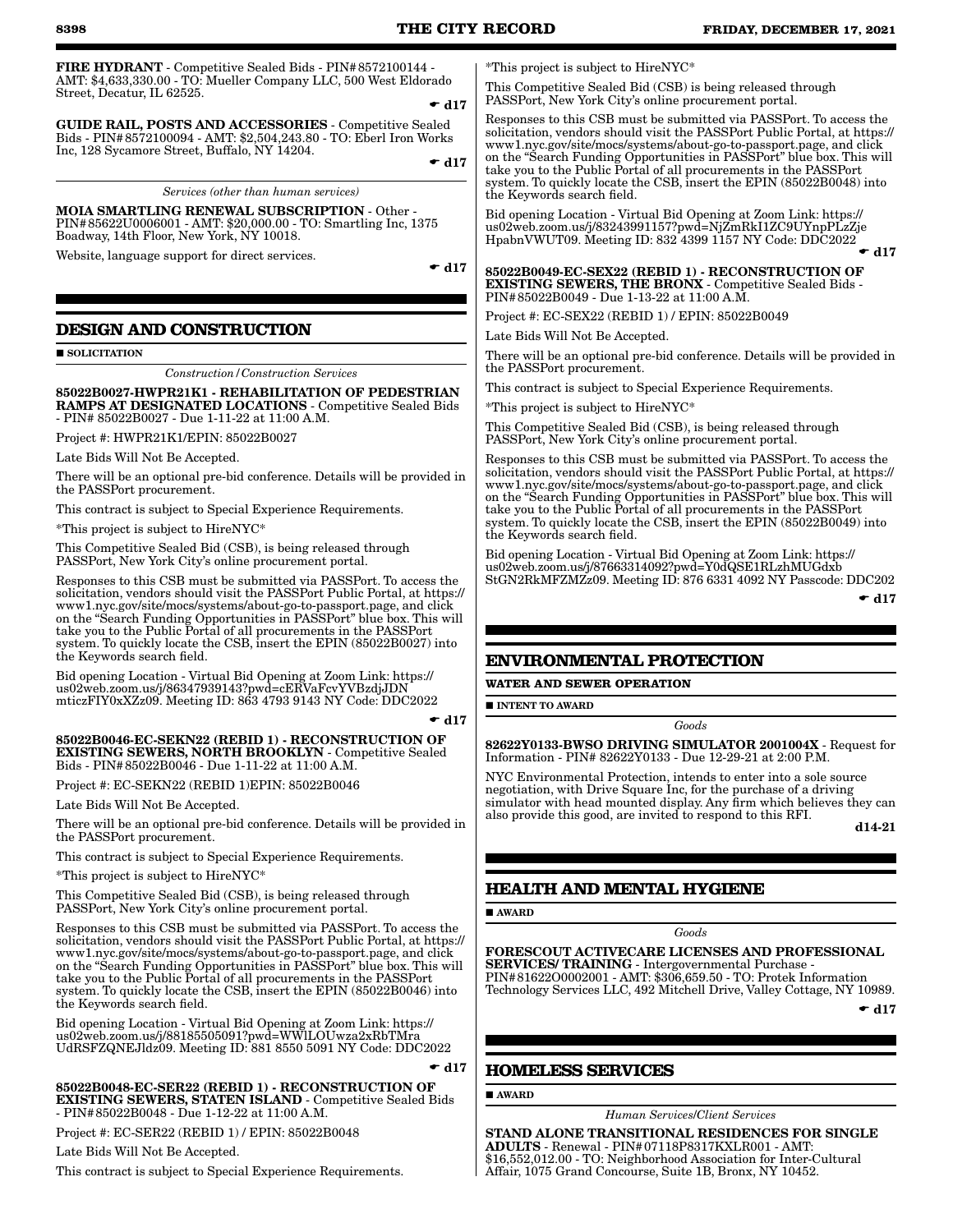Renewal - Stand Alone Transitional Residences for Single Adults - 706 Courtlandt Avenue, Bronx, NY 10451  $\bullet$  d17

### **HOUSING AUTHORITY**

# **PROCUREMENT**

**SOLICITATION** 

#### *Construction Related Services*

SMD\_SERVICES\_MAINTENANCE PAINTING OF APARTMENTS - VARIOUS DEVELOPMENTS WITHIN THE BOROUGHS OF BROOKLYN AND BRONX - Competitive Sealed Bids - Due 1-13-22 at 12:00 A.M.

PIN#355907 - Claremont Rehab (Group 3, 2, 4, 5), Teller Avenue - East 166th Street, College Avenue - East 165th Street, 1162-1176 Washington Avenue, Bronx - Due at 10:00 A.M. PIN#355908 - Red Hook East Houses, Brooklyn - Due at 10:05 A.M. PIN#355909 - Sumner Houses, 303 Vernon Avenue, Bedford-Stuyvesant Rehab, Brooklyn - Due at 10:10 A.M.

The Work shall consist of furnishing labor, material, equipment, insurance, incidental items and permits, all in accordance with the Contract Documents, for the painting of residential apartments in any of the Buildings, constituting the Development(s) included in this Contract. The Contractor must paint complete apartments (including all bedrooms, kitchen, living room, foyer, dinette, halls, bathrooms) in the manner described below, using a Standard One (1) Coat Paint System or a Standard Two (2) Coat Paint System or Three (3) Coat Paint System Modernization as stated in the Specifications and as directed by the Authority in Work Authorizations.

Interested vendors are invited to obtain a copy of the opportunity at NYCHA's website, by going to the http://www.nyc.gov/nychabusiness. On the left side, click on "iSupplier Vendor Registration/Login" link. (1) If you have an iSupplier account, then click on the "Login for registered vendors" link and sign into your iSupplier account. (2) If you do not have an iSupplier account you can Request an account by clicking on "New suppliers register in iSupplier" to apply for log-in credentials. Once you have accessed your iSupplier account, log into your account, then choose under the Oracle Financials home page, the menu option "Sourcing Supplier", then choose "Sourcing", then choose "Sourcing Homepage"; and conduct a search in the "Search Open Negotiations" box for the RFQ Number (s) 355907, 355908, 355909.

Note: In response to the COVID-19 outbreak, we are accepting only electronic bids submitted online via iSupplier. Paper bids will not be accepted or considered. Please contact NYCHA Procurement, at procurement@nycha.nyc.gov, for assistance.

*Use the following address* unless otherwise specified in notice, to secure, examine or submit bid/proposal documents, vendor prequalification and other forms; specifications/blueprints; other information; and for opening and reading of bids at date and time specified above.

*Housing Authority, 90 Church Street, 6th Floor, New York, NY 10007. Anush Arustamyan (212) 306-4533; Anush.Arustamyan@nycha.nyc.gov*

 $\bullet$  d17

*Construction/Construction Services*

REQUEST FOR EXPRESSION OF INTEREST (RFEI) FOR WYCOFF GARDENS COMMUNITY CENTER ADDITION.

- Request for Information - PIN#355924 - Due 1-7-22 at 11:00 A.M. Comments and Questions Due December 27, 2021, at 2:00 P.M.

NYCHA Responses Due January 4, 2022.

*Use the following address* unless otherwise specified in notice, to secure, examine or submit bid/proposal documents, vendor prequalification and other forms; specifications/blueprints; other information; and for opening and reading of bids at date and time specified above.

*Housing Authority, 90 Church Street, 6th Floor, New York, NY 10007. Shawntae Davis (212) 306-3127; shawntae.davis@nycha.nyc.gov*

 $\bullet$  d17

*Services (other than human services)*

SMD\_SERVICES\_MAINTENANCE PAINTING OF APARTMENTS - VARIOUS DEVELOPMENTS WITHIN THE BOROUGH OF MANHATTAN - Competitive Sealed Bids - Due 1-20-22 at 12:00 A.M.

PIN#350906 - Rutgers Houses - Manhattan - Due at 10:00 A.M. PIN#350907 - Wagner Houses - Manhattan - Due at 10:05 A.M. PIN#352911 - Washington Houses - Manhattan - Due at 10:15 A.M. PIN#355918 - Wald Houses - Manhattan - Due at 10:10 A.M.

The Work shall consist of furnishing labor, material, equipment, insurance, incidental items and permits, all in accordance with the Contract Documents, for the painting of residential apartments in any of the Buildings constituting the Development(s) included in this Contract. The Contractor must paint complete apartments (including all bedrooms, kitchen, living room, foyer, dinette, halls, bathrooms) in the manner described below, using a Standard One (1) Coat Paint System or a Standard Two (2) Coat Paint System or Three (3) Coat Paint System Modernization as stated in the Specifications and as directed by the Authority in Work Authorizations.

Interested vendors are invited to obtain a copy of the opportunity at NYCHA's website, by going to the http://www.nyc.gov/nychabusiness. On the left side, click on "iSupplier Vendor Registration/Login" link. (1) If you have an iSupplier account, then click on the "Login for registered vendors" link and sign into your iSupplier account. (2) If you do not have an iSupplier account you can Request an account by clicking on "New suppliers register in iSupplier" to apply for log-in credentials. Once you have accessed your iSupplier account, log into your account, then choose under the Oracle Financials home page, the menu option "Sourcing Supplier", then choose "Sourcing", then choose "Sourcing Homepage"; and conduct a search in the "Search Open Negotiations" box for the RFQ Number (s) 350906, 350907, 352911 & 355918.

Note: In response to the COVID-19 outbreak, we are accepting only electronic bids submitted online via iSupplier. Paper bids will not be accepted or considered. Please contact NYCHA Procurement, at procurement@nycha.nyc.gov, for assistance.

*Use the following address* unless otherwise specified in notice, to secure, examine or submit bid/proposal documents, vendor prequalification and other forms; specifications/blueprints; other information; and for opening and reading of bids at date and time specified above.

*Housing Authority, 90 Church Street, 6th Floor, New York, NY 10007. Mimose Julien (212) 306-8141; mimose.julien@nycha.nyc.gov*

```
\bullet d17
```
#### **HUMAN RESOURCES ADMINISTRATION**

AWARD

*Services (other than human services)*

IT CONSULTING SERVICES - Renewal - PIN#06922G0004001 - AMT: \$1,438,191.00 - TO: RCI Technologies, Inc., 1133 Green Street, Iselin, NJ 08830.

Contract Term from 1/1/2020 to 12/31/2021.

 $\bullet$  d17

#### **INTENT TO AWARD**

*Services (other than human services)*

06922Y0081-BUS AND SUBWAY ADS FOR ERAP CAMPAIGN - Request for Information - PIN#06922Y0081 - Due 12-23-21 at 2:00 P.M.

DSS/HRA, intends to enter into a Sole Source contract with Outfront Media Group, LLC, for placing the ERAP campaign ads on buses and subways from  $10/11/2021$  to  $11/28/2021$ . Outfront is the current advertising licensee for the MTA subway, commuter rail and bus systems. Outfront has the exclusive right to post and display advertising on those systems.

Any firm or organization which believes they can also provide this service, is invited to respond to the RFI "06922Y0081-BUS AND SUBWAY ADS FOR ERAP CAMPAIGN" on PASSPort. If you have any questions, please email, "frazierjac@dss.nyc.gov", with the subject line "06922Y0081-BUS AND SUBWAY ADS FOR ERAP CAMPAIGN". Please indicate your interest by responding, to the RFI EPIN: 06922Y0081 in PASSPort no later than December 23, 2021, 2:00 P.M.

d15-22

# **MAYOR'S OFFICE OF CRIMINAL JUSTICE**

#### **CONTRACTS**

#### **INTENT TO AWARD**

*Human Services/Client Services*

EMERGENCY REENTRY HOTEL SERVICES - Negotiated Acquisition - Other - PIN# 00222N0012001 - Due 12-20-21 at 5:00 P.M.

Pursuant to Section  $3-04(b)(2)(i)(D)$  and  $3-04(b)(2)(ii)$  of the Procurement Policy Board Rules, the Mayor's Office of Criminal Justice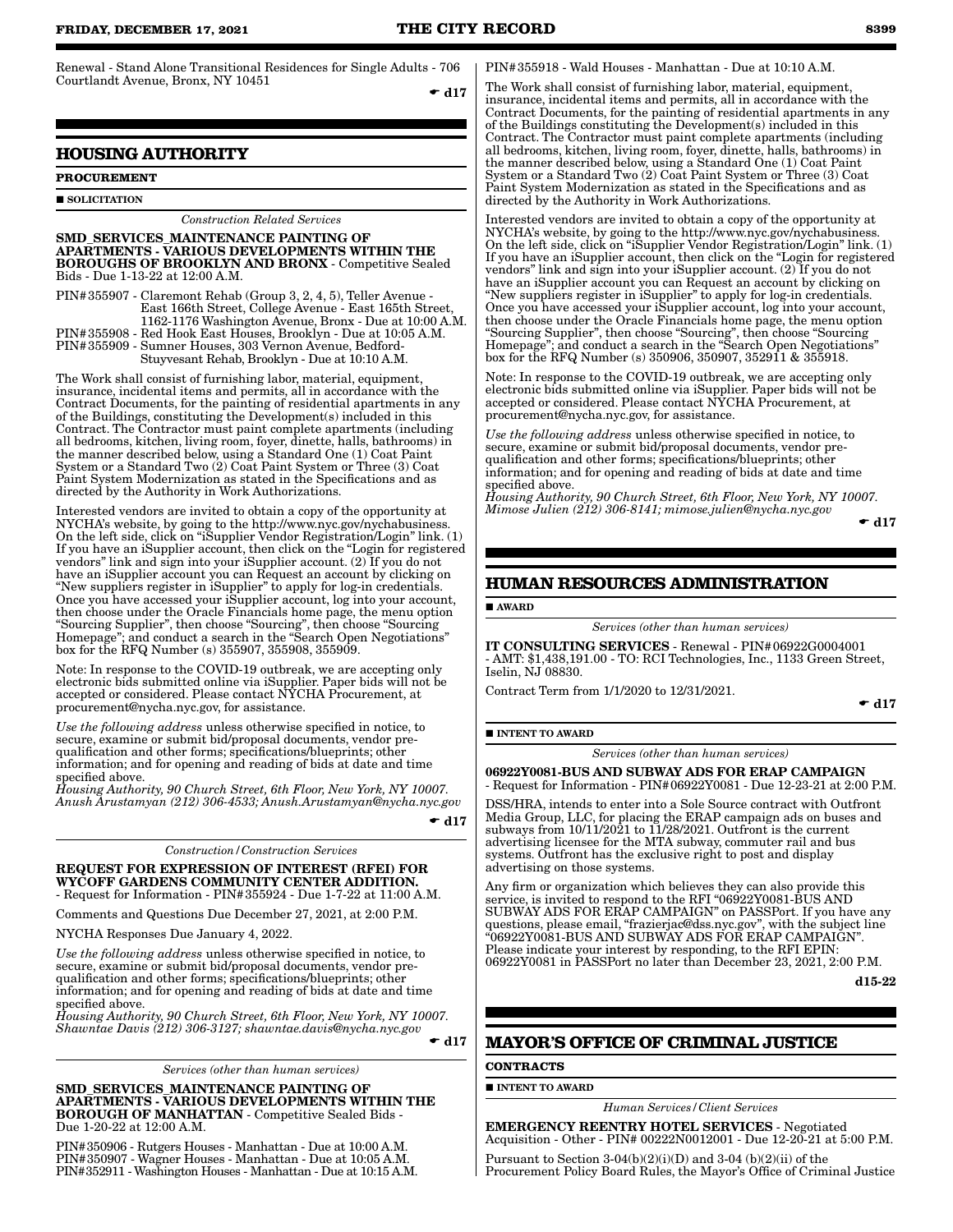(MOCJ), intends to enter into negotiations with Exodus Transitional Community Inc., 22271 Third Avenue, New York, NY 10035, for Emergency Reentry Hotel Rooms and Services. The term will be from 1/1/2022 - 6/30/2022. The proposed budget for this negotiated acquisition, is \$40,923,315.00.

This notice is for informational purposes only. Organizations interested in future solicitations for these services are invited to do so, by registering the NYC Mayor's Office of Contract Services (MOCS) PASSPort system. To register with PASSPort, please go to www.nyc. gov/PASSPort. There you will find additional guides to assist you with the registration process.

*Use the following address* unless otherwise specified in notice, to secure, examine or submit bid/proposal documents, vendor prequalification and other forms; specifications/blueprints; other information; and for opening and reading of bids at date and time specified above.

*Mayor's Office of Criminal Justice, 1 Centre Street, 10th Floor, Room 1012, New York, NY 10007. Alison MacLeod (212) 416-5252; mocjprocurements@cityhall.nyc.gov*

#### d14-20

EMERGENCY HOTEL MEDICAL SERVICES - Negotiated Acquisition - Other - PIN# 00222N0011001 - Due 12-20-21 at 5:00 P.M.

Pursuant to Section  $3-04(b)(2)(i)(D)$  and  $3-04(b)(2)(ii)$  of the Procurement Policy Board Rules, the Mayor's Office of Criminal Justice (MOCJ), intends to enter into negotiations with Housing Works, Inc., 57 Willoughny Street, 2nd Floor, Brooklyn, NY 11201, for Emergency Hotel Medical Services. The term will be from 1/1/2022 - 6/30/2022. The proposed budget for this negotiated acquisition is \$ 6,864,325.00.

This notice is for informational purposes only. Organizations interested in future solicitations for these services, are invited to do so, by registering the NYC Mayor's Office of Contract Services (MOCS) PASSPort system. To register with PASSPort, please go to www.nyc. gov/PASSPort. There you will find additional guides to assist you with the registration process.

*Use the following address* unless otherwise specified in notice, to secure, examine or submit bid/proposal documents, vendor prequalification and other forms; specifications/blueprints; other information; and for opening and reading of bids at date and time specified above.

*Mayor's Office of Criminal Justice, 1 Centre Street, 10th Floor, Room 1012, New York, NY 10007. Alison MacLeod (212) 416-5252; amacleod@cityhall.nyc.gov*

d14-20

# **PARKS AND RECREATION**

**AWARD** 

*Construction*/*Construction Services*

CITYWIDE BUILDING AND STRUCTURE RECONSTRUCTION AND STABILIZATION - Competitive Sealed Bids - PIN#CNYG-1617M - AMT: \$8,000,000.00 - TO: Astivida Construction, Inc, 214-80th Street, Brooklyn, NY 11209.

CNYG-1617M - Citywide Building and Structure Reconstruction and Stabilization

E-PIN: 84619B0072

 $\bullet$  d17

*Services (other than human services)*

BLOCK PRUNING IN MANHATTAN - Renewal - PIN#84620B8401KXLR001 - AMT: \$603,960.00 - TO: Beucler Tree Experts LLC, 48 Harold Street, Tenafly, NJ 07670-1820.

The work to be performed under this contract, includes furnishing all labor, materials, travel time, equipment, and all other work incidental thereto, necessary or required, to provide the block pruning of trees in the Borough of Manhattan, for the City of New York Parks & Recreation ("Agency").

 $\bullet$  d17

#### **CAPITAL PROGRAM MANAGEMENT**

#### **SOLICITATION**

*Construction*/*Construction Services*

84621B0151-B210H-118M-HAROLD ICKES PLAYGROUND BMX BIKE AND SKATE PARK AND MULTIPURPOSE PLAY AREA CONSTRUCTION - Competitive Sealed Bids - PIN#84621B0151 - Due 1-10-22 at 3:30 P.M.

B210H-118M-The Construction of a Skate Park in Harold Ickes Playground, located at the Intersection of Hamilton Avenue and Van Brunt Street, Borough of Brooklyn. Please note that date of Bid Submission is different than date of Bid Opening. Please refer to website for updated procedures due to pandemic. This procurement is subject to: Participation goals for MBEs and/or WBEs, as required by Local Law 1 of 2013.

Bid Submission Due Date: 1/10/22, Time: 3:30 P.M., by Passport submission and total/bid security, by Mail or Drop Box, at Olmsted Center Annex. Date of Bid Opening (via Zoom Conference): 1/12/22, Time: 10:30 A.M., https://us02web.zoom.us/j/9573076290?pwd=cn VXVzN2Q014SjBLaktvVzIzWnlvUT09. Meeting ID: 957 307 6290, Passcode: 118035, Conf. Number: +1 (929) 205-6099, 9573076290#, \*118035#.

The Cost Estimate Range is: \$1,000,000.00 to \$3,000,000.00. Bid documents are available online, for free, through NYC PASSPort System, https://www1.nyc.gov/site/mocs/systems/about-go-to-passport. page. To download the bid solicitation documents (including drawings if any), you must have an NYC ID Account and Login.

 $\div$  d17

84621B0031-BG-220M-BROOKLYN MULTIPURPOSE PLAY AREAS RECONSTRUCTION - Competitive Sealed Bids - PIN#84621B0031 - Due 1-12-22 at 3:30 PM.

BG-220M-The Reconstruction of Multipurpose Play Areas at Various Locations, Borough of Brooklyn. Please note that date of Bid Submission is different than date of Bid Opening. Please refer to website for updated procedures due to pandemic. This procurement is subject to: Participation goals for MBEs and/or WBEs, as required by Local Law 1 of 2013. Apprenticeship Requirements Bid Submission Due Date: 1/12/2021, Time: 3:30 P.M., by Mail or Drop Box, at Olmsted Center. Date of Bid Opening (via Zoom Conference): 1/14/2021, Time: 10:30 A.M., https://us02web.zoom.us/j/9573076290?pwd=cnVXVzN2Q 014SjBLaktvVzIzWnlvUT09. Meeting ID: 957 307 6290, Passcode: 118035, Conf. Number: +1 (929) 205-6099, 9573076290#, \*118035#.

The Cost Estimate Range is: \$5,000,000 - \$10,000,000. Bid documents are available online, for free, through NYC PASSPort System, https:// www1.nyc.gov/site/mocs/systems/about-go-to-passport.page. To download the bid solicitation documents (including drawings if any), you must have an NYC ID Account and Login.

 $\bullet$  d17

#### **REVENUE AND CONCESSIONS**

**SOLICITATION** 

*Goods and Services*

REQUEST FOR PROPOSALS FOR THE RENOVATION, OPERATION & MAINTENANCE OF AN INDOOR TENNIS SPORTS FACILITY AT ALLEY POND PARK, QUEENS -

Competitive Sealed Proposals - Judgment required in evaluating proposals - PIN#Q1-A-SB-IT-2021 - Due 2-11-22 at 3:00 P.M.

In accordance with Section 1-13 of the Concession Rules of the City of New York, the New York City Department of Parks and Recreation ("Parks") is issuing, as of the date of this notice a significant Request for Proposals ("RFP") for the for The Renovation, Operation & Maintenance of an Indoor Tennis Sports Facility, at Alley Pond Park, Queens.

There will be a recommended remote proposer meeting on Friday, December 17, 2021, at 2:00 P.M. If you are considering responding to this RFP, please make every effort to, attend this recommended remote proposer meeting. Subject to availability and by appointment only, we may set up a meeting, at the proposed concession site, (Block #7860 & Lot #11) ("Licensed Premises"), 79-20 Winchester Boulevard Queens Village, NY 11427.

All proposals submitted in response to this RFP must be submitted no later than Friday, February 11, 2022, at 3:00 P.M. Hard copies of the RFP can be obtained, at no cost, commencing Friday, December 10, 2021 through Friday, February 11, 2022 by contacting Phylicia Murray, Project Manager, at (212) 360-3407 or, at Phylicia.Murray@parks.nyc. gov. The RFP is also available for download, on Friday, December 10, 2021 through Friday, February 11, 2022, on Parks' website. To download the RFP, visit http://www.nyc.gov/parks/

businessopportunities and click on the "Concessions Opportunities, at Parks" link. Once you have logged in, click on the "download" link that appears adjacent, to the RFP's description.

For more information or to request to receive a copy of the RFP by mail, prospective proposers may contact Phylicia Murray, Project Manager at (212) 360-3407 or at Phylicia.Murray@parks.nyc.gov.

TELECOMMUNICATION DEVICE FOR THE DEAF (TDD) (212) 504-4115

*Use the following address* unless otherwise specified in notice, to secure, examine or submit bid/proposal documents, vendor pre-qualification and other forms; specifications/blueprints; other information; and for opening and reading of bids, at date and time specified above.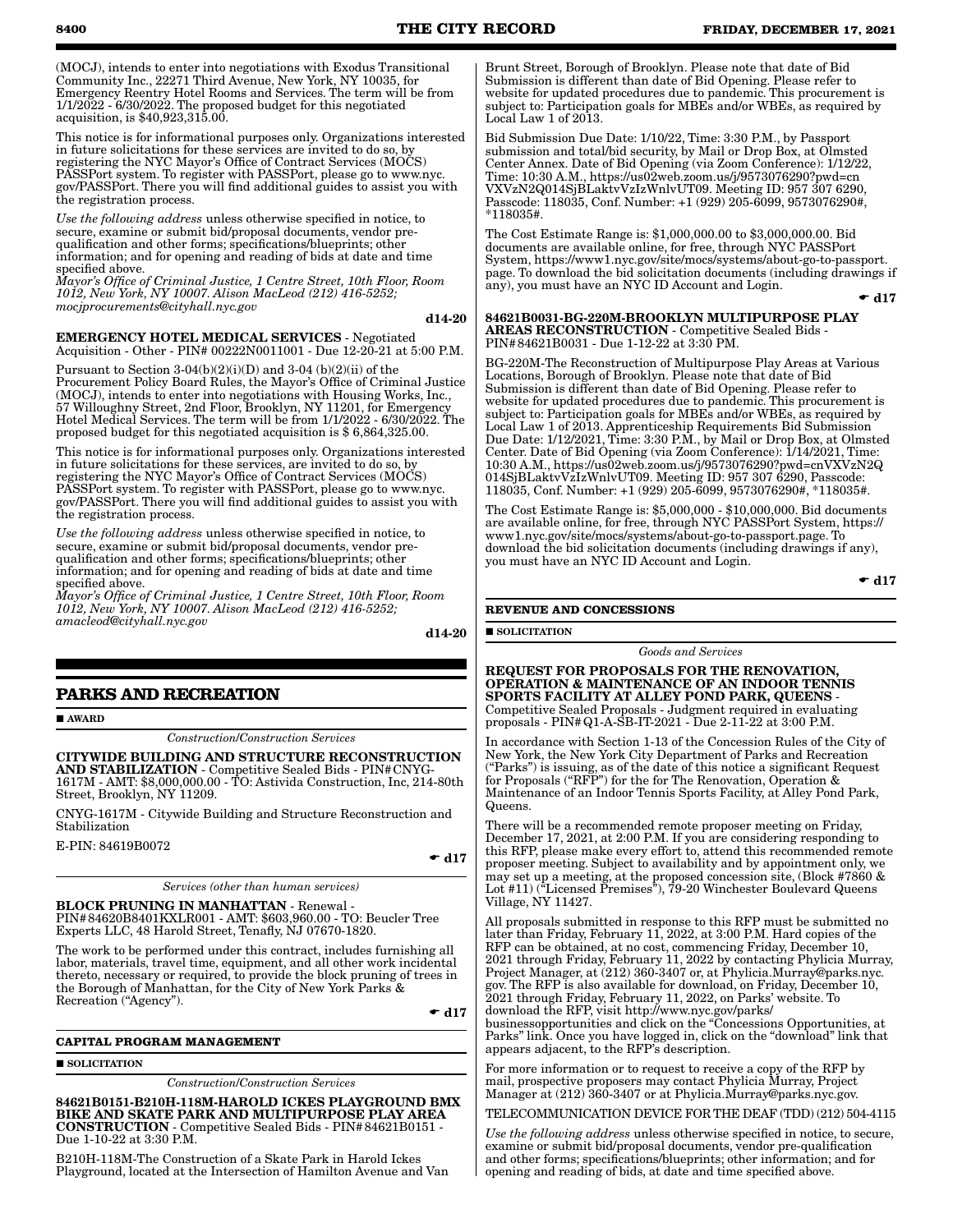*Parks and Recreation, The Arsenal, 830 5th Avenue, New York, NY 10065. Phylicia Murray (212) 360-3407; phylicia.murray@parks.nyc.gov* d10-23

#### NYC PARKS: REQUEST FOR BIDS FOR MOBILE FOOD CONCESSIONS AT CITY PARKS - Competitive Sealed Bids - PIN#CWB-2021-A - Due 1-5-22 at 5:00 P.M.

In accordance with Section 1-12 of the Concession Rules of the City of New York, the New York City Department of Parks and Recreation ("Parks"), has issued a Request for Bids ("RFB"), for the sale of food from mobile food units, at various parks Citywide. Hard copies of the RFB can be obtained, at no cost, commencing December 6, 2021, through January 5, 2022, between the hours of 9:00 A.M. and 5:00 P.M., excluding weekends and Holidays, at the Revenue Division of the New York City Department of Parks and Recreation, which is located, at 830 Fifth Avenue, Room 407, New York, NY 10065. All bids submitted in response to this RFB, must be submitted, by no later than January 5, 2022, at 5:00 P.M.

The RFB is also available for download from December 6, 2021, through January 5, 2022, on Parks' website. To download the RFB, visit www.nyc.gov/parks/businessopportunities, click on the link for "Concessions Opportunities at Parks" and, after logging in, click on the "download" link that appears adjacent to the RFB's description. For more information related to the RFB, contact Angel Williams (for the Bronx and Staten Island Parks), at (212) 360-3495, or via email: Angel. Williams@parks.nyc.gov; Andrew Coppola (for Brooklyn Parks), at (212) 360-3454, or via email: Andrew.Coppola@parks.nyc.gov; or Glenn Kaalund (Manhattan and Queens Parks), at (212) 360-3482, or via email: Glenn.Kaalund@parks.nyc.gov.

#### TELECOMMUNICATION DEVICE FOR THE DEAF (TDD) (212) 504-4115.

*Use the following address* unless otherwise specified in notice, to secure, examine or submit bid/proposal documents, vendor pre-qualification and other forms; specifications/blueprints; other information; and for opening and reading of bids at date and time specified above. *Parks and Recreation, The Arsenal, 830 Fifth Avenue, Room 407, New York, NY 10065. Glenn Kaalund (212) 360-3482; glenn.kaalund@parks. nyc.gov*

Accessibility questions: Glenn Kaalund (212) 360-3482, by: Monday, January 3, 2022, 5:00 P.M.

 $3\degree$ 

d6-17

#### *Services (other than human services)*

# RFP FOR SPORTS/RECREATION AND FOOD SERVICE

FACILITY AT FERRY POINT PARK - Competitive Sealed Proposals - Judgment required in evaluating proposals - PIN# X126-O-2020 - Due 1-28-22 at 3:00 P.M.

In accordance with Section 1-13 of the Concession Rules of the City of New York, the New York City Department of Parks and Recreation ("Parks") is issuing, as of the date of this notice, a significant Request for Proposals (RFP) for the Development, Operation, and Maintenance of a Sports/Recreation and Food Service Facility at Ferry Point Park, Bronx.

There will be a recommended remote proposer meeting on Friday, December 17, 2021 at 12:00 P.M. If you are considering responding to this RFP, please make every effort to attend this recommended remote proposer meeting. Subject to availability and by appointment only, we may set up a meeting at the proposed concession site (Block #5622 & Lot #1) ("Licensed Premises"), which is located at the site bounded by Westchester Creek, Hutchinson River Parkway South and southbound I-678.

 All proposals submitted in response to this RFP must be submitted no later than Friday, January 28, 2022 at 3:00 P.M. Hard copies of the RFP can be obtained at no cost, commencing Friday, December 10, 2021 through January 28, 2022 by contacting Andrew Coppola, Senior Project Manager at (212) 360-3454 or at Andrew.Coppola@parks.nyc.gov. The RFP is also available for download, on December 10, 2021 through January 28, 2022, on Parks' website. To download the RFP, visit http:// www.nyc.gov/parks/businessopportunities and click on the "Concessions Opportunities at Parks" link. Once you have logged in, click on the "download" link that appears adjacent to the RFP's description.

For more information or if you cannot attend the remote proposer meeting, prospective proposers may contact Andrew Coppola, Senior Project Manager, at (212) 360-3454 or at Andrew.Coppola@parks.nyc.gov.

TELECOMMUNICATION DEVICE FOR THE DEAF (TDD) 212-504-4115

*Use the following address* unless otherwise specified in notice, to secure, examine or submit bid/proposal documents, vendor pre-qualification and other forms; specifications/blueprints; other information; and for opening and reading of bids at date and time specified above.

*Parks and Recreation, The Arsenal, 830 Fifth Avenue, New York, NY 10065. Andrew Coppola (212) 360-3454; andrew.coppola@parks.nyc.gov* d10-23

# **TRANSPORTATION**

#### **PLANNING AND MANAGEMENT**

**INTENT TO AWARD** 

84122Y0117-MARTELLO BOLLARDS- DCAS RC - Sole Source - Available only from a single source - PIN# 84122Y0117 - Due 1-6-22 at 2:00 P.M.

*Goods*

Pursuant to PPB Rules Section 3-05, NYC Department of Transportation, intends to enter into a Sole Source Negotiation, with Reliance Foundry Co. Ltd, for the purchase of Martello Bollards. Any firm/vendor which believes they can also provide this goods, are invited to respond to this RFI.

*Use the following address* unless otherwise specified in notice, to secure, examine or submit bid/proposal documents, vendor prequalification and other forms; specifications/blueprints; other information; and for opening and reading of bids at date and time specified above.

*Transportation, 55 Water Street. (212) 839-8167; nrahman@dot.nyc.gov* d13-17

84122Y0118-RUBBER PEDESTRIAN TRAFFIC ISLANDS - Sole Source - Available only from a single source - PIN# 84122Y0118 - Due 1-6-22 at 2:00 P.M.

Pursuant to PPB Rules Section 3-05, NYC Department of Transportation, intends to enter into a Sole Source Negotiation, with Rosehill Polymers Ltd., for the purchase of Rubber Pedestrian Traffic Islands and accessories. Any firm/Vendor which believes they can also provide this goods, are invited to respond to this RFI.

*Use the following address* unless otherwise specified in notice, to secure, examine or submit bid/proposal documents, vendor prequalification and other forms; specifications/blueprints; other information; and for opening and reading of bids at date and time specified above.

*Transportation, 55 Water Street. (212) 839-8167; nrahman@dot.nyc.gov*

d13-17

84121Y0023-AIMSUN NEXT SOFTWARE LICENSE - Sole Source - Available only from a single source - PIN# 84121Y0023 - Due 1-6-22 at  $2:00$  PM

Pursuant to PPB Rules Section 3-05, NYC Department of Transportation, intends to enter into a Sole Source Agreement with Aimsun Inc., to purchase Aimsun Next Software License for Modeling and Data Analysis and Associated Software Support Services/Configuration/Consulting. Any firm/Vendor which believes they can also provide this goods/services, are invited to respond to this RFI.

*Use the following address* unless otherwise specified in notice, to secure, examine or submit bid/proposal documents, vendor pre-qualification and other forms; specifications/blueprints; other information; and for opening and reading of bids at date and time specified above. *Transportation, 55 Water Street. (212) 839-8167; nrahman@dot.nyc.gov*

d13-17

# **TRUST FOR GOVERNORS ISLAND**

#### **SOLICITATION**

*Construction/Construction Services*

SUBCHAPTER K 190' STEEL DOUBLE ENDED VEHICLE AND PASSENGER FERRY VESSEL CONSTRUCTION - Request for Proposals - PIN#1908 - Due 2-14-22 at 5:00 P.M.

The Trust for Governors Island, is seeking to engage a qualified shipyard in a construction contract of a new 190' vehicle and passenger ferry represented in Technical Specification and Contract Drawings developed by Elliot Bay Design Group (EBDG) of Seattle, WA. The new vessel shall meet all United States Coast Guard (USCG) requirements for certification and be delivered, to the Trust as a documented USCG Code of Federal Regulations (CFR) 46 Subchapter K – "Small Passenger Vessel" less than 100 gross tons. The RFP can be accessed here: http://govisland.com/new-ferry-rfp

RFP Issue Date: December 6, 2021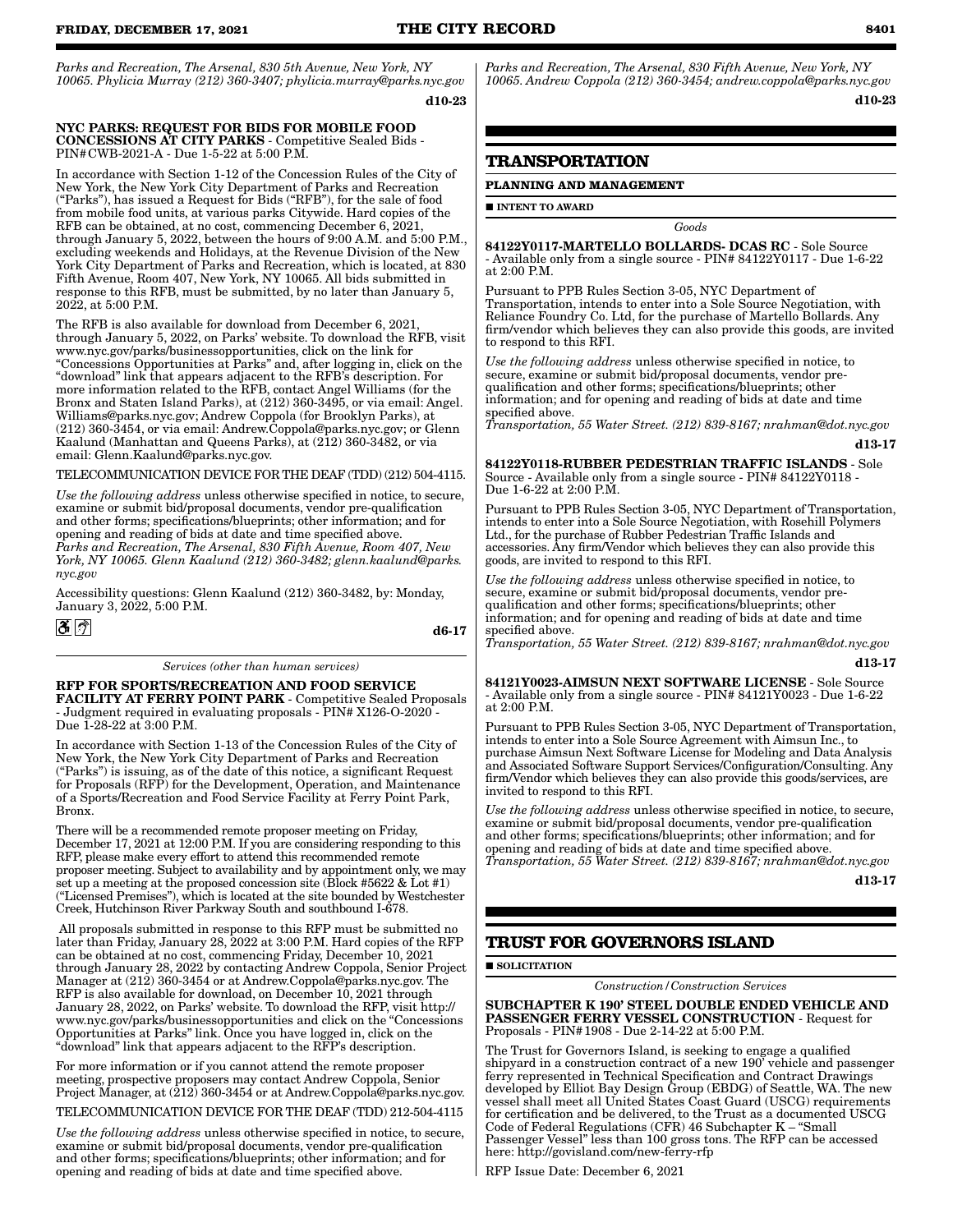Questions Due: January 14, 2022

Optional Pre-Proposal Meeting: December 16, 2021, at 10:00 A.M. and December 22, 2021, at 10:00 A.M.

Proposal Due Date: February 14, 2022

*Use the following address* unless otherwise specified in notice, to secure, examine or submit bid/proposal documents, vendor pre-qualification and other forms; specifications/blueprints; other information; and for opening and reading of bids, at date and time specified above. *Trust for Governors Island, 10 South Street, Slip 7, New York, NY 10004. Sebastian Coss (212) 440-2222; gibids@govisland.org*

d15-21

**AGENCY RULES**

# **ENVIRONMENTAL REMEDIATION**

**NOTICE** 

#### Notice of Public Hearing and Opportunity to Comment on Proposed Rules

What are we proposing? The Office of Environmental Remediation ("OER") and the Department of Environmental Protection ("DEP") are considering amending rules relating to the New York City (E) Designation program.

When and where is the hearing? OER and DEP will hold a joint online public hearing on the proposed rule. The public hearing will take place at 11AM on January 19, 2022. To participate in the public hearing, please follow these instructions:

Microsoft Teams meeting Join on your computer or mobile app Click here to join the meeting Or call in (audio only) +1 347-921-5612,,272003194# United States, New York City

Phone Conference ID: 272 003 194#

How do I comment on the proposed rules? Anyone can comment on the proposed rules by:

- Website. You can submit comments to OER through the NYC Rules website at http://rules.cityofnewyork.us.
- Email. You can email comments to brownfields@cityhall.nyc. gov.
- Mail. You can mail comments to OER, 100 Gold Street, 2nd Floor, New York, NY 10038.
- **Fax.** You can fax comments to OER, (212) 788-2941.
- By speaking at the hearing. Anyone who wants to comment on the proposed rule at the public hearing must sign up to speak. You can sign up before the hearing by calling (212) 341-2015. You can also sign up in the hearing room before the hearing begins on January 19, 2022. You can speak for up to three minutes.

Is there a deadline to submit comments? Yes, you must submit written comments by January 19, 2022.

What if I need assistance to participate in the hearing? You must tell the Office of Legal Affairs if you need a reasonable accommodation of a disability at the hearing. You must tell us if you need a sign language interpreter. You can tell us by mail at the address given above. You may also tell us by telephone at (212) 341-2015. Advance notice is requested to allow sufficient time to arrange the accommodation. Please tell us by January 11, 2022.

#### This location has the following accessibility option(s) available: Not applicable.

Can I review the comments made on the proposed rules? You can review the comments made online on the proposed rules by going to the website, at http://rules.cityofnewyork.us/. A few days after the hearing, copies of all comments submitted online, copies of all written comments, and a summary of oral comments concerning the proposed rule will be available to the public at OER's offices.

What authorizes OER to make this rule? Sections 15(e) and 1404 of the New York City Charter ("Charter") authorize OER to make this proposed rule, which was included in OER's regulatory agenda for fiscal year 2022.

Where can I find OER's rules? OER's rules are in Chapter 14 of Title 43 of the Rules of the City of New York.

What laws govern the rulemaking process? OER must meet the requirements of Section 1043 of the Charter when creating or changing rules. This notice is made according to the requirements of Section 1043(b) of the Charter.

#### Statement of Basis and Purpose of Proposed Rule

(E) Designations are placed on a property pursuant to Section 11-15 of the New York City Zoning Resolution ("ZR") to provide notice that City Environmental Quality Review ("CEQR") requirements must be met before the property can be redeveloped in accordance with any zoning action.

(E) Designation rules are currently found in Chapter 24 of Title 15 of the Rules of the City of New York ("RCNY") within the Department of Environmental Protection's ("DEP") section of the City's rules. The first half of the (E) Designation rule addresses the placement of (E) Designations on properties, while the second half describes how a property owner satisfies (E) Designation requirements. In 2009 the second half of the (E) Designation program was transferred to the Office of Environmental Remediation ("OER"), yet the (E) Designation rule has remained in DEP's regulations. OER and DEP have agreed to transfer the second half of the (E) Designation rule to Title 43, Chapter 14 of the City's rules, where OER's rules are found. This will allow OER to administer the rule that governs its portion of the (E) Designation program. Definitions common to both the first half and second half of the (E) Designation rule will remain in DEP's rules; future amendments will continue to be coordinated to ensure consistency.

New York City Charter ("Charter") Sections 15(e)(15) and 1404 authorize OER to administer the (E) Designation program, as defined in Section 11-15 of the ZR, acting as successor to DEP for such purpose, and Charter Section 15(e)(18) authorizes OER to promulgate rules to implement these provisions. Section 1403(e) of the Charter and Section 24-105 of the Administrative Code of the City of New York authorize DEP to make these proposed rules.

New material is underlined.

Section 1. Chapter 14 of Title 43 of the Rules of the City of New York is amended by adding a new Subchapter 7 to read as follows:

#### Subchapter 7: (E) Designation and Environmental Restrictive Declaration Program

#### § 43-1470 Authority.

This chapter is promulgated pursuant to §§ 15(e) and 1404 of the New York City Charter and in accordance with § 11-15 of the Zoning Resolution of the City of New York.

#### § 43-1471 Applicability.

This subchapter applies to tax lot(s) subject to an (E) Designation or an Environmental Restrictive Declaration.

#### § 43-1472 Definitions.

The following definitions apply to this subchapter, §§ 43-1470, et seq., unless the text specifically indicates otherwise:

Alternate Means of Ventilation. As also defined in 15 RCNY § 24-03, "Alternate Means of Ventilation" means a device that introduces fresh air into a building and thereby allows operable windows to be closed at all times.

CEQR. As also defined in 15 RCNY § 24-03, "CEQR" means the City Environmental Quality Review, Chapter 5 of Title 62 of the Rules of the City of New York.

CEQR Determination. As also defined in 15 RCNY § 24-03, "CEQR Determination" means any of the following, issued by the Lead Agency pursuant to CEQR: a determination that a proposed action is Type II, as defined under the State Environmental Quality Review Act (NYCRR Part 617); a negative declaration or conditional negative declaration for an Environmental Assessment Statement; or a final Environmental Impact Statement with respect to which findings are made, including any technical memoranda with respect to such final Environmental mpact Statement.

CEQR Technical Manual. As also defined in 15 RCNY § 24-03, "CEQR Technical Manual" means the current City Environmental Quality Review Technical Manual as issued by OEC together with any updates, supplements and revisions thereto.

CHASP. As also defined in 15 RCNY § 24-03, "CHASP" means a sitespecific construction health and safety plan developed for remediation and construction phases of a project that is designed to protect on-site workers from exposure to known site contaminants.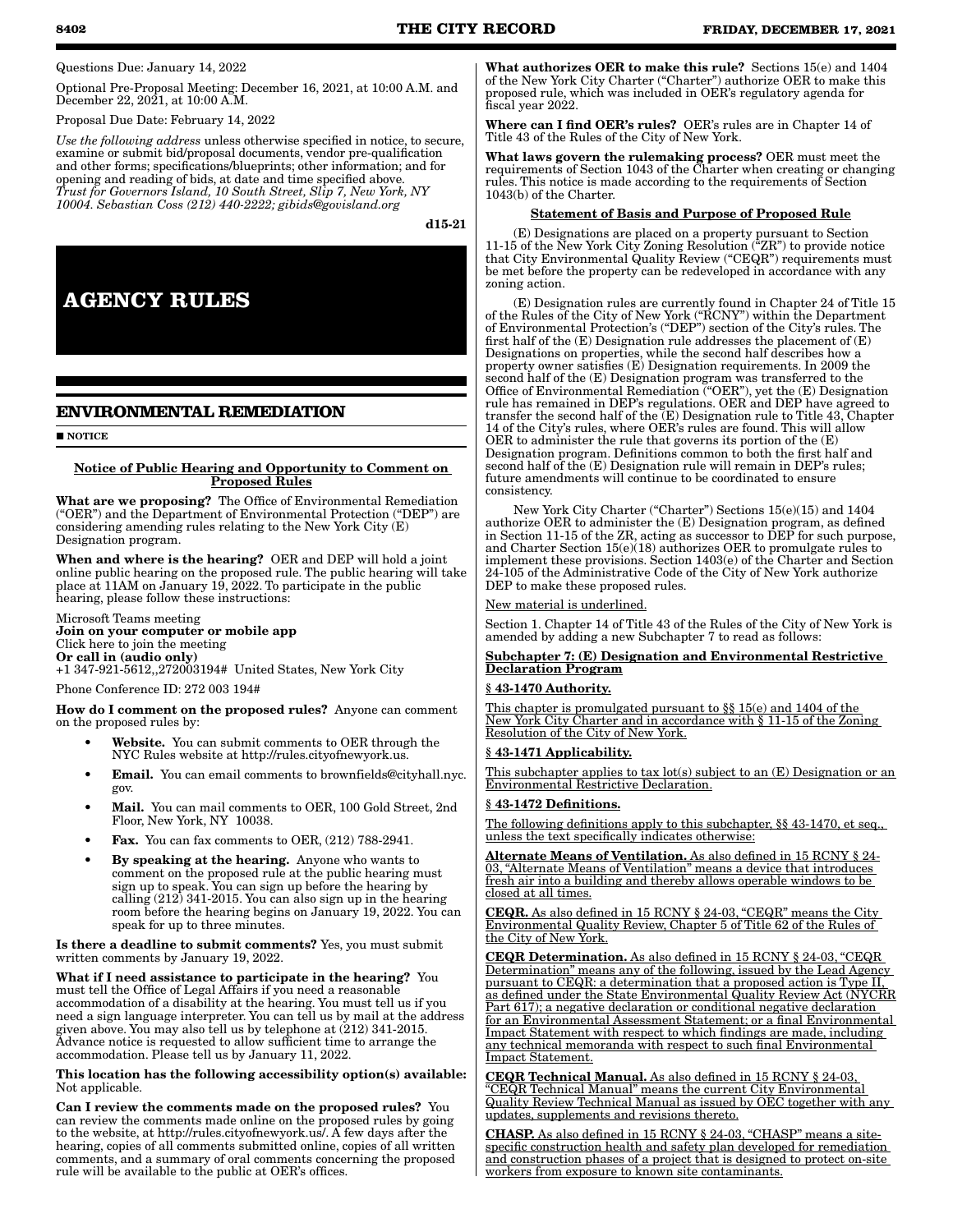City. As also defined in 15 RCNY § 24-03, "City" means the City of New York.

Contamination. As also defined in 15 RCNY § 24-03, "Contamination," "Contaminated," or "to Contaminate" means the effect(s) on a tax lot(s) from hazardous materials, hazardous substances, hazardous wastes and/or petroleum.

Day. As also defined in 15 RCNY § 24-03, "Day" means a business day.

dBA. As also defined in 15 RCNY § 24-03, "dBA" means a measure of sound as experienced by the human ear.

DCP. As also defined in 15 RCNY § 24-03, "DCP" means the New York City Department of City Planning.

DEC. As also defined in 15 RCNY § 24-03, "DEC" means the New York State Department of Environmental Conservation.

Decibel. As also defined in 15 RCNY § 24-03, "Decibel" or "dB" means the practical unit of measurement for sound pressure level. The number of decibels of a measured sound is equal to 20 times the logarithm to the base 10 of the ratio of the sound pressure to the pressure of a reference sound.

Department or DEP. As also defined in 15 RCNY § 24-03, "Department" or "DEP" means the New York City Department of Environmental Protection.

Development. As also defined in 15 RCNY § 24-03, "Development", or "Develop" means:

- with respect to hazardous materials, the development of a new structure, an enlargement, extension or change of use with respect to an existing structure involving a residential or community facility use, and/or any work on a tax lot(s) that involves soil disturbance, including, but not limited to grading or excavation related to the construction or alteration of a new or existing structure(s) on a tax lot(s), and
- 2. with respect to air quality and noise, development of a new structure, or a change of use, enlargement, extension or alteration of an existing structure(s) on a tax lot(s).

Development Site. As also defined in 15 RCNY § 24-03, "Development Site" means a tax lot(s) located within the area of a proposed Zoning Amendment or Zoning Action and which is proposed to be developed by the applicant for such Zoning Amendment or Zoning Action or which the Lead Agency has identified pursuant to CEQR as likely to be developed as a direct consequence of the Zoning Amendment or Zoning Action.

DOB. As also defined in 15 RCNY § 24-03, "DOB" means the New York City Department of Buildings.

(E) Designation. As also defined in 15 RCNY § 24-03, "(E) Designation" means the designation of an "E" pursuant to § 11-15 of the Zoning Resolution.

Equivalent Sound Level. As also defined in 15 RCNY § 24-03, "Equivalent Sound Level" or "Leq" means a quantification of noise level as a single value for a given period of time.

Environmental Assessment Statement. As also defined in 15 RCNY § 24-03, "Environmental Assessment Statement" means a report that describes a proposed development, its location, and a first level analysis of environmental impact areas, the purpose of which is to determine a project's potential effects on the environment.

Environmental Impact Statement. As also defined in 15 RCNY § 24-03, "Environmental Impact Statement" means a report that provides a complete analysis of all appropriate environmental impact areas and provides a means for agencies, project sponsors, and the public to consider a project's significant adverse environmental impacts, alternatives, and mitigations.

Environmental Restrictive Declaration. As also defined in 15 RCNY § 24-03, "Environmental Restrictive Declaration" means a document recorded against a tax lot(s) in the county office of land records and executed by all Parties-in-Interest to such tax lot(s), setting forth restrictions and enforcement provisions with respect to implementation of environmental requirements regarding hazardous materials, air quality and/or noise arising from the environmental review of zoning actions.

EPA. As also defined in 15 RCNY § 24-03, "EPA" means the United States Environmental Protection Agency.

Full Build Year. As also defined in 15 RCNY § 24-03, "Full Build Year" means the year of completion for the proposed action as indicated in the EAS or EIS.

Hazardous Material. As also defined in 15 RCNY § 24-03, "Hazardous Material" means any material, substance, chemical, element, compound, mixture, solution, product, solid, gas, liquid, waste, byproduct, pollutant, or contaminant which when released into the environment may present a substantial danger to the public health or welfare or the environment, including, but not limited to those classified or regulated as "hazardous"

or "toxic" pursuant to the Comprehensive Environmental Response, Compensation, and Liability Act (CERCLA), 42 U.S.C. §§ 9601 (1995) et seq., the Resource Conservation and Recovery Act (RCRA) 42 U.S.C. §§ 6901 (1995) et seq., the Clean Water Act (CWA), 33 U.S.C. §§ 1251 (1986) et seq., the Clean Air Act (CAA) 42 U.S.C. §§ 7401 (1995) et seq., Toxic Substances Control Act (TSCA), 15 U.S.C. §§ 2601 (1998) et seq., Transportation of Hazardous Materials Act, 49 U.S.C. §§ 5101 (1997) et seq., the Hazardous Substances Emergency Response Regulations, 15 RCNY Chapter 11, and/or the List of Hazardous Substances, 6 NYCRR Part 597.

Hazardous Waste. As also defined in 15 RCNY § 24-03, "Hazardous Waste" means any waste, solid waste or combination of waste and solid waste listed or regulated as a hazardous waste or characteristic hazardous waste pursuant to RCRA, 42 U.S.C. §§ 6901 (1995), et seq. and/or Identification and Listing of Hazardous Wastes, 6 NYCRR Part 371, et seq.

Installation Report. As also defined in 15 RCNY § 24-03, "Installation Report" means the report that the applicant submits to OER to demonstrate that the Window/Wall Attenuation, Alternate Means of Ventilation, fuel type and stack location approved in the notice to proceed and installed at the site satisfy the Noise and/or Air Quality (E) Designation.

Lead Agency. As also defined in 15 RCNY § 24-03, "Lead Agency" means the agency responsible under CEQR for the conduct of environmental review in connection with a Zoning Amendment or oning Action

Ldn. As also defined in 15 RCNY § 24-03, "Ldn" means the equivalent sound level for a 24-hour period with an additional 10 dB imposed on the equivalent sound levels for night time hours between 10 PM and 7 AM.

Leq(1). As also defined in 15 RCNY  $\S$  24-03, "Leq(1)" means the equivalent continuous sound level that over a 1-hour period of time has the same total energy as the actual fluctuating sound level over a 1-hour period.

L10(1). As also defined in 15 RCNY § 24-03, "L10(1)" means the stated sound level that is exceeded 10 percent of the time during a 1 hour period, derived from Lx(t), where "x" is the percentage of time that the sound level has been exceeded and "t" is the total period of time that the sound has been recorded.

Noise Descriptor. As also defined in 15 RCNY § 24-03, "Noise Descriptor" means a continuous sound level measured during a noise monitoring test according to an approved Noise Monitoring Protocol.  $Eq(1), L10(1)$  and Ldn are Noise Descriptors.

Noise Monitoring Protocol. As also defined in 15 RCNY § 24-03, "Noise Monitoring Protocol" means a document prepared by an acoustical specialist describing the conditions, locations, and Noise Descriptors to be used in assessing existing noise levels during a continuous 24-hour period.

OEC. As also defined in 15 RCNY § 24-03, "OEC" means the New York City Mayor's Office of Environmental Coordination.

OER. As also defined in 15 RCNY § 24-03, "OER" or "Office" means the New York City Mayor's Office of Environmental Remediation.

Owner. As also defined in 15 RCNY § 24-03, "Owner" means the person, including their successors or assigns, who is the recorded title holder of a tax lot(s).

Parties-in-Interest. As also defined in 15 RCNY § 24-03, "Parties-in-Interest" means any person with an enforceable property interest in a  $tax lot(s)$ .

Person. As also defined in 15 RCNY § 24-03, "Person" means any individual, trust, firm, corporation, joint stock company, association, partnership, consortium, joint venture, commercial entity or governmental entity.

Petroleum. As also defined in 15 RCNY § 24-03, "Petroleum" means oil or petroleum of any kind and in any form, including, but not limited to oil, petroleum, fuel oil, oil sludge, oil refuse, oil mixed with other waste, crude oil, gasoline and kerosene.

Project Site. As also defined in 15 RCNY § 24-03, "Project Site" means a tax lot(s) that is under the control or ownership of the applicant for the satisfaction and removal of an (E) Designation from the lot(s) and is subject to the proposed Development by such applicant.

Qualified Environmental Professional (QEP). As also defined in 15 RCNY § 24-03, "Qualified environmental professional" (QEP) means a person who possesses sufficient specific education, training, and experience necessary to exercise professional judgment to develop opinions and conclusions regarding the presence of releases or threatened releases to the surface or subsurface of a property or off-site areas, sufficient to meet the objectives and performance factors for the areas of practice identified by this chapter. Such a person must:

1. Hold a current professional engineer's or a professional geologist's license or registration issued by any state, or hold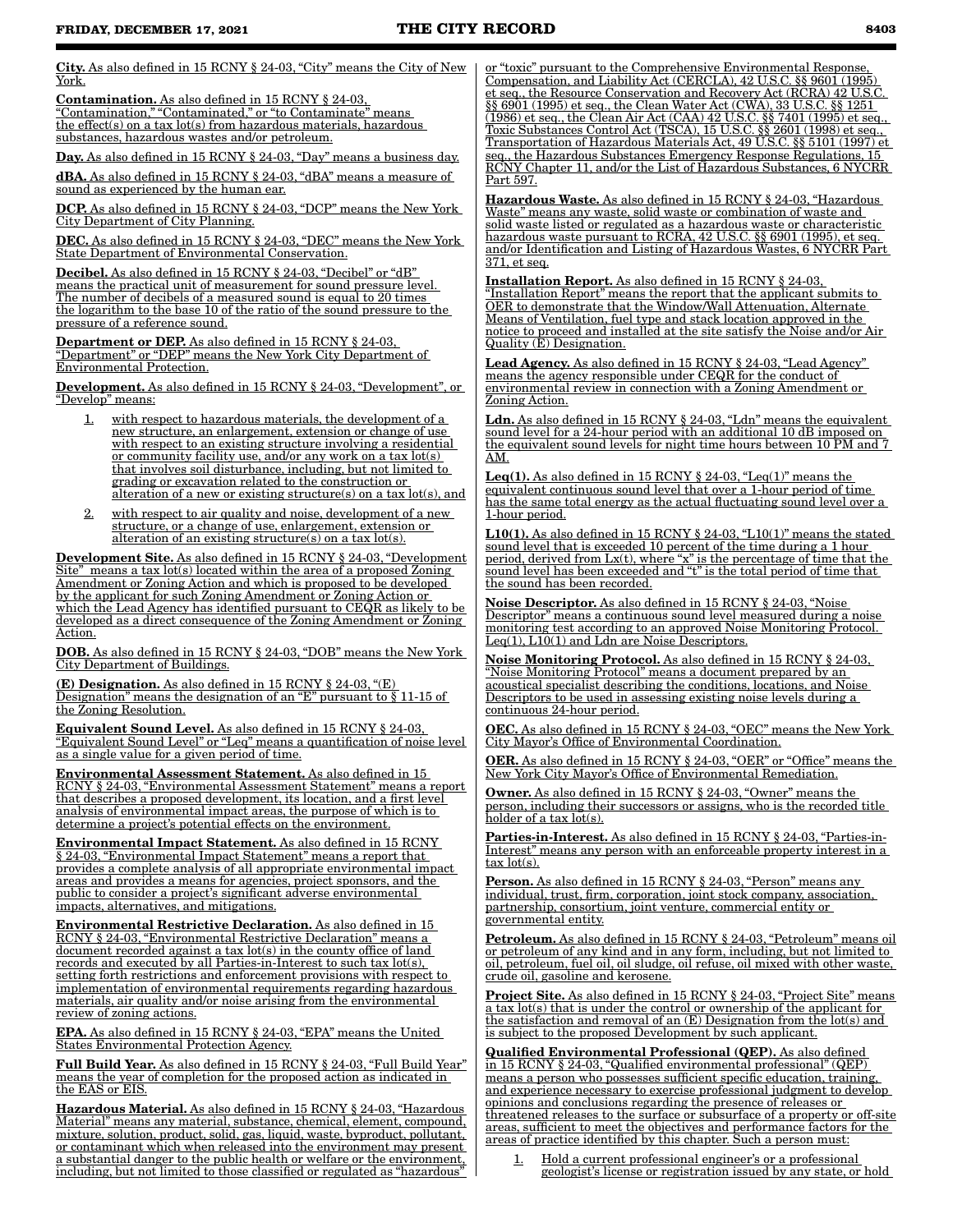a baccalaureate degree or higher in engineering or geology and have the equivalent of three years of full-time relevant experience in site investigation and remediation of the type detailed in this chapter; or

2. Be a site remediation professional licensed or certified by the federal government, any state or a recognized accrediting agency, to perform investigation or remediation tasks consistent with office guidance, and have the equivalent of three years of full-time relevant experience.

Tax Lot. As also defined in 15 RCNY § 24-03, "Tax Lot" means a tax lot identified by parcel number on the official tax maps of the City of New York.

Window/Wall Attenuation. As also defined in 15 RCNY § 24-03, "Window/Wall Attenuation" means the sound reduction mandated by the Noise (E) Designation, expressed in dBA and based upon the American Society of Testing and Materials (E-1332.90) Outdoor Indoor Transmission Class (OITC) values of individual components of a building's facade.

Zoning Action. As also defined in 15 RCNY § 24-03, "Zoning Action" means an action, such as a special permit, authorization, certification, or variance, pursuant to the provisions of the Zoning Resolution.

Zoning Amendment. As also defined in 15 RCNY § 24-03, "Zoning Amendment" means a proposed amendment to the text or maps of the Zoning Resolution, subject to review and approval pursuant to §§ 197-c, 197-d and 200 of the New York City Charter.

Zoning Resolution. As also defined in 15 RCNY § 24-03, "Zoning" Resolution" means the Zoning Resolution of the City of New York, effective December 15, 1961, as amended from time to time.

#### § 43-1473 Phase II Environmental Site Assessment.

- a. Before an applicant may receive a building permit from DOB for any Development with respect to a tax lot(s) subject to an (E) Designation or an Environmental Restrictive Declaration, the applicant must:
	- 1. Complete a Phase II Environmental Site Assessment (Phase II ESA) in accordance with this section to determine the level and extent of contamination at the proposed Project Site; or
	- 2. Submit to OER historical, regulatory or other evidence that a Phase II ESA is not required for the proposed Development, which OER will review in accordance with 43 RCNY § 1476.
- b. The applicant must prepare and submit to OER a Phase II Investigative Work Plan to implement an ASTM compliant or otherwise OER-approvable Phase II ESA, prepared in accordance with the CEQR Technical Manual. Such Work Plan must be prepared using an OER-approved format and must also include:
	- 1. A detailed description of the previous and current uses of the Project Site;
	- 2. A detailed description of the proposed development at the Project Site certified by the registered architect (RA) or professional engineer (PE) of record including:
		- A. Supporting registered architect or professional engineer certified plans depicting foundation and subsurface utility layouts and depths, grade-level courtyards, landscaped open areas, and other grade-level areas not covered by structures; and
		- all corresponding DOB permit application numbers.
	- 3. A description of the development schedule for the Project Site;
	- 4. Copies of reports of all previous investigations related to the presence or suspected presence of contamination on the Project Site;
	- 5. A site-specific investigation health and safety plan (HASP), consistent with applicable U.S. Occupational Health and Safety Administration requirements found at 29 C.F.R. § 1910.120, to protect the health and safety of on-site personnel and the surrounding community. The HASP will identify all potential chemicals of concern at the Project Site and include material safety data sheets for each chemical compound group or chemical of concern. As a default, all chemical groups such as volatile organic compounds (VOCs), semi-volatile organic compounds (SVOCs), pesticides, polychlorinated biphenyls (PCBs), and target analyte list (TAL) metals will be included in the investigation HASP;
	- 6. The location of all proposed sampling points and sampling depths where applicable for soil, groundwater and soil vapor;
	- 7. A description of the sampling and analytical methods and other investigative field work that complies with ASTM Phase II reporting requirements or other requirements of OER.
- c. OER may allow an alternate process to a Phase II Investigation Work Plan if such process is established under a remedial program operated by OER or DEC.
- d. Where applicable and at a minimum, the following procedures or requirements must be implemented in the Phase II ESA for all sampling techniques and methods:
	- 1. All samples must be analyzed by a laboratory accredited by the New York State Department of Health Environmental Laboratory Approval Program (ELAP);
	- 2. Soil and ground water samples must be analyzed for full list VOCs with methyl tertiary butyl ether (MTBE) analyzed by EPA Method 8260B, SVOCs by EPA Method 8270C, PCBs by EPA Method 8081A, pesticides by EPA method 8082, and TAL metals by EPA Method 6020 at an ELAP-certified laboratory.
	- 3. Soil gas, sub-slab soil gas, and indoor air samples should be analyzed for VOCs by EPA Method TO-15 at an ELAPcertified laboratory. If ELAP certification is not available, certification by other agencies and/or organizations is recommended. Additional analyses may be warranted if the type of contamination suspected cannot be adequately characterized by these analyses. New York State Department of Health Category B Deliverables are not required to satisfy  $\overline{a}$ n (E) Designation.
	- 4. Toxicity Characteristic Leaching Procedure, Method 1311, as delineated in EPA SW-846, 40 C.F.R. Part 261 and required by OER, or an EPA approved successor method must be used where appropriate.
	- 5. Samples from sites on the DEC Registry of Inactive Hazardous Waste Sites must use a laboratory certified under EPA's Contract Laboratory Program or DEC's Analytical Services Program (ASP).
- e. OER will review the Work Plan submitted pursuant to subdivisions b and c of this section in accordance with § 43-1476 of this subchapter.
- $f.$  The applicant must implement the Work Plan as approved by OER.
- g. Upon completion of the Phase II ESA, a report entitled "Phase II ESA Report" summarizing the Phase II ESA must be submitted to OER. The Phase II ESA Report must include:
	- 1. A summary of the findings of all the studies and/or investigations performed;
	- 2. A description of a site inspection performed by a QEP;
	- 3. A description of all assessment and investigation techniques in accordance with applicable Federal and State standards, criteria, and guidance and OER templates;
	- 4. Sampling Results, which must be presented in summary tables and compared to all relevant State and Federal standards, criteria, and guidance;
	- 5. Maps of the tax lots (1"=50') including but not limited to: United States Geological Survey quadrangle map, name of quad and north arrow, on which the following is clearly indicated:
		- A. All physical site characteristics with location of all historical features of environmental significance and recognized environmental conditions, including underground storage tanks, vent lines, fill lines, interior floor drains, exterior drywells and other pertinent information; maps of sampling locations and depths for soil, groundwater and soil vapor samples showing chemical analytical results that highlight exceedances of applicable standards, criteria, and guidance; and other pertinent information;
		- B. Groundwater elevation and flow direction of the uppermost aquifer; and
		- C. All identified contamination source areas.
	- Appendices, which must include:
		- A. All raw data,
		- B. Laboratory methods,
		- C. Chain-of-custody forms,
		- D. A quality assurance/quality control plan, including provisions for blank and duplicate samples and other quality assurance and quality control information as appropriate,
		- E. Field notes
		- F. Soil boring/monitoring well logs prepared under the guidance of a QEP,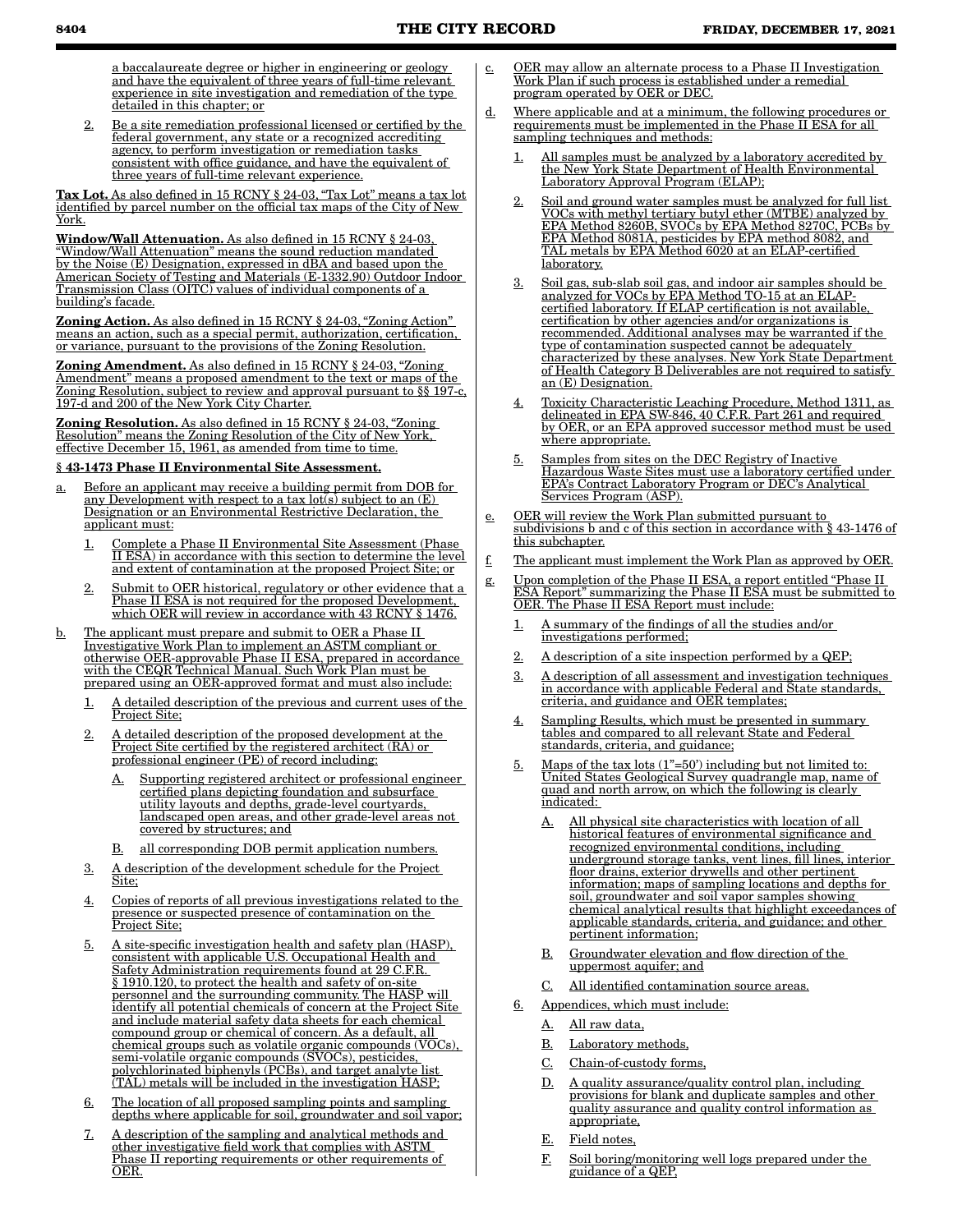- G. As-built well construction details,
- H. Modeling programs used,
- I. Calculations and formulas, and
- J. Physical/chemical properties of chemical compounds of concern.
- 7. An assessment, based on findings of the Phase II ESA, of whether or not a Remedial Action Plan is required for the Project Site.
- h. The applicant may submit a Remedial Action Plan with the Phase II ESA Report.
- i. OER will review the Phase II ESA Report in accordance with §43-1476 of this subchapter.
- j. Upon completion of its review of the Phase II ESA Report, OER will determine whether a Remedial Action Plan and site-specific Construction HASP (CHASP) is required.
	- 1. If OER determines that a Remedial Action Plan is not required, OER will issue a notice of no objection to DOB;
	- 2. If a Remedial Action Plan and CHASP have been submitted, OER will review it in accordance with 43 RCNY §§ 1474 and 1476;
	- 3. If OER determines that a Remedial Action Plan and CHASP are required and a Remedial Action Plan and CHASP has not already been submitted by the applicant, the applicant must submit a Remedial Action Plan and CHASP for review by OER in accordance with §§ 43-1474 and 1476 of this subchapter.

# § 43-1474 Remedial Action Plan.

- a. *Preparation of the Remedial Action Plan.*
	- 1. Before an applicant may receive a building permit from DOB for any Development on a tax lot(s) subject to an (E) Designation or an Environmental Restrictive Declaration, where OER has determined that a Remedial Action Plan is required pursuant to § 43-1473 of this subchapter, the applicant must prepare a Remedial Action Plan and CHASP. The Remedial Action Plan must address contamination identified in the Phase II ESA Report to the satisfaction of OER, including, but not limited to:
		- A. Elevated levels of contaminants pursuant to applicable DEC standards, criteria, and guidance;
		- B. Contaminant source areas;
		- C. The exposure pathways for contamination;
		- D. Environmental exposure to contamination;
		- E. Public exposure to contamination;
		- F. Proposed cleanup criteria; and
		- G. Health and Safety of construction workers and the general public during remedial action on the tax lot(s).
	- In preparing a Remedial Action Plan, the applicant must use templates provided by OER and consider appropriate remediation techniques, including, but not limited to, those set forth in the CEQR Technical Manual. The Remedial Action Plan must include a list of all remedial action objectives and explain how the proposed remedial action achieves these objectives.
	- 3. OER must review the Remedial Action Plan in accordance with § 43-1476 of this subchapter.
	- 4. In conjunction with its review of the Remedial Action Plan, OER may require the execution of a Declaration of Covenants and Restrictions by the title holder for the tax lot(s) subject to the (E) Designation or the Environmental Restrictive Declaration, which must be recorded against the property prior to the issuance of a notice of satisfaction.
		- A. The Declaration of Covenants and Restrictions must bind the title holder, or a designee approved by OER to perform the Remedial Action Plan in accordance with its terms, and may include institutional controls, including restrictions on use of the property, and the maintenance of engineering controls, including the implementation of a site management plan for the operation, maintenance, monitoring, inspection, certification, and reporting of engineering controls as required by OER;
		- B. In accordance with the Remedial Action Plan, the Declaration of Covenants and Restrictions may require controls that extend beyond the date of issuance of a temporary certificate of occupancy or a certificate of occupancy for the Project Site;
- The Declaration of Covenants and Restrictions may include a procedure for the periodic reporting to OER of the attainment and maintenance of any requirements contained in the Declaration of Covenants and Restrictions pursuant to this subsection;
- D. The Declaration of Covenants and Restrictions must be executed by the title holder of such tax lot(s) and must be recorded against such tax lot(s) in the applicable county office of land records; and
- E. The Remedial Action Plan must be certified by a QEP or professional engineer, and all engineering controls must be certified by a professional engineer.
- b. *Implementation of the Remedial Action Plan.*
	- 1. Prior to implementation of the Remedial Action Plan, the applicant must provide OER with ten (10) days written notice of such planned implementation.
	- 2. The applicant must ensure that field oversight of the remedial action is performed by a professional engineer, a QEP, or a trained associate under the direct supervision of a professional engineer or QEP, and that the field oversight of engineering controls is performed by a professional engineer or a trained associate under the direct supervision of a professional engineer.
	- 3. After OER has reviewed and approved the Remedial Action Plan in accordance with § 43-1476 of this subchapter, OER will issue a notice to proceed which authorizes DOB to issue such building permit or permits as are necessary to implement the approved remedial action. In no event, however, will the applicant receive from DOB a temporary certificate of occupancy or a certificate of occupancy until OER issues a notice of satisfaction pursuant to paragraph 2 of subdivision c of this section.
		- A. If the proposed Development of the tax lot is altered in any way after the Remedial Action Plan is approved and before the remedial action is completed and prior to any Development, OER's approval of the Remedial Action Plan is invalidated, and the applicant must submit a new or amended Remedial Action Plan for approval or demonstrate to OER that the previously approved Remedial Action Plan is appropriate.
		- B. For a tax lot with a Development that has been altered after the Remedial Action Plan is approved, OER may review the effectiveness of the site's completed remedial action.
	- 4. If implementation of an OER-approved Remedial Action Plan does not commence within one year of the date of OER's approval thereof, such approval and any notice to proceed will expire.
		- A. The applicant may request in writing to extend an OER approval for a Remedial Action Plan not less than thirty (30) days prior to the expiration of such OER approval.
			- i. Any written request for an extension must explain the circumstances for the delay in implementation of the Remedial Action Plan.
			- ii. OER will review a written request for an extension by the applicant in accordance with 43 RCNY § 1476.
		- B. If an approval for a Remedial Action Plan expires, the Applicant must:
			- i. Submit a new Remedial Action Plan for OER review in accordance with 43 RCNY § 1476; or
			- ii. Submit a written request for a renewed approval of the expired Remedial Action Plan.

OER will review a new Remedial Action Plan or a request for a renewed approval in accordance with § 43-1476 of this subchapter.

- 5. OER will have the right to inspect any tax  $\text{lot}(s)$  subject to remediation pursuant to this chapter consistent with applicable health and safety regulations, and the applicant must allow any such inspection by OER.
- 6. If DEC approves a remedial action at a tax lot, OER may apply DEC's approval to satisfy one or more or all of the requirements of this section for approval of a Remedial Action Plan.
- c. *Completion of the Remedial Action Plan.*
	- 1. Upon the completion of a Remedial Action Plan or written confirmation of completion of a substantially equivalent remediation from New York State, the applicant must deliver to OER, a Remedial Closure Report in a form satisfactory to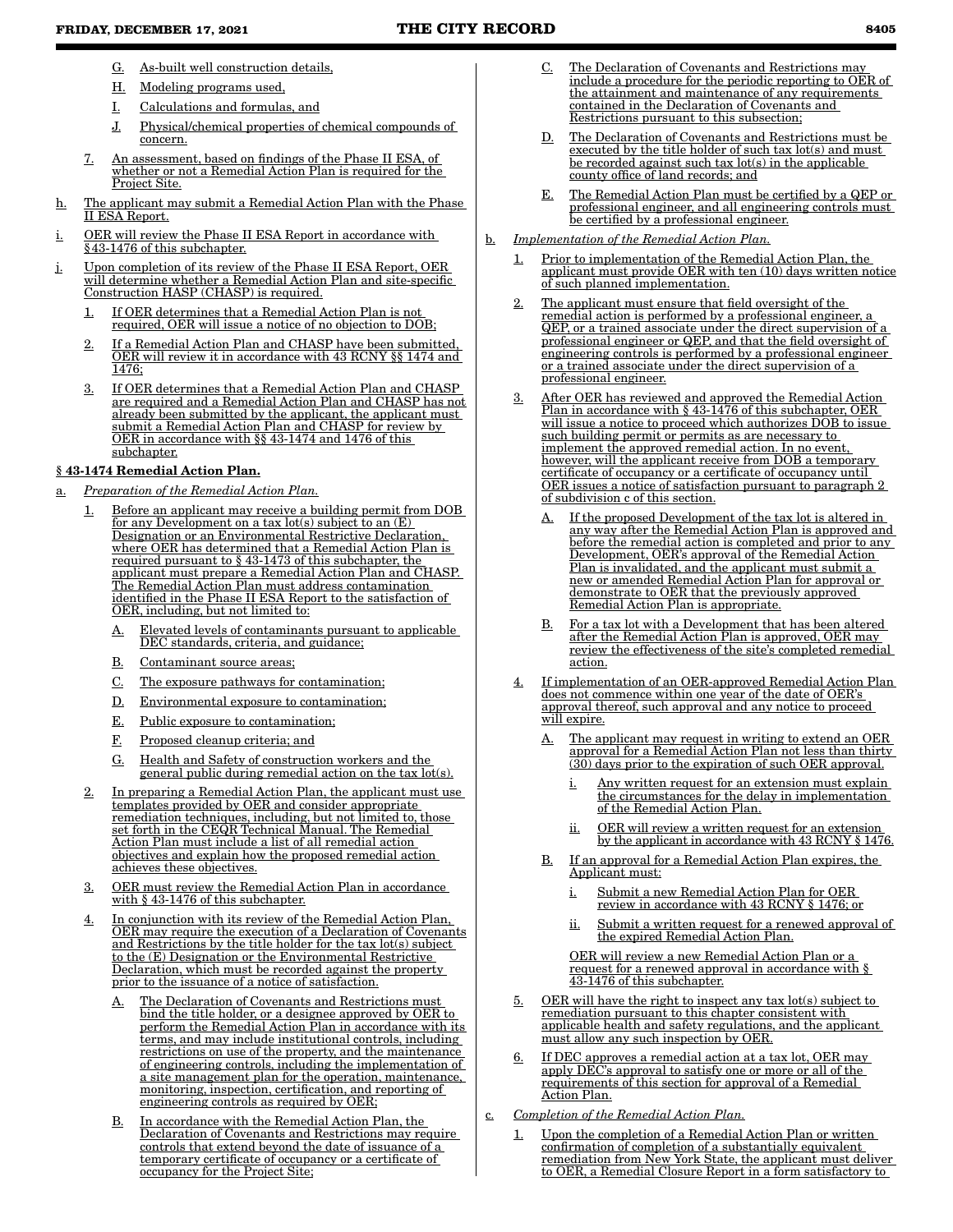OER. If required by OER, a site management plan and proof of recording of a Declaration of Covenants and Restrictions must be included in the Remedial Closure Report.

- The Remedial Closure Report must be certified by a QEP or professional engineer.
- B. All engineering controls employed at a Development Site must be certified by a professional engineer.
- C. Requirements for monitoring or other measures in the Remedial Action Plan that extend beyond the issuance of a temporary certificate of occupancy or a certificate of occupancy for the Project Site and are included in a Declaration of Covenants and Restrictions in accordance with paragraph 4 of subdivision a of this section, will not preclude the issuance of a Remedial Closure Report.
- 2. Upon OER's review and approval of the Remedial Closure Report, OER must issue a notice of satisfaction to the applicant, DOB and DCP within ten (10) days, authorizing DOB to issue a temporary certificate of occupancy or a certificate of occupancy.
- 3. The notice of satisfaction must specify that the environmental requirements relating to the (E) Designation have been satisfied and if applicable, a summary of any requirements for site management or other measures in the Remedial Action Plan that extend beyond the issuance of a temporary certificate of occupancy or a certificate of occupancy for the Project Site have been included in a Declaration of Covenants and Restrictions in accordance with paragraph 4 of subdivision a of this section.

# § 43-1475 Removal of (E) Designation Requirements.

- a. OER will issue a final notice of satisfaction when OER determines that the environmental requirements relating to the (E) Designation or the Environmental Restrictive Declaration have been completely satisfied for a specific block and lot(s). A tax lot with an (E) Designation for hazardous materials or an Environmental Restrictive Declaration will qualify for a final notice of satisfaction if the remediation is completed, does not require engineering or institutional controls and is protective of public health and the environment for any allowable use, as determined by OER. A tax lot with an (E) Designation for air quality or noise may also qualify for a final notice of satisfaction if OER determines that the source of air emissions or noise which resulted in the (E) Designation has been permanently eliminated or that the environmental requirements related to an (E) designation for air quality or noise have been completed. Completion of air and noise requirements occur when a development project has been built out to its full development potential according to zoning, and installation reports demonstrate that air and noise requirements have been satisfied. OER will send the final notice of satisfaction to DEP, DOB and DCP within ten (10) days.
- b. Upon receipt of a final notice of satisfaction, DCP will remove the affected tax lot(s) from the list appended to the Zoning Resolution.
- c. When DCP has received final notices of satisfaction for all tax lot(s) specified in the CEQR Determination with respect to an (E) Designation, it will administratively remove such (E) Designation from the list appended to the Zoning Resolution.
- d. DCP will notify DOB and OER of the removal of tax lots and (E) Designations from the list appended to the Zoning Resolution.

### § 43-1476 Fees and OER Review and Approval Procedure.

- a. OER will conduct an initial review of an application to determine the extent of review required for approval of the application. OER will inform the applicant of the fee amount.
- b. An applicant who seeks OER approval of a minor alteration(s) and/or other action on a tax lot subject to an (E) Designation or an Environmental Restrictive Declaration resulting in the issuance of a notice of no objection must pay a fee of \$475.
- c. An applicant for a new development or for alterations on a tax lot subject to an (E) Designation or an Environmental Restrictive Declaration that requires a detailed review by OER involving a phased approval and sign-off procedure (e.g., investigation, remedial action plan or remedial action report) must pay a fee of \$1,325.
- d. An applicant proposing a new development or alterations on a tax lot subject to an (E) Designation or an Environmental Restrictive Declaration that requires a second OER review after issuance of a notice to proceed must pay a fee of \$475.
- e. An applicant who seeks to convert an active sub-slab depressurization system to a passive sub-slab depressurization system following OER approval of a remedial closure report must pay a fee of \$475.

f. An applicant who requires OER review of periodic reports of the performance of active remedial systems must pay a fee of \$275.

# g. Each payment must be in the form of

- 1. an electronic payment; or
- 2. a personal, business or certified check or money order made payable to the New York City Department of Environmental Protection/Office of Environmental Remediation (DEP/OER) and sent to:

Office of Environmental Remediation 100 Gold Street, 2nd floor New York, NY 10038 Attn. Accounts Receivable

The applicant must include the OER project number and/or payment transaction number on the check or money order.

- h. At the request of the applicant, OER will meet with the applicant regarding (1) the required contents of any plan or report required pursuant to §§ 43-1473 and 1474 of this subchapter, and (2) the timeline to meet program milestones to expedite such work.
- i. Upon initial receipt of a submission required pursuant to this subchapter, including plans and reports, OER will review such submission and attempt to provide written comments within thirty (30) days of receipt of such initial submission. The applicant must submit all documents, plans, and reports in digital form and in a format established by OER.
- j. If OER requests additional information or a revised submission, the applicant must resubmit the document, plan, or report with this additional information for review.
	- 1. Revised submissions will be reviewed by OER as expeditiously as possible;
	- 2. Upon receipt of all information requested, OER will approve the document, modify the document, or issue comments with respect to the submission within thirty (30) days.
- k. If the applicant disagrees with OER's comments, the applicant will have the opportunity to respond.
- Upon receipt and review of all required submissions, OER will issue a determination within thirty (30) days.

#### § 43-1477 Notification.

- a. Discovery of a petroleum spill or the discharge of other  $contaminants$  on a tax  $lot(s)$  for which reporting requirements have been established by federal, state or local law, regulation, or rule must be reported by the applicant in accordance with such law, regulation, or rule.
- b. Discovery of evidence of "reportable quantities" of hazardous materials or hazardous wastes by the Department and/or the applicant on a tax lot(s) that pose a potential or actual significant threat to public health or the environment under federal, state, or local law, regulation, or rule, must be reported by the applicant in accordance with such law, regulation, or rule.

#### § 43-1478 Air Quality and Noise (E) Designations.

- a. *Remedial Action Plan for Air Quality and Noise (E) Designations.*
	- 1. To address an Air Quality (E) Designation or a Noise (E) Designation, an applicant must submit a Remedial Action Plan to OER.
	- 2. The Remedial Action Plan must include a certification by a registered architect that all architectural plans and associated specifications and designs, or a certification by a professional engineer that all engineering plans and associated specifications and designs, included in the Remedial Action Plan:
		- A. Have been personally developed by the registered architect or professional engineer or under the registered architect's or professional engineer's direct supervision; and
		- B. Achieve the requirements mandated by the (E) Designation to achieve protection of public health and the environment.
	- 3. The certifying professional engineer and/or registered architect must:
		- A. Be licensed in the State of New York;
		- B. Affix their professional engineer or registered architect stamp to the certification; and
		- C. Include their New York State professional engineer/ registered architect license number on the certification.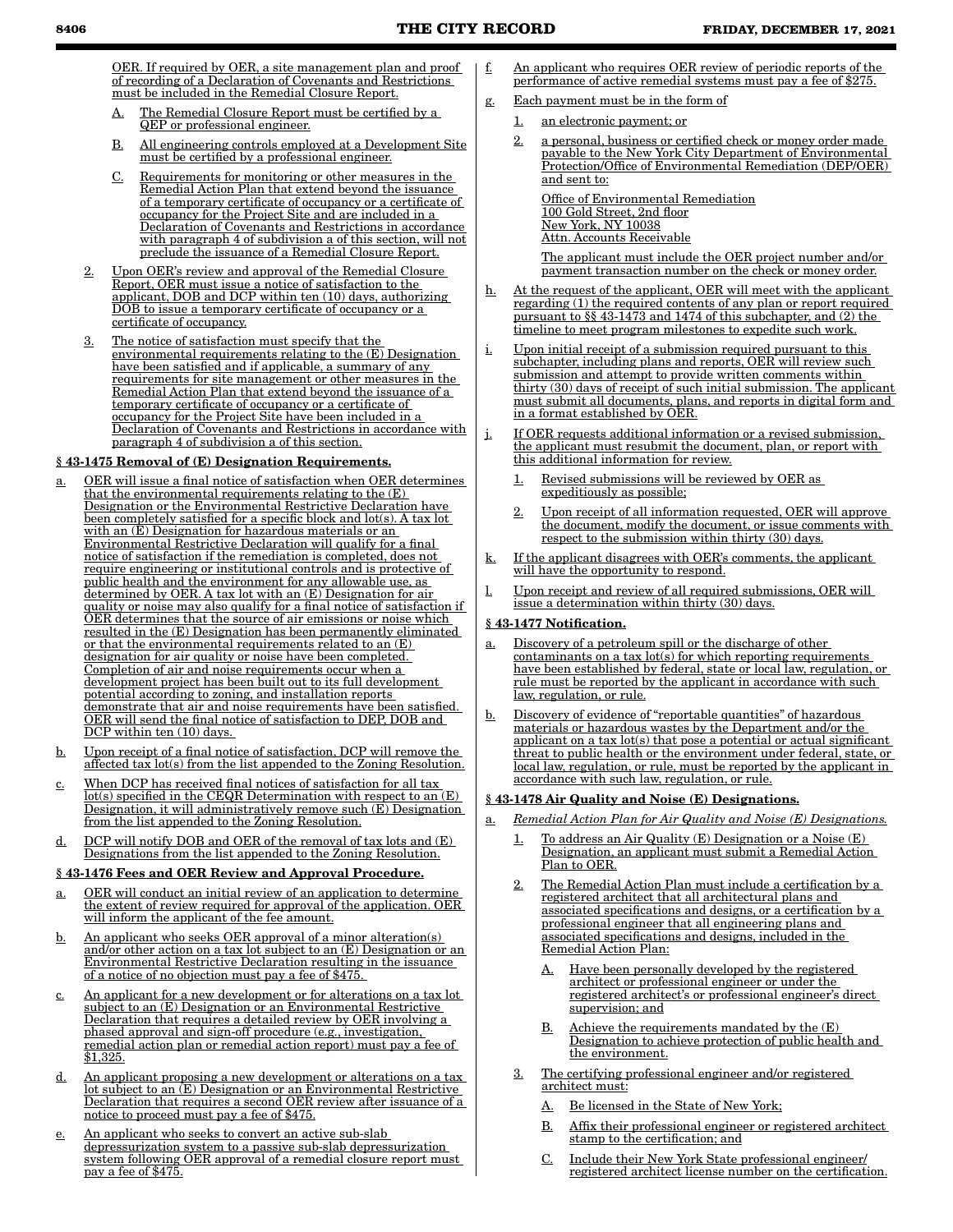- 4. OER will review the Remedial Action Plan to determine if it achieves the specific requirements established for the tax lot by the Lead Agency.
- 5. When a Project Site encompasses more than one tax lot, and at least one, but not all, of the lots has an Air Quality or Noise (E) Designation or an Environmental Restrictive Declaration, the environmental requirements will apply to the entire Project Site, unless the applicant demonstrates to OER's satisfaction that application of the environmental requirements to the entire Project Site is not warranted.
- 6. When a Project Site encompasses a portion of a lot which has an Air Quality or Noise (E) Designation or an Environmental Restrictive Declaration, the environmental requirements will apply to all portions of the lot, unless the applicant demonstrates to OER's satisfaction that application of the environmental requirements to a portion of the Project Site is not warranted.
- 7. Modification of Environmental Requirements. When a proposed Development cannot satisfy the Air Quality or Noise (E) Designation for a tax lot(s), the owner of the tax lot(s) may apply to OER for a modification of the environmental requirements as described in a CEQR Determination based upon new information or technology, additional facts or updated standards, as applicable, provided such modifications are equally protective of public health and the environment. With the consent of the Lead Agency, OER may modify the environmental requirements described in a CEQR Determination provided that such modifications are equally protective of public health and the environment. Specific modifications include, but are not limited to:
	- Placement of an exhaust stack where a tax lot's dimensions lack sufficient depth to locate the stack according to the (E) Designation requirements.

The applicant must submit a study showing that the proposed stack location is as protective to public health and the environment as required by the (E) Designation. The study must be based on the same level of analysis used in the associated Environmental Assessment Statement or Environmental Impact Statement.

- B. Modification of a Window/Wall Attenuation mandated by a Noise (E) Designation.
	- i. The applicant must conduct a 24-hour noise monitoring test of the lot to record in dBA the Leq(1), L10(1), and the Ldn Noise Descriptors.
	- ii. The applicant must submit its Noise Monitoring Protocol to OER for review and approval before starting any testing.
	- iii. Where applicable, the Noise Descriptors must be projected to the Full Build Year of the relevant Zoning Amendment or Zoning Action, according to the same methodology used in the environmental review from which the (E) Designation was assigned.
	- iv. Following a 24-hour noise monitoring test, the applicant must submit to OER a report summarizing the results of the test and include in its Remedial Action Plan all documents generated by the 24-hour noise monitoring study.
	- $\underline{v}$ . OER will evaluate the test results based on the  $(E)$ Designation requirements and the values and guidance found in the CEQR Technical Manual. If the results satisfy the CEQR Technical Manual, OER will agree to modify the Window/Wall Attenuation as described in the lot's Noise  $(E)$ Designation.
- b. *Implementation of the Remedial Action Plan for Air Quality and Noise (E) Designations.*
	- 1. After OER has reviewed and approved a Remedial Action Plan for an Air Quality or Noise (E) Designation, OER will issue a notice to proceed recommending that DOB issue the permit necessary for the applicant to carry out the approved remediation. However, the applicant must not accept a temporary certificate of occupancy or a or certificate of occupancy from DOB for any Development until OER issues a notice of no objection authorizing issuance of a temporary certificate of occupancy only or a notice of satisfaction in accordance with subdivision c of this section.
	- 2. Once the Remedial Action Plan is approved, an applicant must carry out the remediation in its entirety without any omissions, changes, or deviations. Any changes to an approved Remedial Action Plan must be submitted with

appropriate documentation to OER for its approval before an applicant implements the changes.

- 3. OER has the right to inspect any tax  $\text{lot}(s)$  subject to remediation according to this section, and the applicant must allow any such inspection by OER.
- c. *Completion of the Remedial Action Plan.*
	- 1. Following implementation of the OER-approved Remedial Action Plan, the applicant must submit an Installation Report certified by a professional engineer or a registered architect to OER in a form satisfactory to OER.
	- The Installation Report must document that the remedial activities contained in the OER-approved Remedial Action Plan have been implemented in compliance with the Remedial Action Plan and satisfy the (E) Designation.
	- 3. Upon review and approval of the certified Installation Report, OER will issue a notice of satisfaction authorizing DOB to issue a certificate of occupancy or, where circumstances warrant, OER will issue a notice of no objection for a temporary certificate of occupancy.

#### NEW YORK CITY LAW DEPARTMENT DIVISION OF LEGAL COUNSEL 100 CHURCH STREET NEW YORK, NY 10007 212-356-4028

### CERTIFICATION PURSUANT TO CHARTER §1043(d)

RULE TITLE: Compliance with E-Designation Requirements

REFERENCE NUMBER: 2021 RG 050

RULEMAKING AGENCY: Office of Environmental Remediation

I certify that this office has reviewed the above-referenced proposed rule as required by section 1043(d) of the New York City Charter, and that the above-referenced proposed rule:

- is drafted so as to accomplish the purpose of the authorizing provisions of law;
- (ii) is not in conflict with other applicable rules;
- (iii) to the extent practicable and appropriate, is narrowly drawn to achieve its stated purpose; and
- (iv) to the extent practicable and appropriate, contains a statement of basis and purpose that provides a clear explanation of the rule and the requirements imposed by the rule.

/s/ STEVEN GOULDEN Date: December 8, 2021 Acting Corporation Counsel

NEW YORK CITY MAYOR'S OFFICE OF OPERATIONS 253 BROADWAY, 10th FLOOR NEW YORK, NY 10007 212-788-1400

## CERTIFICATION/ANALYSIS PURSUANT TO CHARTER SECTION 1043(d)

RULE TITLE: Compliance with E-Designation Requirements REFERENCE NUMBER: OER-16

#### RULEMAKING AGENCY: Office of Environmental Remediation

I certify that this office has analyzed the proposed rule referenced above as required by Section 1043(d) of the New York City Charter, and that the proposed rule referenced above:

- (i) Is understandable and written in plain language for the discrete regulated community or communities;
- (ii) Minimizes compliance costs for the discrete regulated community or communities consistent with achieving the stated purpose of the rule; and
- (iii) Does not provide a cure period because it does not establish a violation, modification of a violation, or modification of the penalties associated with a violation.

/*s*/ *Francisco X. Navarro December 8, 2021* Mayor's Office of Operations Date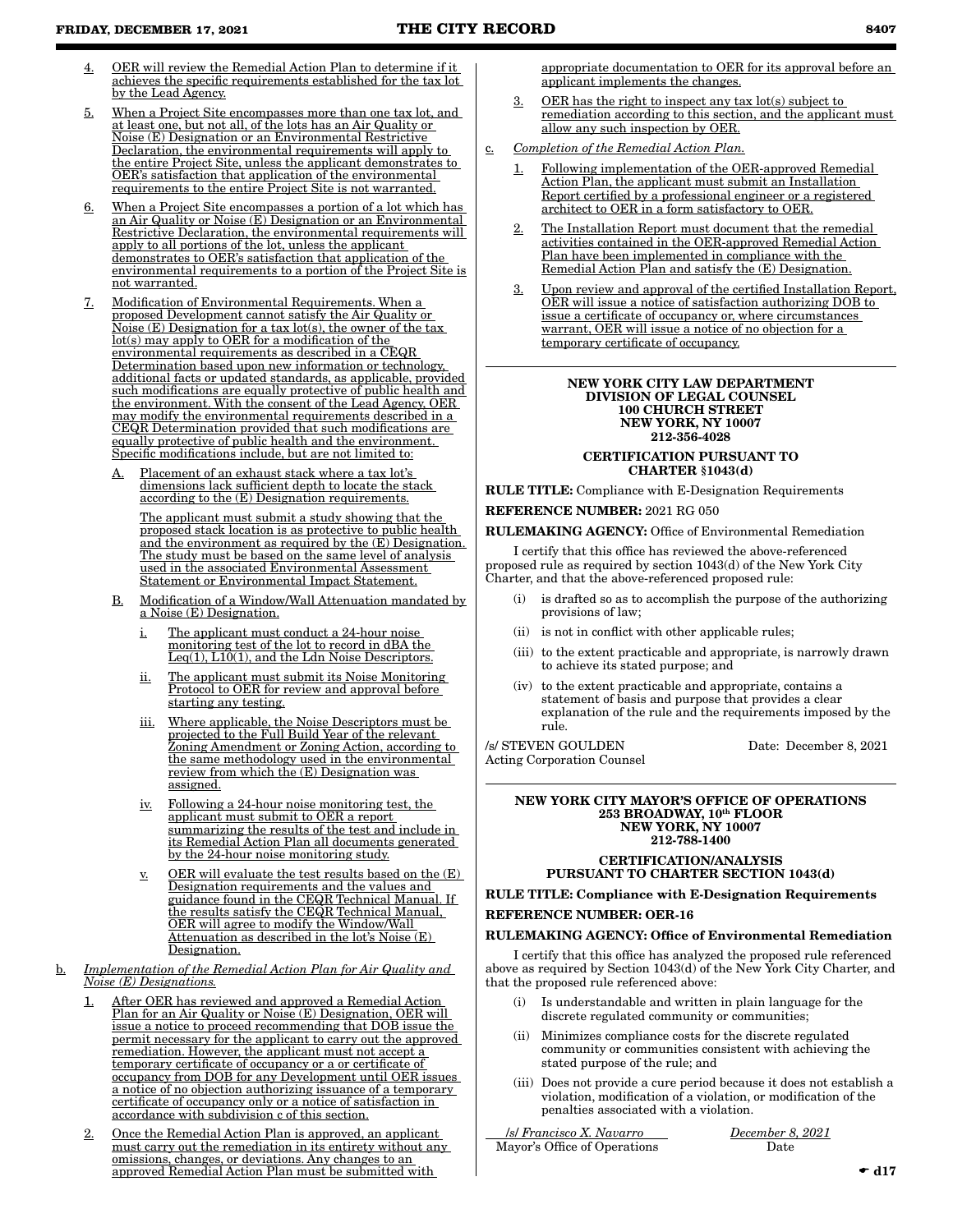# **SPECIAL MATERIALS**

# **CITYWIDE ADMINISTRATIVE SERVICES**

 $\blacksquare$  NOTICE

#### OFFICIAL FUEL PRICE (\$) SCHEDULE NO. 8876 FUEL OIL AND KEROSENE

| 4087216<br>4087216<br>4087216<br>4087216<br>4087216<br>4087216<br>4087216<br>4087216<br>4087216<br>4087216<br>4087216<br>4087216<br>4087216<br>4087216<br>4087216<br>4087216<br>16.3 | 1.3<br>2.3<br>3.3<br>4.3<br>5.3<br>6.3<br>7.3<br>8.3<br>9.3<br>10.3<br>11.3<br>12.3<br>13.3<br>14.3<br>15.3 | #2DULS<br>#2DULS<br>#2DULS<br>#2DULS<br>#1DULS<br>#1DULS<br>#2DULS<br>#2DULS<br><b>B100</b><br>#2DULS<br>#2DULS<br><b>B100</b><br>#1DULS<br><b>B100</b> | Winterized<br>Winterized<br>$>= 80\%$<br>Winterized<br>B100=20%<br>$>= 80\%$<br>Winterized<br>B100 = 20% | <b>CITYWIDE BY TW</b><br>PICK-UP<br><b>CITYWIDE BY TW</b><br>PICK-UP<br><b>CITYWIDE BY TW</b><br>PICK-UP<br>CITYWIDE BY TW<br><b>CITYWIDE BY TW</b><br><b>CITYWIDE BY TW</b><br>PICK-UP | <b>SPRAGUE</b><br><b>SPRAGUE</b><br><b>SPRAGUE</b><br><b>SPRAGUE</b><br><b>SPRAGUE</b><br><b>SPRAGUE</b><br><b>SPRAGUE</b><br><b>SPRAGUE</b><br><b>SPRAGUE</b> | 0.1328 GAL.<br>0.1328 GAL.<br>0.1328 GAL.<br>0.1328 GAL.<br>0.1341 GAL.<br>0.1341 GAL.<br>0.1328 GAL.<br>0.1328 GAL.<br>$-0.0992$ GAL. | 2.4393 GAL.<br>2.3346 GAL.<br>2.6376 GAL.<br>2.5328 GAL.<br>2.7506 GAL.<br>2.6458 GAL.<br>2.4671 GAL.<br>2.7581 GAL. |
|--------------------------------------------------------------------------------------------------------------------------------------------------------------------------------------|-------------------------------------------------------------------------------------------------------------|---------------------------------------------------------------------------------------------------------------------------------------------------------|----------------------------------------------------------------------------------------------------------|-----------------------------------------------------------------------------------------------------------------------------------------------------------------------------------------|----------------------------------------------------------------------------------------------------------------------------------------------------------------|----------------------------------------------------------------------------------------------------------------------------------------|----------------------------------------------------------------------------------------------------------------------|
|                                                                                                                                                                                      |                                                                                                             |                                                                                                                                                         |                                                                                                          |                                                                                                                                                                                         |                                                                                                                                                                |                                                                                                                                        |                                                                                                                      |
|                                                                                                                                                                                      |                                                                                                             |                                                                                                                                                         |                                                                                                          |                                                                                                                                                                                         |                                                                                                                                                                |                                                                                                                                        |                                                                                                                      |
|                                                                                                                                                                                      |                                                                                                             |                                                                                                                                                         |                                                                                                          |                                                                                                                                                                                         |                                                                                                                                                                |                                                                                                                                        |                                                                                                                      |
|                                                                                                                                                                                      |                                                                                                             |                                                                                                                                                         |                                                                                                          |                                                                                                                                                                                         |                                                                                                                                                                |                                                                                                                                        |                                                                                                                      |
|                                                                                                                                                                                      |                                                                                                             |                                                                                                                                                         |                                                                                                          |                                                                                                                                                                                         |                                                                                                                                                                |                                                                                                                                        |                                                                                                                      |
|                                                                                                                                                                                      |                                                                                                             |                                                                                                                                                         |                                                                                                          |                                                                                                                                                                                         |                                                                                                                                                                |                                                                                                                                        |                                                                                                                      |
|                                                                                                                                                                                      |                                                                                                             |                                                                                                                                                         |                                                                                                          |                                                                                                                                                                                         |                                                                                                                                                                |                                                                                                                                        |                                                                                                                      |
|                                                                                                                                                                                      |                                                                                                             |                                                                                                                                                         |                                                                                                          |                                                                                                                                                                                         |                                                                                                                                                                |                                                                                                                                        |                                                                                                                      |
|                                                                                                                                                                                      |                                                                                                             |                                                                                                                                                         |                                                                                                          |                                                                                                                                                                                         |                                                                                                                                                                |                                                                                                                                        | 4.0182 GAL.                                                                                                          |
|                                                                                                                                                                                      |                                                                                                             |                                                                                                                                                         |                                                                                                          |                                                                                                                                                                                         | <b>SPRAGUE</b>                                                                                                                                                 | 0.1328 GAL.                                                                                                                            | 2.3623 GAL.                                                                                                          |
|                                                                                                                                                                                      |                                                                                                             |                                                                                                                                                         |                                                                                                          | PICK-UP                                                                                                                                                                                 | <b>SPRAGUE</b>                                                                                                                                                 | 0.1328 GAL.                                                                                                                            | 2.6533 GAL.                                                                                                          |
|                                                                                                                                                                                      |                                                                                                             |                                                                                                                                                         |                                                                                                          | PICK-UP                                                                                                                                                                                 | <b>SPRAGUE</b>                                                                                                                                                 | $-0.0992$ GAL.                                                                                                                         | 3.9134 GAL.                                                                                                          |
|                                                                                                                                                                                      |                                                                                                             |                                                                                                                                                         | $>= 80%$                                                                                                 | <b>CITYWIDE BY TW</b>                                                                                                                                                                   | <b>SPRAGUE</b>                                                                                                                                                 | 0.1341 GAL.                                                                                                                            | 2.7602 GAL.                                                                                                          |
|                                                                                                                                                                                      |                                                                                                             |                                                                                                                                                         | B100 = 20%                                                                                               | <b>CITYWIDE BY TW</b>                                                                                                                                                                   | <b>SPRAGUE</b>                                                                                                                                                 | -0.0992 GAL.                                                                                                                           | 4.0271 GAL.                                                                                                          |
|                                                                                                                                                                                      |                                                                                                             | #1DULS                                                                                                                                                  | $>= 80\%$                                                                                                | PICK-UP                                                                                                                                                                                 | <b>SPRAGUE</b>                                                                                                                                                 | 0.1341 GAL.                                                                                                                            | 2.6554 GAL.                                                                                                          |
|                                                                                                                                                                                      |                                                                                                             | <b>B100</b>                                                                                                                                             | $B100 = 20%$                                                                                             | PICK-UP                                                                                                                                                                                 | <b>SPRAGUE</b>                                                                                                                                                 | $-0.0992$ GAL.                                                                                                                         | 3.9223 GAL.                                                                                                          |
| 4087216                                                                                                                                                                              | 17.3                                                                                                        | #2DULS                                                                                                                                                  |                                                                                                          | BARGE MTF III, ST. WI                                                                                                                                                                   | <b>SPRAGUE</b>                                                                                                                                                 | 0.1328 GAL.                                                                                                                            | 2.3999 GAL.                                                                                                          |
| 20225400107 3                                                                                                                                                                        |                                                                                                             | #2DULSB50                                                                                                                                               |                                                                                                          | <b>STATEN ISLAND</b>                                                                                                                                                                    | <b>SPRAGUE</b>                                                                                                                                                 | 0.0168 GAL.                                                                                                                            | 2.9710 GAL.                                                                                                          |
| 3687192<br>$\mathbf{1}$                                                                                                                                                              |                                                                                                             | JET                                                                                                                                                     |                                                                                                          | <b>FLOYD BENNETT</b>                                                                                                                                                                    | <b>SPRAGUE</b>                                                                                                                                                 | 0.1334 GAL.                                                                                                                            | 2.9798 GAL.                                                                                                          |
| $\mathbf{1}$<br>4287030                                                                                                                                                              |                                                                                                             | #4B5                                                                                                                                                    |                                                                                                          | MANHATTAN                                                                                                                                                                               | <b>UNITED METRO</b>                                                                                                                                            | 0.1004 GAL.                                                                                                                            | 2.3993 GAL.                                                                                                          |
| $\,2$<br>4287030                                                                                                                                                                     |                                                                                                             | #4B5                                                                                                                                                    |                                                                                                          | <b>BRONX</b>                                                                                                                                                                            | <b>UNITED METRO</b>                                                                                                                                            | 0.1004 GAL.                                                                                                                            | 2.4193 GAL.                                                                                                          |
| 4287030<br>3                                                                                                                                                                         |                                                                                                             | #4B5                                                                                                                                                    |                                                                                                          | <b>BROOKLYN</b>                                                                                                                                                                         | <b>UNITED METRO</b>                                                                                                                                            | 0.1004 GAL.                                                                                                                            | 2.3593 GAL.                                                                                                          |
| 4287030<br>$\overline{4}$                                                                                                                                                            |                                                                                                             | #4B5                                                                                                                                                    |                                                                                                          | <b>QUEENS</b>                                                                                                                                                                           | <b>UNITED METRO</b>                                                                                                                                            | 0.1004 GAL.                                                                                                                            | 2.3893 GAL.                                                                                                          |
| 4287031<br>5                                                                                                                                                                         |                                                                                                             | #4B5                                                                                                                                                    |                                                                                                          | <b>RICHMOND</b>                                                                                                                                                                         | APPROVED OIL COMPANY                                                                                                                                           | 0.1004 GAL.                                                                                                                            | 2.5793 GAL.                                                                                                          |
| 4187014<br>$\mathbf{1}$                                                                                                                                                              |                                                                                                             | #2B5                                                                                                                                                    |                                                                                                          | <b>MANHATTAN</b>                                                                                                                                                                        | <b>SPRAGUE</b>                                                                                                                                                 | 0.1212 GAL.                                                                                                                            | 2.5799 GAL.                                                                                                          |
| 4187014<br>$\boldsymbol{3}$                                                                                                                                                          |                                                                                                             | #2B5                                                                                                                                                    |                                                                                                          | <b>BRONX</b>                                                                                                                                                                            | <b>SPRAGUE</b>                                                                                                                                                 | 0.1212 GAL.                                                                                                                            | 2.5319 GAL.                                                                                                          |
| 4187014<br>5                                                                                                                                                                         |                                                                                                             | #2B5                                                                                                                                                    |                                                                                                          | <b>BROOKLYN</b>                                                                                                                                                                         | <b>SPRAGUE</b>                                                                                                                                                 | $0.1212$ GAL.                                                                                                                          | 2.5449 GAL.                                                                                                          |
| $\scriptstyle{7}$<br>4187014                                                                                                                                                         |                                                                                                             | #2B5                                                                                                                                                    |                                                                                                          | <b>QUEENS</b>                                                                                                                                                                           | <b>SPRAGUE</b>                                                                                                                                                 | 0.1212 GAL.                                                                                                                            | 2.5529 GAL.                                                                                                          |
| 4187014<br>9                                                                                                                                                                         |                                                                                                             | #2B5                                                                                                                                                    |                                                                                                          | <b>STATEN ISLAND</b>                                                                                                                                                                    | <b>SPRAGUE</b>                                                                                                                                                 | 0.1212 GAL.                                                                                                                            | 2.6319 GAL.                                                                                                          |
| 4187014<br>11                                                                                                                                                                        |                                                                                                             | #2B10                                                                                                                                                   |                                                                                                          | <b>CITYWIDE BY TW</b>                                                                                                                                                                   | <b>SPRAGUE</b>                                                                                                                                                 | 0.1096 GAL.                                                                                                                            | 2.6285 GAL.                                                                                                          |
| 4187014<br>12                                                                                                                                                                        |                                                                                                             | #2B20                                                                                                                                                   |                                                                                                          | <b>CITYWIDE BY TW</b>                                                                                                                                                                   | <b>SPRAGUE</b>                                                                                                                                                 | 0.0864 GAL.                                                                                                                            | 2.7798 GAL.                                                                                                          |
| 4187015                                                                                                                                                                              | 2.0(H)                                                                                                      | #2B5                                                                                                                                                    |                                                                                                          | MANHATTAN (RACK PICK-UP) APPROVED OIL COMPANY                                                                                                                                           |                                                                                                                                                                | 0.1212 GAL.                                                                                                                            | 2.3452 GAL.                                                                                                          |
| 4187015                                                                                                                                                                              | 4.0(I)                                                                                                      | #2B5                                                                                                                                                    |                                                                                                          | <b>BRONX (RACK PICK-UP)</b>                                                                                                                                                             | APPROVED OIL COMPANY                                                                                                                                           | 0.1212 GAL.                                                                                                                            | 2.3452 GAL.                                                                                                          |
| 4187015                                                                                                                                                                              | 6.0(L)                                                                                                      | #2B5                                                                                                                                                    |                                                                                                          | <b>BROOKLYN (RACK PICK-UP)</b>                                                                                                                                                          | APPROVED OIL COMPANY                                                                                                                                           | 0.1212 GAL.                                                                                                                            | 2.3452 GAL.                                                                                                          |
| 4187015                                                                                                                                                                              | 8.0(M)                                                                                                      | #2B5                                                                                                                                                    |                                                                                                          | <b>QUEENS (RACK PICK-UP)</b>                                                                                                                                                            | APPROVED OIL COMPANY                                                                                                                                           | 0.1212 GAL.                                                                                                                            | 2.3452 GAL.                                                                                                          |
| 4187015                                                                                                                                                                              | $10.0(N)$ #2B5                                                                                              |                                                                                                                                                         |                                                                                                          | STATEN ISLAND (RACK PICK-UP) APPROVED OIL COMPANY                                                                                                                                       |                                                                                                                                                                | 0.1212 GAL.                                                                                                                            | 2.3452 GAL.                                                                                                          |
| 4087216                                                                                                                                                                              |                                                                                                             | #2DULSB5                                                                                                                                                | 95% ITEM 8.3 5% ITEM 9.3                                                                                 | <b>CITYWIDE BY TW</b>                                                                                                                                                                   | <b>SPRAGUE</b>                                                                                                                                                 | $0.1212$ GAL.                                                                                                                          | $2.8211$ GAL. $(A)$                                                                                                  |
| 4087216                                                                                                                                                                              |                                                                                                             | #2DULSB10                                                                                                                                               | 90% ITEM 8.3 10% ITEM 9.3                                                                                | <b>CITYWIDE BY TW</b>                                                                                                                                                                   | <b>SPRAGUE</b>                                                                                                                                                 | 0.1096 GAL.                                                                                                                            | 2.8841 GAL.(B)                                                                                                       |
| 4087216                                                                                                                                                                              |                                                                                                             | #2DULSB20                                                                                                                                               | 80% ITEM 8.3 20% ITEM 9.3                                                                                | <b>CITYWIDE BY TW</b>                                                                                                                                                                   | <b>SPRAGUE</b>                                                                                                                                                 | 0.0864 GAL.                                                                                                                            | 3.0101 GAL.(C)                                                                                                       |
| 4087216                                                                                                                                                                              |                                                                                                             | #2DULSB5                                                                                                                                                | 95% ITEM 11.3 5% ITEM 12.3                                                                               | PICK-UP                                                                                                                                                                                 | <b>SPRAGUE</b>                                                                                                                                                 | 0.1212 GAL.                                                                                                                            | 2.7163 GAL.(D)                                                                                                       |
| 4087216                                                                                                                                                                              |                                                                                                             | #2DULSB10                                                                                                                                               | 90% ITEM 11.3 10% ITEM 12.3                                                                              | PICK-UP                                                                                                                                                                                 | <b>SPRAGUE</b>                                                                                                                                                 | 0.1096 GAL.                                                                                                                            | 2.7793 GAL.(E)                                                                                                       |
| 4087216                                                                                                                                                                              |                                                                                                             | #2DULSB20                                                                                                                                               | 80% ITEM 11.3 20% ITEM 12.3                                                                              | PICK-UP                                                                                                                                                                                 | <b>SPRAGUE</b>                                                                                                                                                 | 0.0864 GAL.                                                                                                                            | 2.9053 GAL.(F)                                                                                                       |
| 4087216                                                                                                                                                                              |                                                                                                             | #1DULSB20                                                                                                                                               | 80% ITEM 13.3 20% ITEM 14.3                                                                              | <b>CITYWIDE BY TW</b>                                                                                                                                                                   | <b>SPRAGUE</b>                                                                                                                                                 | 0.0875 GAL.                                                                                                                            | 3.0136 GAL.                                                                                                          |
| 4087216                                                                                                                                                                              |                                                                                                             | #1DULSB20                                                                                                                                               | 80% ITEM 15.3 20% ITEM 16.3                                                                              | PICK-UP                                                                                                                                                                                 | <b>SPRAGUE</b>                                                                                                                                                 | 0.0875 GAL.                                                                                                                            | 2.9088 GAL.                                                                                                          |
|                                                                                                                                                                                      |                                                                                                             |                                                                                                                                                         |                                                                                                          | OFFICIAL FUEL PRICE (\$) SCHEDULE NO. 8877<br><b>FUEL OIL, PRIME AND START</b>                                                                                                          |                                                                                                                                                                |                                                                                                                                        |                                                                                                                      |
| <b>CONTR.</b><br>NO.                                                                                                                                                                 | ITEM<br>NO.                                                                                                 | <b>FUEL/OIL</b><br><b>TYPE</b>                                                                                                                          |                                                                                                          | <b>DELIVERY</b>                                                                                                                                                                         | <b>VENDOR</b>                                                                                                                                                  | CHANGE (\$)                                                                                                                            | PRICE (\$)<br>EFF. 12/13/2021                                                                                        |

# FUEL OIL AND REPAIRS

| <b>CONTR.</b> | TTEM | <b>FUEL/OIL</b> | <b>DELIVERY</b> | VENDOR       | CHANGE (\$)  | PRICE (\$)                      |
|---------------|------|-----------------|-----------------|--------------|--------------|---------------------------------|
| NO.           | NO.  | TYPE            |                 |              |              | EFF. 12/13/2021                 |
| 20211200451   |      | #2B5            | All Boroughs    | APPROVED OIL | $0.1212$ GAL | $2.7593 \text{ GAL}.(\text{J})$ |
| 20211200451   |      | #4B5            | All Boroughs    | APPROVED OIL | 0.1004 GAL   | $2.6497$ GAL. $(K)$             |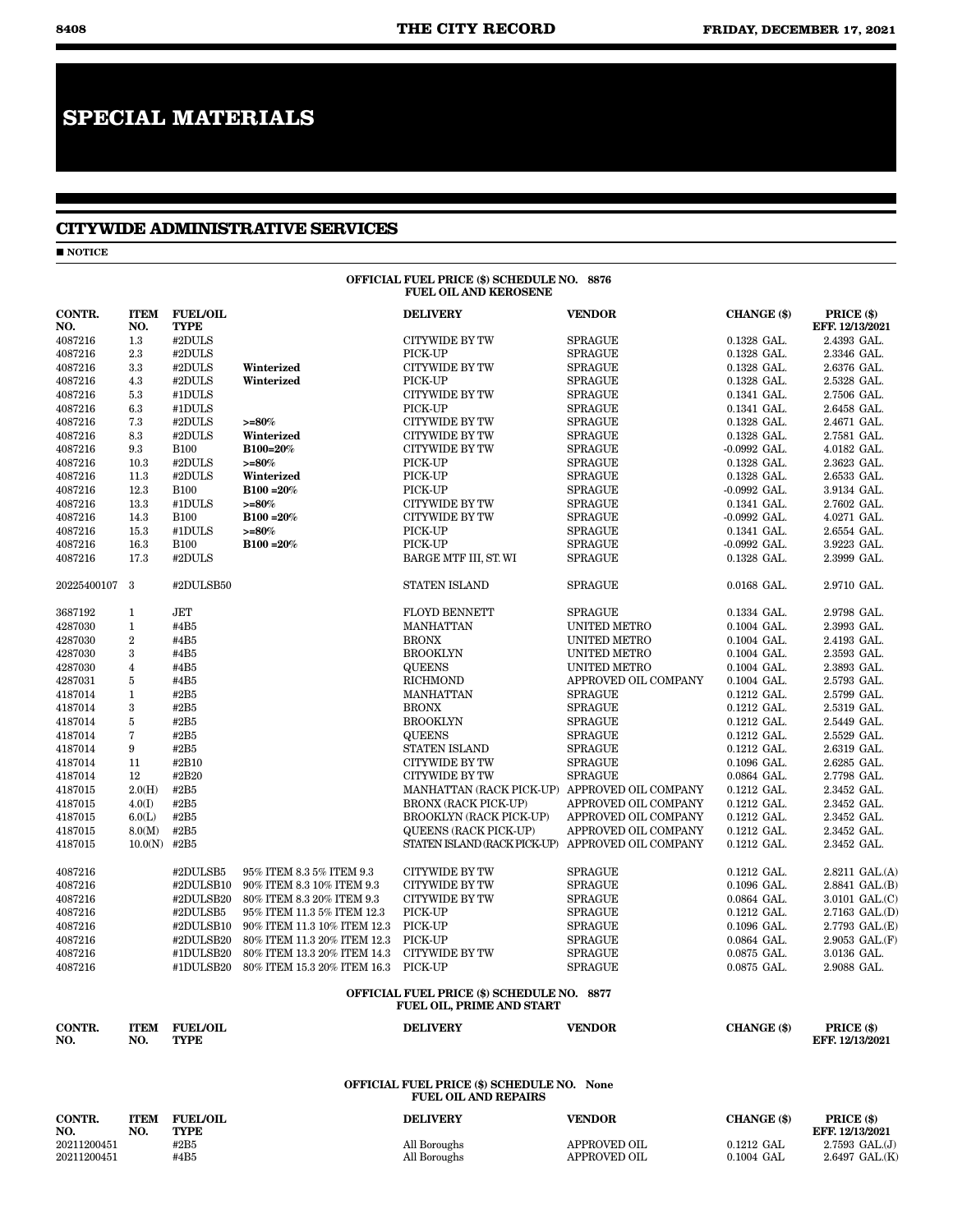#### OFFICIAL FUEL PRICE (\$) SCHEDULE NO. None GASOLINE

| CONTR.<br>NO. | <b>ITEM</b><br>NO. | <b>FUEL/OIL</b><br><b>TYPE</b> | <b>DELIVERY</b>      | <b>VENDOR</b>   | CHANGE (\$)           | PRICE (\$)<br>EFF. 12/13/2021 |
|---------------|--------------------|--------------------------------|----------------------|-----------------|-----------------------|-------------------------------|
| 3787120       | $1.0\,$            | Reg UL                         | CITYWIDE BY TW       | GLOBAL MONTELLO | $0.1200$ GAL          | 2.4551 GAL.                   |
| 3787120       | 2.0                | Prem UL                        | CITYWIDE BY TW       | GLOBAL MONTELLO | $0.1137 \text{ GAI}.$ | $2.6609$ GAL.                 |
| 3787120       | $3.0\,$            | Reg UL                         | PICK-UP              | GLOBAL MONTELLO | $0.1200 \text{ GAI}.$ | 2.3901 GAL.                   |
| 3787120       | 4.0                | Prem UL                        | PICK-UP              | GLOBAL MONTELLO | $0.1137$ GAL          | 2.5959 GAL.                   |
| 3787121       | 6.0                | E70 Winter                     | CITYWIDE BY DELIVERY | UNITED METRO    | $0.0107$ GAL          | $3.7956$ GAL. $(G)$           |

#### NOTE:

1. (A), (B) and (C) Contract 4087216, item 8.3 replaced item 7.3 (Summer Version) effective November 1, 2021.

- 2. As of February 9, 2018, the Bio-Diesel Blender Tax Credit was retroactively reinstated for calendar year 2017. Should the tax credit be further extended, contractors will resume deducting the tax credit as a separate line item on invoices.
- 3. Federal excise taxes are imposed on taxable fuels, (i.e., gasoline, kerosene, and diesel), when removed from a taxable fuel terminal. This fuel excise tax does not include Leaking Underground Storage Tank (LUST) tax. LUST tax applies to motor fuels for both diesel and gasoline invoices. Going forward, LUST Tax will appear as an additional fee at the rate of \$0.001 per gallon and will be shown as a separate line item on your invoice.
- 4. The National Oil Heat Research Alliance (NORA) has been extended until February 6, 2029. A related assessment of \$.002 per gallon has been added to the posted weekly fuel prices and will appear as a separate line item on invoices. This fee applies to heating oil only and since 2015 has included #4 heating oil. All other terms and conditions remain unchanged.
- 5. Contract #4087216, effective June 1, 2020, replaces former items (1.2-17.2) on Contract #3987206.
- 6. Due to RIN price adjustments Biomass-based Diesel (2020) is replaced by Biomass-based Diesel (2021) commencing 1/1/2021.
- 7. Metro Environmental Services, LLC Requirement Contract #: 20201201516/4087084 for Fuel Site Maintenance Services, Citywide has been registered and Contract is available on DCAS / OCP's "Requirements Contract" website for Citywide use as of January 27, 2020. Link to Fuel Site Maintenance Services, Citywide contract via OCP website: https://mspwvw-dcsocp.dcas.nycnet/nycprocurement/dmss/asp/RCDetails.asp?vContract=20201201516.
- 8. (D), (E) and (F) Contract 4087216, item 11.3 replaced item 10.3 (Summer Version) effective November 1, 2021
- 9. (G) Contract 3787121, item 6.0 replaced item 5.0 (Summer Blend) effective November 1, 2021.
- 10. NYC Agencies are reminded to fill their fuel tanks as the end of the fiscal year approaches (June 30th).
- 11. (J) and (K) Effective October 1, 2020 contract #20211200451 PICKUP (ALL BOROUGHS) under DELIVERY by Approved Oil.
- 12. (H), (I), (L), (M) and (N) Items 2.0(Manhattan), 4.0(Bronx), 6.0(Brooklyn), 8.0(Queens) and 10.0(Staten Island) are for RACK PICKUP ONLY.
- 13. NYC Agencies are reminded to begin preparing Purchase Orders for the New Fiscal Year (FY'22) as the end of the current fiscal year approaches (June 30th) where need and encouraged to continue utilizing Direct Order system for your fuel ordering, where it's in place.

#### REMINDER FOR ALL AGENCIES:

All entities utilizing DCAS fuel contracts are reminded to pay their invoices **on time** to avoid interruption of service. Please send inspection copy of receiving report for all gasoline (E70, UL PREM) delivered by tank wagon to OCP/Bureau of Quality Assurance (BQA), 1 Centre Street, 18th Floor, New York, NY 10007.

 $\bullet$  d17

# **COMPTROLLER**

#### **NOTICE**

Damage

NOTICE OF ADVANCE PAYMENT OF AWARDS PURSUANT TO THE STATUTES IN SUCH cases made and provided, notice is hereby given that the Comptroller of the City of New York, will be ready to pay, at 1 Centre Street, Room 629, New York, NY 10007 on 12/29/2021 to the person or persons legally entitled an amount as certified to the Comptroller by the Corporation Counsel on damage parcels, as follows:

| $  -$<br>Parcel No. | Block            | $_{\rm Lot}$           |
|---------------------|------------------|------------------------|
| 17A-3               | ADJACENT TO 6146 | <b>ADJACENT TO 160</b> |

Acquired in the proceeding entitled: WEST CASTOR PLACE subject to any liens and encumbrances of record on such property. The amount advanced shall cease to bear interest on the specified date above.

> Scott M. Stringer Comptroller

d14-28

NOTICE OF ADVANCE PAYMENT OF AWARDS PURSUANT TO THE STATUTES IN SUCH cases made and provided, notice is hereby given that the Comptroller of the City of New York, will be ready to pay, at 1 Centre Street, Room 629, New York, NY 10007 on 12/20/2021, to the person or persons legally entitled an amount as certified, to the Comptroller by the Corporation Counsel on damage parcels, as follows:

| Damage<br>Parcel No. | <b>Block</b> | Lot       |
|----------------------|--------------|-----------|
| 131, 133, 136        | 3861         | 1, 14, 24 |

Acquired in the proceeding entitled: MID-ISLAND BLUEBELT, PHASE 3 (NEW CREEK) subject to any liens and encumbrances of record on such property. The amount advanced shall cease to bear interest on the specified date above.

> Scott M. Stringer Comptroller

d7-20

### NOTICE OF ADVANCE PAYMENT OF AWARDS PURSUANT TO THE STATUTES IN SUCH cases made and provided, notice is hereby

given that the Comptroller of the City of New York, will be ready to pay, at 1 Centre Street, Room 629, New York, NY 10007 on 12/20/2021, to the person or persons legally entitled an amount as certified, to the Comptroller by the Corporation Counsel on damage parcels, as follows:

| <u>Damage</u><br>Parcel No | <b>Block</b> | $_{\rm Lot}$                  |
|----------------------------|--------------|-------------------------------|
| 76A, 76B                   | 13604        | STREET BED ADJACENT TO LOT 8  |
| 79A, 79B                   | 13605        | STREET BED ADJACENT TO LOT 55 |
| 80A, 80B                   | 13605        | STREET BED ADJACENT TO LOT 52 |
| 81A, 81B                   | 13605        | STREET BED ADJACENT TO LOT 50 |
| 82A, 82B                   | 13605        | STREET BED ADJACENT TO LOT 47 |
| 83A, 83B                   | 13605        | STREET BED ADJACENT TO LOT 46 |
| 84A, 84B                   | 13605        | STREET BED ADJACENT TO LOT 42 |
| 85A, 85B                   | 13605        | STREET BED ADJACENT TO LOT 40 |
|                            |              |                               |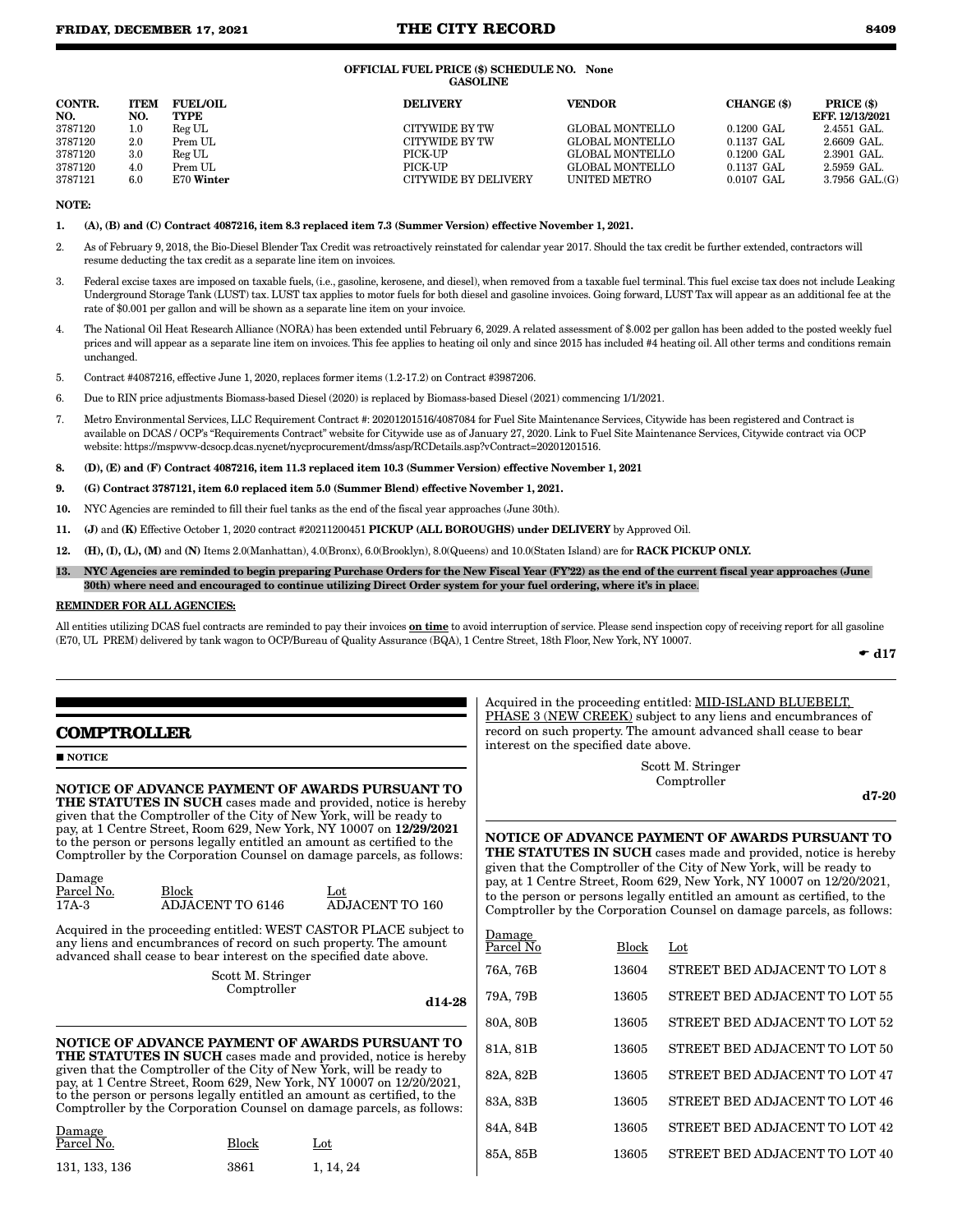**8410 THE CITY RECORD FRIDAY, DECEMBER 17, 2021** 86A, 86B, 86C, 86D 13605 STREET BED ADJACENT TO LOT 39 88A, 88B, 88C, 88D 13605 STREET BED ADJACENT TO LOT 35 Acquired in the proceeding entitled: ROSEDALE AVENUE AREA STREETS – STAGE 1 subject to any liens and encumbrances of record on such property. The amount advanced shall cease to bear interest on the specified date above. Scott M. Stringer Comptroller d7-20 NOTICE OF ADVANCE PAYMENT OF AWARDS PURSUANT TO THE STATUTES IN SUCH cases made and provided, notice is hereby given that the Comptroller of the City of New York, will be ready to pay, at 1 Centre Street, Room 629, New York, NY 10007 on 12/29/2021 to the person or persons legally entitled an amount as certified to the Comptroller by the Corporation Counsel on damage parcels, as follows: Damage Parcel No. Block Lot Lot  $\overline{\text{PART}}$  OF LOT 6 Acquired in the proceeding entitled: 142 ND STREET subject to any *call 212-863-8266.* PETICIÓN DE COMENTARIO Fecha de notificacion: December 15, 2021 Interesadas Propiedad: Dirección: Solicitud #: Período de 55 West 126th Street, Manhattan 128 Montague Street, Manhattan

liens and encumbrances of record on such property. The amount advanced shall cease to bear interest on the specified date above.

> Scott M. Stringer Comptroller

d14-28

# **HOUSING PRESERVATION AND DEVELOPMENT**

**NOTICE** 

#### REQUEST FOR COMMENT REGARDING AN APPLICATION FOR A CERTIFICATION OF NO HARASSMENT

#### Notice Date: December 15, 2021

To: Occupants, Former Occupants, and Other Interested Parties

| <b>Property:</b> | Address                                        | <b>Application #</b> | <b>Inquiry Period</b>             |
|------------------|------------------------------------------------|----------------------|-----------------------------------|
|                  | 55 West 126 <sup>th</sup> Street,<br>Manhattan | 95/2021              | November 17,<br>2018 to Present   |
|                  | 128 Montague Street,<br>Manhattan              | 96/2021              | November 17,<br>2018 to Present   |
|                  | 954 <sup>th</sup> Avenue, Brooklyn             | 97/2021              | November 29,<br>2018 to Present   |
|                  | 586 Madison Street.<br>Brooklyn                | 103/2021             | November 17,<br>2018 to Present   |
|                  | 2288 Adam C. Powell<br>Boulevard, Manhattan    | 104/2021             | November 17,<br>2018 to Present   |
|                  | $544$ West $148th$ Street,<br>Manhattan        | 105/2021             | November 24,<br>2018 to Present   |
|                  | 354 Convent Avenue,<br>Manhattan               | 106/2021             | November 30,<br>$2018$ to Present |

#### Authority: SRO, Administrative Code §27-2093

Before the Department of Buildings can issue a permit for the alteration or demolition of a single room occupancy multiple dwelling, the owner must obtain a "Certification of No Harassment" from the Department of Housing Preservation and Development ("HPD") stating that there has not been harassment of the building's lawful occupants during a specified time period. Harassment is conduct by an owner that is intended to cause, or does cause, residents to leave or otherwise surrender any of their legal occupancy rights. It can include, but is not limited to, failure to provide essential services (such as heat, water, gas, or electricity), illegally locking out building residents, starting frivolous lawsuits, and using threats or physical force.

The owner of the building identified above has applied for a Certification of No Harassment. If you have any comments or evidence of harassment at this building, please notify HPD at CONH Unit, 100 Gold Street,

6th Floor, New York, NY 10038 by letter postmarked not later than 30 days from the date of this notice or by an in-person statement made within the same period. To schedule an appointment for an in-person statement, please call (212) 863-5277 or (212) 863-8211.

*For the decision on the Certification of No Harassment Final Determination please visit our website at www.hpd.nyc.gov or* 

# SOBRE UNA SOLICITUD PARA UN CERTIFICACIÓN DE NO ACOSO

Para: Inquilinos, Inquilinos Anteriores, y Otras Personas

| opiedad: | <b>Direccion:</b>                               | Solicitud #: | Período de<br>consulta:         |
|----------|-------------------------------------------------|--------------|---------------------------------|
|          | 55 West 126 <sup>th</sup> Street,<br>Manhattan  | 95/2021      | November 17,<br>2018 to Present |
|          | 128 Montague Street,<br>Manhattan               | 96/2021      | November 17,<br>2018 to Present |
|          | 954 <sup>th</sup> Avenue, Brooklyn              | 97/2021      | November 29,<br>2018 to Present |
|          | 586 Madison Street.<br>Brooklyn                 | 103/2021     | November 17,<br>2018 to Present |
|          | 2288 Adam C. Powell<br>Blyd, Manhattan          | 104/2021     | November 17,<br>2018 to Present |
|          | 544 West 148 <sup>th</sup> Street.<br>Manhattan | 105/2021     | November 24,<br>2018 to Present |
|          | 354 Convent Avenue,<br>Manhattan                | 106/2021     | November 30.<br>2018 to Present |

#### Autoridad: SRO, Código Administrativo §27-2093

Antes de que el Departamento de Edificios pueda conceder un permiso para la alteración o demolición de una vivienda múltiple de ocupación de cuartos individuales, el propietario debe obtener una "Certificación de No Acoso" del Departamento de Preservación y Desarrollo de la Vivienda ("HPD") que indique que tiene no haber sido hostigado a los ocupantes legales del edificio durante un período de tiempo especificado. El acoso es una conducta por parte de un dueño de edificio que pretende causar, o causa, que los residentes se vayan o renuncien a cualquiera de sus derechos legales de ocupación. Puede incluir, entre otros, no proporcionar servicios esenciales (como calefacción, agua, gas o electricidad), bloquear ilegalmente a los residentes del edificio, iniciar demandas frívolas y utilizar amenazas o fuerza física.

El dueño del edificio identificado anteriormente ha solicitado una Certificación de No Acoso. Si tiene algún comentario o evidencia de acoso en este edificio, notifique a HPD al  $\,$  CONH Unit, 100 Gold  $\,$ Street, 6<sup>th</sup> Floor, New York, NY 10038 por carta con matasellos no mas tarde que 30 días después de la fecha de este aviso o por una declaración en persona realizada dentro del mismo período. Para hacer una cita para una declaración en persona, llame al (212) 863-5277 o (212) 863-8211.

Para conocer la decisión final sobre la Certificación de No Acoso, visite nuestra pagina web en *www.hpd.nyc.gov o llame al 212-863-8266.*

d15-23

# **MAYOR'S OFFICE OF CONTRACT SERVICES**

**NOTICE** 

Notice of Intent to Issue New Solicitation(s) Not Included in FY 2022 Annual Contracting Plan and Schedule

NOTICE IS HEREBY GIVEN that the Mayor will be issuing the following solicitation(s) not included in the FY 2022 Annual Contracting Plan and Schedule that is published, pursuant to New York City Charter § 312(a):

Agency: Department of Sanitation Description of services sought: Phone and/or In-Person Surveys Related to Waste Generation and Reduction Start date of the proposed contract: July 1, 2022 End date of the proposed contract: June 30, 2023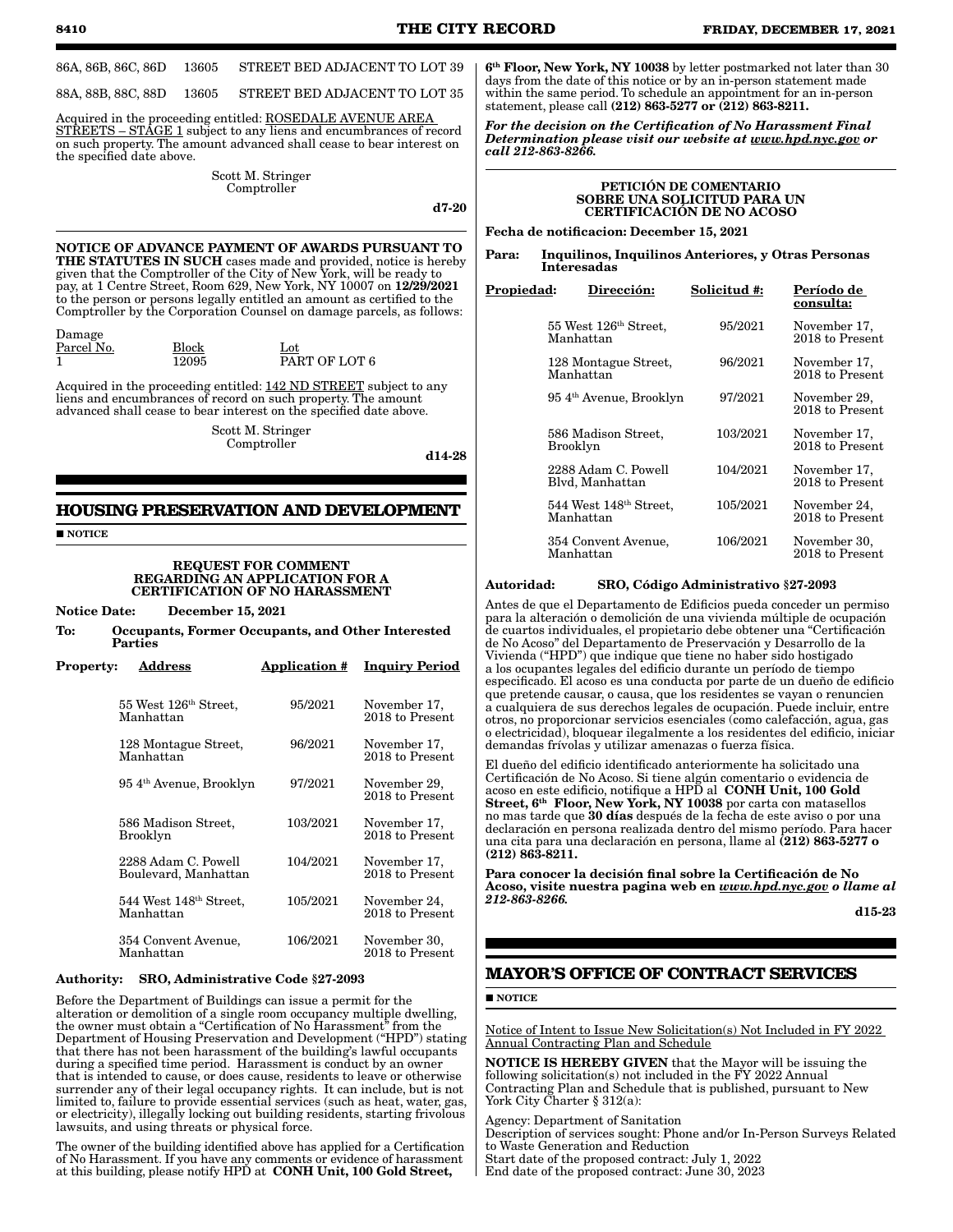# **FRIDAY, DECEMBER 17, 2021 THE CITY RECORD 8411**

Method of solicitation the agency intends to utilize: M/WBE Noncompetitive Small Purchase

Personnel in substantially similar titles within agency: None Headcount of personnel in substantially similar titles within agency: 0

 $\bullet$  d17

Notice of Intent to Extend Contract(s) Not Included in FY 2022 Annual Contracting Plan and Schedule

**NOTICE IS HEREBY GIVEN** that the Mayor will be entering into the following extension(s) of (a) contract(s) not included in the FY 2022 Annual Contracting Plan and Schedule that is published, pursuant to New York City Charter § 312(a):

Agency: Department of Environmental Protection Vendor: EMA, Inc.

Nature of services: CRM and CIS Advisory consulting services Method of extension the agency intends to utilize: Time Extension New start date of the proposed extended contract: 11/27/2021 New end date of the proposed extended contract: 11/26/2022 Modifications sought to the nature of services performed under the contract: None

Reason(s) the agency intends to extend the contract: Services still needed

Personnel in substantially similar titles within agency: None Headcount of personnel in substantially similar titles within agency: 0

 $\bullet$  d17

Notice of Intent to Extend Contract(s) Not Included in FY 2022 Annual Contracting Plan and Schedule

NOTICE IS HEREBY GIVEN that the Mayor will be entering into the following extension(s) of (a) contract(s) not included in the  $\overline{F}Y$  2022 Annual Contracting Plan and Schedule that is published, pursuant to New York City Charter § 312(a):

Agency: Department of Environmental Protection

Vendor: OW Investors dba MARS Company Nature of services: M3 Enterprise Software Upgrade and Maintenance Method of extension the agency intends to utilize: Renewal New start date of the proposed extended contract: 1/22/2022

New end date of the proposed extended contract: 1/21/2024 Modifications sought to the nature of services performed under the contract: None

Reason(s) the agency intends to extend the contract: Services still needed

Personnel in substantially similar titles within agency: None

Headcount of personnel in substantially similar titles within agency: 0

 $\bullet$  d17

Notice of Intent to Issue New Solicitation(s) Not Included in FY 2022 Annual Contracting Plan and Schedule

NOTICE IS HEREBY GIVEN that the Mayor will be issuing the following solicitation(s) not included in the FY 2022 Annual Contracting Plan and Schedule that is published, pursuant to New York City Charter § 312(a):

Agency: NYC Department of Human Resources Administration (HRA) Nature of services sought: Specialize Training for HIV/AIDS Services Administration (HASA) Case Managers and Supervisors Start date of the proposed contract: 7/1/2022

End date of the proposed contract: 6/30/2025

Method of solicitation the agency intends to utilize: Competitive Sealed Bid

Personnel in substantially similar titles within agency: None

Headcount of personnel in substantially similar titles within agency: 0

 $\bullet$  d17

## **CHANGES IN PERSONNEL**

|                  |              |   |       | DEPT OF INFO TECH & TELECOMM |                  |      |          |               |
|------------------|--------------|---|-------|------------------------------|------------------|------|----------|---------------|
|                  |              |   |       | FOR PERIOD ENDING 10/01/21   |                  |      |          |               |
|                  |              |   | TITLE |                              |                  |      |          |               |
| NAME             |              |   | NUM   | <b>SALARY</b>                | <b>ACTION</b>    | PROV | EFF DATE | <b>AGENCY</b> |
| <b>AZMAT</b>     | <b>REHAN</b> |   | 13611 | \$75302.0000                 | <b>APPOINTED</b> | NO   | 08/29/21 | 858           |
| <b>BAKER</b>     | SYDNEY       |   | 10260 | \$35083,0000                 | RESIGNED         | NO   | 09/19/21 | 858           |
| <b>BARKER</b>    | ASHLEE       | к | 12749 | \$45123.0000                 | <b>APPOINTED</b> | NO   | 09/12/21 | 858           |
| <b>BONAPARTE</b> | JENNIFER     |   | 1002C | \$76270,0000                 | PROMOTED         | NO   | 08/01/21 | 858           |
| <b>BURKE</b>     | DANIEL       | Α | 12749 | \$45123.0000                 | <b>APPOINTED</b> | NO   | 09/12/21 | 858           |
| CALLEJA          | LUIS         |   | 95710 | \$92700.0000                 | <b>RESIGNED</b>  | YES  | 09/24/21 | 858           |
| CORCORAN         | <b>ETHEL</b> | н | 95005 | \$236900.0000                | <b>INCREASE</b>  | YES  | 08/29/21 | 858           |
| EISENBERG        | NEIL         | J | 10074 | \$229948.0000                | APPOINTED        | NO   | 08/17/21 | 858           |
| <b>FEBLES</b>    | SONIA        | L | 10260 | \$40345.0000                 | <b>RETIRED</b>   | NO   | 09/15/21 | 858           |

| <b>FERNANDES</b> | BENEDICT L      |             | 10050 | \$178200.0000 | <b>INCREASE</b>  | NO             | 08/29/21 | 858 |
|------------------|-----------------|-------------|-------|---------------|------------------|----------------|----------|-----|
| FLEMING          | KESHAWNA C      |             | 10260 | \$40345.0000  | <b>RESIGNED</b>  | NO             | 09/22/21 | 858 |
| FRIEDMAN         | <b>JOSEPH</b>   | Α           | 1005D | \$123600.0000 | <b>RESIGNED</b>  | NO             | 09/19/21 | 858 |
| GALCIK           | DENNIS          | P           | 1007E | \$63301.0000  | <b>APPOINTED</b> | NO             | 08/17/21 | 858 |
| GARRAUD II       | <b>ANTHONY</b>  | Е           | 56057 | \$44083.0000  | <b>RESIGNED</b>  | YES            | 09/17/21 | 858 |
| GIOVANELLA       | LAURA LE        | $\mathbf I$ | 10095 | \$236900.0000 | <b>INCREASE</b>  | NO             | 08/29/21 | 858 |
| GRIMES JR        | <b>STEVE</b>    | Α           | 21744 | \$121711.0000 | <b>RESIGNED</b>  | YES            | 09/15/21 | 858 |
| <b>GUPTA</b>     | PRINCE          |             | 10050 | \$185000.0000 | <b>INCREASE</b>  | NO             | 08/29/21 | 858 |
| <b>HERCKIS</b>   | MITCHEL         | D           | 95622 | \$139050.0000 | <b>RESIGNED</b>  | YES            | 09/21/21 | 858 |
| <b>JOHNSON</b>   | GARY            | г           | 95710 | \$128008.0000 | <b>RESIGNED</b>  | YES            | 09/10/21 | 858 |
| KOZLENKO         | YAKOV           | N           | 1007E | \$63301.0000  | APPOINTED        | NO             | 08/17/21 | 858 |
| LEUNG            | <b>FUNYEE</b>   |             | 13652 | \$120609.0000 | <b>INCREASE</b>  | NO.            | 07/25/21 | 858 |
| LOUGHRAN         | <b>SHANE</b>    | с           | 12749 | \$45123.0000  | APPOINTED        | NO.            | 09/12/21 | 858 |
| ORELLANA TORRES  | <b>FRANCHES</b> | Y           | 12749 | \$45123.0000  | APPOINTED        | NO.            | 09/12/21 | 858 |
| POLHILL          | KIZZY           |             | 10260 | \$40345.0000  | <b>RESIGNED</b>  | NO             | 09/17/21 | 858 |
| <b>RAYSIDE</b>   | <b>REYNA</b>    | A           | 12749 | \$45123.0000  | <b>APPOINTED</b> | NO             | 09/12/21 | 858 |
| <b>RECIO</b>     | RUDY            |             | 12749 | \$47824.0000  | APPOINTED        | NO             | 09/12/21 | 858 |
| <b>RODRIGUEZ</b> | MILDRED         |             | 13622 | \$116126.0000 | <b>RESIGNED</b>  | N <sub>O</sub> | 09/16/21 | 858 |
| SHI              | <b>JEFFREY</b>  | J           | 13632 | \$123537.0000 | <b>RESIGNED</b>  | NO             | 09/12/21 | 858 |
| SOTO             | SANDY           | М           | 10260 | \$35083.0000  | <b>RESIGNED</b>  | NO             | 09/12/21 | 858 |
| TANG             | <b>KATHY</b>    |             | 13652 | \$116017.0000 | <b>INCREASE</b>  | NO             | 07/25/21 | 858 |
| <b>VARGAS</b>    | EVELYN          | Α           | 13368 | \$82298.0000  | <b>INCREASE</b>  | NO             | 08/29/21 | 858 |
| VASA             | <b>ESTHER</b>   | v           | 10050 | \$185000.0000 | <b>INCREASE</b>  | NO             | 08/29/21 | 858 |
| VOEGELI          | ELYSE           | N           | 21744 | \$102000.0000 | <b>RESIGNED</b>  | YES            | 09/10/21 | 858 |
|                  |                 |             |       |               |                  |                |          |     |

|       |                            |  | DEPT OF RECORDS & INFO SERVICE |  |
|-------|----------------------------|--|--------------------------------|--|
|       | FOR PERIOD ENDING 10/01/21 |  |                                |  |
| TITLE |                            |  |                                |  |

| NAME |      | NUM | SALARY                       | ACTION | PROV EFF DATE AGENCY |  |
|------|------|-----|------------------------------|--------|----------------------|--|
| ZHOU | GARY |     | 13643 \$106023.0000 INCREASE |        | NO 09/12/21 860      |  |

|  |                            | CONSUMER AFFAIRS |  |
|--|----------------------------|------------------|--|
|  | FOR PERIOD ENDING 10/01/21 |                  |  |

|                          |                |   | TITLE |               |                  |      |             |               |
|--------------------------|----------------|---|-------|---------------|------------------|------|-------------|---------------|
| NAME                     |                |   | NUM   | <b>SALARY</b> | <b>ACTION</b>    | PROV | EFF<br>DATE | <b>AGENCY</b> |
| <b>BONNY</b>             | <b>JOHANA</b>  | c | 12626 | \$66875.0000  | <b>INCREASE</b>  | NO   | 08/29/21    | 866           |
| HATCH                    | PETER          | A | 12991 | \$227786.0000 | APPOINTED        | YES  | 09/13/21    | 866           |
| LITTLEJOHN JR            | VINCIENT D     |   | 56058 | \$62215.0000  | <b>INCREASE</b>  | YES  | 08/29/21    | 866           |
| MEDINA                   | <b>CYNTHIA</b> | Е | 56058 | \$54100.0000  | <b>INCREASE</b>  | YES  | 08/29/21    | 866           |
| MENEGAZZO                | <b>BRYAN</b>   | I | 56058 | \$72000.0000  | <b>DECREASE</b>  | YES  | 07/04/21    | 866           |
| PERSAUD                  | <b>AVINASH</b> |   | 13621 | \$60331.0000  | <b>RESIGNED</b>  | NO   | 09/12/21    | 866           |
| PINELLI                  | LUIS           | M | 33997 | \$42507.0000  | <b>APPOINTED</b> | YES  | 09/13/21    | 866           |
| ROSS                     | <b>SHANE</b>   | Е | 30087 | \$71423.0000  | APPOINTED        | YES  | 09/19/21    | 866           |
| SMITH                    | LISA           | M | 10251 | \$40017.0000  | <b>APPOINTED</b> | NO   | 09/12/21    | 866           |
| <b>STEWART</b>           | MAXWELL        | н | 10209 | \$19,9000     | APPOINTED        | YES  | 09/13/21    | 866           |
| TIGER                    | MICHAEL        |   | 95005 | \$175000.0000 | <b>INCREASE</b>  | YES  | 08/29/21    | 866           |
| <b>ESCUDER</b><br>TORRES | SONIA          | M | 1005D | \$107202.0000 | <b>INCREASE</b>  | YES  | 08/29/21    | 866           |
| YAT                      | <b>DIANA</b>   |   | 56057 | \$40000.0000  | <b>RESIGNED</b>  | YES  | 07/31/16    | 866           |

| DEPT OF CITYWIDE ADMIN SVCS |  |
|-----------------------------|--|
| FOR PERIOD ENDING 10/01/21  |  |
| TTTLR                       |  |

| NAME            |                 |   | NUM   | <b>SALARY</b> | <b>ACTION</b>    | PROV | DATE<br>EFF | <b>AGENCY</b> |
|-----------------|-----------------|---|-------|---------------|------------------|------|-------------|---------------|
| ABDULLAH        | ALI             | z | 10208 | \$25,8000     | APPOINTED        | YES  | 09/07/21    | 868           |
| AGRAWAL         | KRITI           |   | 10208 | \$25,8000     | APPOINTED        | YES  | 09/07/21    | 868           |
| AHLUWALIA       | SARANJIT K      |   | 10009 | \$132000.0000 | <b>RESIGNED</b>  | YES  | 01/05/21    | 868           |
| AMARA           | FATU            |   | 10208 | \$25.8000     | APPOINTED        | YES  | 09/07/21    | 868           |
| AMEZCUA         | OLIVIA          | c | 10208 | \$25,8000     | <b>RESIGNED</b>  | YES  | 08/27/21    | 868           |
| ANTWI           | <b>DORITHA</b>  | F | 10209 | \$17,0000     | <b>RESIGNED</b>  | YES  | 09/09/21    | 868           |
| BA              | ROUGHUIY A      |   | 10247 | \$30,2800     | APPOINTED        | YES  | 09/19/21    | 868           |
| <b>BELARREM</b> | MOHAMMED        |   | 10050 | \$162393.0000 | <b>INCREASE</b>  | NO   | 08/29/21    | 868           |
| BEYN            | VLADIMIR        |   | 13622 | \$93410.0000  | <b>INCREASE</b>  | NO   | 08/22/21    | 868           |
| <b>CHAUG</b>    | CHELSEA         | М | 10208 | \$25,8000     | APPOINTED        | YES  | 09/07/21    | 868           |
| CHU             | DANIEL          | D | 95005 | \$140000.0000 | APPOINTED        | YES  | 09/12/21    | 868           |
| CHUNDI          | <b>KISHORE</b>  | s | 10208 | \$25,8000     | <b>APPOINTED</b> | YES  | 09/07/21    | 868           |
| CLAUDE          | <b>LOOGHERM</b> |   | 10208 | \$25,8000     | <b>RESIGNED</b>  | YES  | 08/27/21    | 868           |
| COBTY           | <b>STEPHANI</b> |   | 12704 | \$66591.0000  | <b>RESIGNED</b>  | YES  | 09/21/21    | 868           |
| DAVIES          | EMILY           | G | 10208 | \$25,8000     | APPOINTED        | YES  | 09/07/21    | 868           |
| DELINCE         | WILLIAM         | P | 10208 | \$25,8000     | APPOINTED        | YES  | 09/07/21    | 868           |
| <b>ESPINAL</b>  | <b>ANDRES</b>   |   | 12704 | \$57905.0000  | APPOINTED        | NO.  | 09/12/21    | 868           |
|                 |                 |   |       |               |                  |      |             |               |

#### **DEPT OF CITYWIDE ADMIN SVCS FOR PERIOD ENDING 10/01/21**

|                  |                   |         | TITLE |               |                  |     |               |               |
|------------------|-------------------|---------|-------|---------------|------------------|-----|---------------|---------------|
| <b>NAME</b>      |                   |         | NUM   | <b>SALARY</b> | <b>ACTION</b>    |     | PROV EFF DATE | <b>AGENCY</b> |
| <b>GARDNER</b>   | ELIZABET A        |         | 10208 | \$25,8000     | APPOINTED        | YES | 09/07/21      | 868           |
| <b>GASKIN</b>    | <b>JALEN</b>      | L       | 10234 | \$15,0000     | <b>RESIGNED</b>  | YES | 08/24/21      | 868           |
| <b>GOODEN</b>    | <b>BRANDON</b>    | Α       | 95615 | \$70000.0000  | <b>RESIGNED</b>  | YES | 03/21/21      | 868           |
| GOUSE            | <b>ISABEL</b>     | M       | 10208 | \$25,8000     | <b>RESIGNED</b>  | YES | 08/07/21      | 868           |
| <b>HARRISON</b>  | <b>RAEGAN</b>     | Α       | 10208 | \$25.8000     | <b>RESIGNED</b>  | YES | 09/12/21      | 868           |
| <b>HERNANDEZ</b> | MADISON           | M       | 10208 | \$25.8000     | APPOINTED        | YES | 09/07/21      | 868           |
| <b>JACOB</b>     | JULIA             |         | 10124 | \$52943.0000  | <b>RESIGNED</b>  | NO. | 09/01/19      | 868           |
| JULIE            | <b>REBECCA</b>    |         | 10208 | \$25.8000     | APPOINTED        | YES | 09/07/21      | 868           |
| KAZI             | <b>SHADMAN</b>    |         | 10234 | \$15,0000     | RESIGNED         | YES | 09/01/21      | 868           |
| <b>KENLEY</b>    | <b>FRANCINE</b>   |         | 10251 | \$56208.0000  | <b>INCREASE</b>  | NO. | 08/29/21      | 868           |
| KING FITZSIMONS  | <b>BERNADET R</b> |         | 10208 | \$25.8000     | <b>RESIGNED</b>  | YES | 08/21/21      | 868           |
| <b>LAMRHARI</b>  | SONIA             | F       | 13391 | \$132000.0000 | APPOINTED        | YES | 09/12/21      | 868           |
| <b>LESWING</b>   | SOPHIA            | L       | 10208 | \$25,8000     | APPOINTED        | YES | 09/15/21      | 868           |
| LOPEZ            | <b>GABRIEL</b>    | Α       | 1007E | \$117401.0000 | <b>INCREASE</b>  | NO. | 08/22/21      | 868           |
| LOTTI            | WILLIAM           | s       | 12704 | \$57905.0000  | <b>APPOINTED</b> | NO. | 09/13/21      | 868           |
| <b>MAMMEN</b>    | <b>ELEANOR</b>    | M       | 10208 | \$25,8000     | APPOINTED        | YES | 09/07/21      | 868           |
| <b>MANCUSO</b>   | CAMILLE           | г       | 10208 | \$25,8000     | APPOINTED        | YES | 09/07/21      | 868           |
| <b>MARTINEZ</b>  | <b>JOSEPH</b>     | R       | 90650 | \$40284.0000  | <b>RESIGNED</b>  | YES | 09/12/21      | 868           |
| <b>MARTINEZ</b>  | <b>SERGIO</b>     | R       | 90644 | \$32260.0000  | <b>RESIGNED</b>  | YES | 09/22/21      | 868           |
| <b>MORAN</b>     | <b>GUSTAVO</b>    |         | 10208 | \$25,8000     | <b>APPOINTED</b> | YES | 09/07/21      | 868           |
| NADIG            | <b>RAMNATH</b>    | R       | 10074 | \$150393.0000 | APPOINTED        | NO  | 08/17/21      | 868           |
| <b>NAMBIAR</b>   | VAISHALI          |         | 10208 | \$25,8000     | APPOINTED        | YES | 09/07/21      | 868           |
| <b>NOVIS</b>     | MICHAEL           | J       | 12704 | \$85000.0000  | <b>RESIGNED</b>  | NO. | 09/15/21      | 868           |
| O'DONNELL        | <b>EDWARD</b>     | $\circ$ | 91638 | \$603.8400    | <b>RETIRED</b>   | NO. | 09/20/21      | 868           |
| <b>OLIVARES</b>  | <b>CERIMAR</b>    |         | 10208 | \$25,8000     | <b>RESIGNED</b>  | YES | 06/19/21      | 868           |
| <b>OLIVO</b>     | <b>ANDREW</b>     | L       | 10208 | \$25.8000     | APPOINTED        | YES | 09/07/21      | 868           |
| PAUL             | <b>BIJU</b>       | к       | 1007E | \$125660.0000 | APPOINTED        | NO. | 08/17/21      | 868           |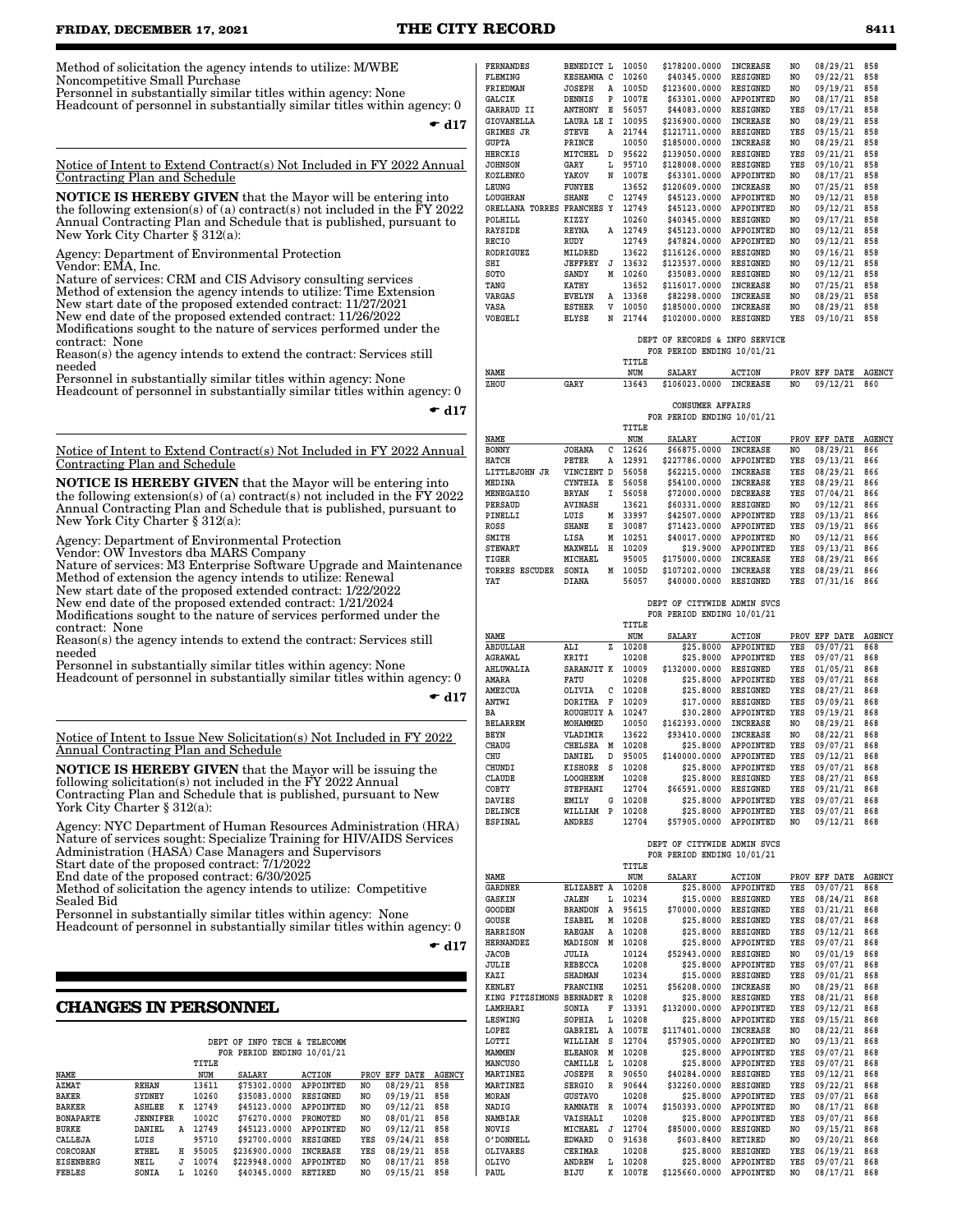# **8412 THE CITY RECORD FRIDAY, DECEMBER 17, 2021**

| PEREZ                             | TATIANA                                 | 10234          | \$15,0000                                             | RESIGNED                      | YES                   | 08/29/21                  | 868                  | CHANGO                            | ERICA<br>P                             | 56057          | \$44083.0000                                               | RESIGNED                     | YES                   | 09/14/21                  | 903                  |
|-----------------------------------|-----------------------------------------|----------------|-------------------------------------------------------|-------------------------------|-----------------------|---------------------------|----------------------|-----------------------------------|----------------------------------------|----------------|------------------------------------------------------------|------------------------------|-----------------------|---------------------------|----------------------|
| PHELPS<br>PINEROS                 | RAYNA<br>A<br><b>JUAN</b>               | 10208<br>10234 | \$25,8000<br>\$15,0000                                | APPOINTED<br>RESIGNED         | YES<br>YES            | 09/07/21<br>09/02/21      | 868<br>868           | CHEN<br>CHUNG                     | XING YIN<br>MICHAEL<br>J               | 56057<br>56058 | \$44083.0000<br>\$65000.0000                               | APPOINTED<br>INCREASE        | YES<br>YES            | 09/12/21<br>09/12/21      | 903<br>903           |
| POROYE<br>RAPAPORT                | <b>JULIANA</b><br>ZACHARY<br>Н          | 10208<br>10208 | \$25.8000<br>\$25.8000                                | RESIGNED<br>RESIGNED          | YES<br>YES            | 08/28/21<br>07/01/21      | 868<br>868           | CUERVO<br>CUMMINGS                | <b>JHON</b><br>G<br>LEEANA<br>F        | 56057<br>56057 | \$44083.0000<br>\$44083.0000                               | APPOINTED<br>APPOINTED       | YES<br>YES            | 09/19/21<br>09/12/21      | 903<br>903           |
| RICHARDSON                        | <b>JANIE</b>                            | 10234          | \$15.5000                                             | RESIGNED                      | YES                   | 09/02/21                  | 868                  | <b>DAWSON</b>                     | <b>JENNIFER L</b>                      | 56057          | \$44083.0000                                               | APPOINTED                    | YES                   | 09/19/21                  | 903                  |
| RUFFO ROBERTO D LARISSA<br>SANTOS | EDDIE                                   | 10208<br>90650 | \$25,8000<br>\$39111.0000                             | APPOINTED<br>RESIGNED         | YES<br>YES            | 09/07/21<br>08/15/21      | 868<br>868           | <b>EATON</b><br><b>ESPINAL</b>    | CHRISTOP A<br>ALBA                     | 30114<br>52613 | \$105000.0000<br>\$58741.0000                              | <b>RESIGNED</b><br>RESIGNED  | YES<br>NO             | 09/24/21<br>09/09/21      | 903<br>903           |
| <b>SAVADER</b><br><b>SAVAGE</b>   | <b>STEVEN</b><br>н<br><b>JASON</b><br>М | 20246<br>80609 | \$72664.0000<br>\$38749.0000                          | TERMINATED<br><b>RESIGNED</b> | YES<br>N <sub>O</sub> | 09/18/21<br>07/25/21      | 868<br>868           | FAHMIDA<br>FORD                   | KANIZ<br>NICHOLAS M                    | 56057<br>30114 | \$56253.0000<br>\$110000.0000                              | RESIGNED<br>RESIGNED         | YES<br>YES            | 09/19/21<br>07/04/21      | 903<br>903           |
| SCHULER DA COST                   | CHRISTIN M                              | 10208          | \$25.8000                                             | APPOINTED                     | YES                   | 09/07/21                  | 868                  | <b>GEORGE</b>                     | TRISTAN<br>A                           | 56057          | \$44083.0000                                               | APPOINTED                    | YES                   | 09/19/21                  | 903                  |
| <b>SHKRELI</b><br><b>SIRICO</b>   | ANDREW<br>J<br><b>JESSICA</b><br>C      | 10208<br>10208 | \$25,8000<br>\$25.8000                                | APPOINTED<br><b>RESIGNED</b>  | YES<br>YES            | 09/07/21<br>06/19/21      | 868<br>868           |                                   |                                        |                | DISTRICT ATTORNEY KINGS COUNTY                             |                              |                       |                           |                      |
| VOYEVODINA<br>WINTMAN             | ANNA<br>SHOSHANA A                      | 12626<br>10208 | \$74479.0000<br>\$25.8000                             | RETIRED<br>APPOINTED          | NO.<br>YES            | 09/18/21<br>09/07/21      | 868<br>868           |                                   |                                        | TITLE          | FOR PERIOD ENDING 10/01/21                                 |                              |                       |                           |                      |
| <b>WONG</b>                       | PHILLIP<br>$\cdot$ T                    | 10208          | \$25,8000                                             | APPOINTED                     | YES                   | 09/07/21                  | 868                  | NAME                              |                                        | NUM            | <b>SALARY</b>                                              | <b>ACTION</b>                |                       | PROV EFF DATE             | <b>AGENCY</b>        |
| YANG<br>YEN                       | <b>ANGELA</b><br>DARA                   | 10208<br>10208 | \$25.8000<br>\$25.8000                                | APPOINTED<br>APPOINTED        | YES<br>YES            | 09/07/21<br>09/07/21      | 868<br>868           | <b>GINGOLD</b><br>ITKIN           | REBECCA<br>N<br>NICOLE<br>т            | 30114<br>30114 | \$84000.0000<br>\$139651.0000                              | RESIGNED<br>RESIGNED         | YES<br>YES            | 09/13/21<br>09/12/21      | 903<br>903           |
| YU                                | DEANA                                   | K 10208        | \$25,8000                                             | APPOINTED                     | YES                   | 09/07/21                  | 868                  | <b>JAKUBIK</b><br>JOKL            | CATHERIN<br>V<br>JARED<br>Α            | 30114<br>56057 | \$83000.0000<br>\$44083.0000                               | RESIGNED<br><b>INCREASE</b>  | YES<br>YES            | 09/12/21<br>09/12/21      | 903<br>903           |
|                                   |                                         |                | DISTRICT ATTORNEY-MANHATTAN                           |                               |                       |                           |                      | KARIM                             | MALISSA                                | 56057          | \$44083.0000                                               | APPOINTED                    | YES                   | 09/12/21                  | 903                  |
|                                   |                                         | TITLE          | FOR PERIOD ENDING 10/01/21                            |                               |                       |                           |                      | KATZ<br><b>LERMAN</b>             | AMANDA<br>G<br>YAKOV                   | 30114<br>13632 | \$135000.0000<br>\$125000.0000                             | APPOINTED<br><b>INCREASE</b> | YES<br>N <sub>O</sub> | 09/19/21<br>08/19/21      | 903<br>903           |
| NAME<br>AMLIN                     | TATIANA                                 | NUM<br>30114   | SALARY<br>\$106000.0000                               | <b>ACTION</b><br>APPOINTED    | YES                   | PROV EFF DATE<br>09/12/21 | <b>AGENCY</b><br>901 | LEWIS<br>LOPEZ                    | NORMA<br>TANIA<br>Е                    | 56057<br>56057 | \$55000.0000<br>\$44083.0000                               | APPOINTED<br>APPOINTED       | YES<br>YES            | 09/19/21<br>09/19/21      | 903<br>903           |
| BARCA III                         | <b>JOSEPH</b><br>A                      | 30114          | \$100000.0000                                         | RESIGNED                      | YES                   | 09/19/21                  | 901                  | MOLINA                            | <b>KARLEENA V</b>                      | 56057          | \$44083.0000                                               | APPOINTED                    | YES                   | 09/12/21                  | 903                  |
| <b>BEHNKEN</b><br><b>BLITZER</b>  | <b>JONATHAN</b><br>с<br>MAX             | 56058<br>30853 | \$77346.0000<br>\$71197.0000                          | RESIGNED<br>RESIGNED          | YES<br>YES            | 09/22/21<br>08/01/21      | 901<br>901           | OGINAR<br>RAIMONDI                | EVA<br>А<br>RACHEL<br>Е                | 30114<br>30114 | \$90000.0000<br>\$78000.0000                               | RESIGNED<br>APPOINTED        | YES<br>YES            | 09/09/21<br>09/12/21      | 903<br>903           |
| <b>BUESTAN</b>                    | MICHELLE B<br><b>JONATHAN</b>           | 56057          | \$49974.0000                                          | RESIGNED                      | YES                   | 09/11/21                  | 901                  | RICHARDSON                        | NAOMI<br>v                             | 56057          | \$44083.0000<br>\$44083.0000                               | APPOINTED                    | YES                   | 09/19/21                  | 903                  |
| CANTARERO<br>CARRASCO             | SHANTEL                                 | 30114<br>56057 | \$76000.0000<br>\$50060.0000                          | <b>RESIGNED</b><br>RESIGNED   | YES<br>YES            | 09/25/21<br>09/17/21      | 901<br>901           | RICHARDSON<br>RIVAS               | QUENTIN<br>D<br>RONALD                 | 56057<br>56057 | \$44083.0000                                               | APPOINTED<br>APPOINTED       | YES<br>YES            | 09/12/21<br>09/12/21      | 903<br>903           |
| CEBALLOS<br>CIOPPA                | <b>JOANNA</b><br>LUCY                   | 56057<br>56058 | \$55830.0000<br>\$60000.0000                          | RESIGNED<br>RESIGNED          | YES<br>YES            | 09/12/21<br>09/21/21      | 901<br>901           | <b>SHAPIRO</b><br>SIMMONS         | DANYELLE M<br>CHERITH<br>N             | 30114<br>56057 | \$100000.0000<br>\$44083.0000                              | APPOINTED<br>RESIGNED        | YES<br>YES            | 09/12/21<br>07/18/21      | 903<br>903           |
| <b>ESEPPI</b>                     | RYAN<br>М                               | 56057          | \$48909.0000                                          | APPOINTED                     | YES                   | 09/12/21                  | 901                  | SMITH                             | <b>JOSEPH</b><br>т                     | 56056          | \$37398.0000                                               | RESIGNED                     | YES                   | 09/24/21                  | 903                  |
| GUIVAS<br><b>HRAZANEK</b>         | <b>VERONICA H</b><br>JODY<br>I          | 56057<br>30853 | \$47909.0000<br>\$68884.0000                          | APPOINTED<br>APPOINTED        | YES<br>YES            | 09/19/21<br>09/12/21      | 901<br>901           | TAVAREZ<br>VAQUERO                | <b>HANNAS</b><br>в<br><b>SELENA</b>    | 56057<br>56057 | \$44083.0000<br>\$44083.0000                               | APPOINTED<br>APPOINTED       | YES<br>YES            | 09/12/21<br>09/12/21      | 903<br>903           |
| JENG                              | ANDREA<br>Α                             | 10209          | \$1,0000                                              | APPOINTED                     | YES                   | 09/14/21                  | 901                  | VELEZ                             | MICHAEL<br>Е                           | 56057          | \$44083.0000                                               | APPOINTED                    | YES<br>YES            | 09/12/21                  | 903                  |
| KINDLEY<br>KOVALSKY               | COLIN<br>в<br>LEXI<br>Α                 | 56058<br>10209 | \$70713.0000<br>\$1.0000                              | RESIGNED<br>APPOINTED         | YES<br>YES            | 09/18/21<br>09/16/21      | 901<br>901           | WAITKUS                           | <b>JASON</b><br>P                      | 56057          | \$44083.0000                                               | APPOINTED                    |                       | 09/12/21                  | 903                  |
| <b>KRASNOW</b><br>KUMARANAYAKAM   | ELIZABET N<br>KIRAN                     | 30114<br>10209 | \$110500.0000<br>\$1,0000                             | RESIGNED<br>APPOINTED         | YES<br>YES            | 09/23/21<br>09/12/21      | 901<br>901           |                                   |                                        |                | DISTRICT ATTORNEY ONS COUNTY<br>FOR PERIOD ENDING 10/01/21 |                              |                       |                           |                      |
| LIU                               | JOYCE<br>z                              | 10209          | \$1.0000                                              | APPOINTED                     | YES                   | 09/15/21                  | 901                  |                                   |                                        | TITLE          |                                                            |                              |                       |                           |                      |
| LUCAS<br>LUI                      | ZOLTAN<br>Α<br>MICHAEL<br>с             | 56057<br>30114 | \$51595.0000<br>\$97500.0000                          | <b>RESIGNED</b><br>RESIGNED   | YES<br>YES            | 09/24/21<br>09/07/21      | 901<br>901           | NAME<br>ABIASSAF                  | TAREK                                  | NUM<br>30114   | SALARY<br>\$70553.0000                                     | <b>ACTION</b><br>APPOINTED   | YES                   | PROV EFF DATE<br>09/12/21 | <b>AGENCY</b><br>904 |
| MAZZARELLA<br>MCNEILL             | MORGAN<br>L                             | 56057<br>56057 | \$46436.0000                                          | RESIGNED<br>APPOINTED         | YES<br>YES            | 11/27/16                  | 901<br>901           | ACEVEDO-HERNAND<br><b>BAURLEY</b> | WILLIAM<br>Е<br><b>ROBERT</b><br>M     | 30114<br>30114 | \$70553.0000                                               | APPOINTED<br>APPOINTED       | YES<br>YES            | 09/12/21                  | 904<br>904           |
| MEJIA                             | CHRISTIN E<br>KELLEE                    | 56057          | \$51801.0000<br>\$39120.0000                          | RESIGNED                      | YES                   | 09/12/21<br>09/25/21      | 901                  | <b>BENMELECH</b>                  | EDAN<br>Е                              | 30114          | \$71575.0000<br>\$70553.0000                               | APPOINTED                    | YES                   | 09/12/21<br>09/12/21      | 904                  |
| MUBASHER<br>NGO                   | KHADIJA<br>VALERIE M                    | 56057<br>56057 | \$46939.0000<br>\$48909.0000                          | RESIGNED<br>APPOINTED         | YES<br>YES            | 09/17/21<br>09/12/21      | 901<br>901           | <b>BETZIOS</b><br><b>BLISKO</b>   | ALEXANDR P<br><b>ALEXANDE</b>          | 30114<br>30114 | \$70553.0000<br>\$70553.0000                               | APPOINTED<br>APPOINTED       | YES<br>YES            | 09/12/21<br>09/12/21      | 904<br>904           |
| <b>NICOSIA</b>                    | GABRIELL M                              | 56057          | \$40000.0000                                          | RESIGNED                      | YES                   | 09/23/21                  | 901                  | CAMPOS                            | <b>KATIRA</b>                          | 30114          | \$70553.0000                                               | APPOINTED                    | YES                   | 09/12/21                  | 904                  |
| PERSAMPIERI<br>PIRRONE            | PETER<br>L<br>DEMI<br>L                 | 30853<br>56057 | \$76.2900<br>\$51801.0000                             | RESIGNED<br>APPOINTED         | YES<br>YES            | 09/17/21<br>09/12/21      | 901<br>901           | CASH<br>CLEMMINGS                 | CAITLIN<br>s<br>s<br>TIFFANY           | 30114<br>56057 | \$70553.0000<br>\$52530.0000                               | APPOINTED<br>RESIGNED        | YES<br>YES            | 09/12/21<br>09/18/21      | 904<br>904           |
| POLLARD                           | <b>JAIRUS</b><br>Α                      | 30114          | \$70000.0000                                          | APPOINTED                     | YES                   | 09/09/21                  | 901                  | COLGAN                            | SARAH<br>Е                             | 30114          | \$70553.0000                                               | APPOINTED                    | YES                   | 09/12/21                  | 904                  |
| RAJI BOLAJI<br><b>REED</b>        | c<br>OLUWAPEL<br><b>BENAJMIN B</b>      | 10209<br>30114 | \$1.0000<br>\$89000.0000                              | APPOINTED<br>APPOINTED        | YES<br>YES            | 09/14/21<br>09/19/21      | 901<br>901           | CORONADO<br>COSTANZA              | JAIRO<br>z<br>BENJAMIN N               | 30114<br>30114 | \$70553.0000<br>\$70553.0000                               | APPOINTED<br>APPOINTED       | YES<br>YES            | 09/12/21<br>09/12/21      | 904<br>904           |
| TARTAGLIA<br>VEGAS                | FRANK<br>J<br>DIANA<br>Υ                | 56057<br>56057 | \$45692.0000<br>\$44253.0000                          | APPOINTED<br>APPOINTED        | YES<br>YES            | 09/12/21<br>09/12/21      | 901<br>901           | DAVYDOV<br><b>DIPIETRO</b>        | <b>SEMYON</b><br><b>JOSEPH</b><br>M    | 30114<br>30114 | \$70553.0000<br>\$70553.0000                               | APPOINTED<br>APPOINTED       | YES<br>YES            | 09/12/21<br>09/12/21      | 904<br>904           |
| WENNER                            | SARAH<br>G                              | 56057          | \$51801.0000                                          | APPOINTED                     | YES                   | 09/12/21                  | 901                  | <b>EASTMAN</b>                    | ALEXANDR A                             | 56057          | \$38333.0000                                               | APPOINTED                    | YES                   | 09/12/21                  | 904                  |
| WHALEN<br>WINN                    | SHELBY<br>М<br>GRACIE<br>Α              | 56057<br>56057 | \$56728.0000<br>\$44800.0000                          | APPOINTED<br>APPOINTED        | YES<br>YES            | 09/12/21<br>09/12/21      | 901<br>901           | <b>ESPOSITO</b><br>FEBUS          | <b>JOHN</b><br>P<br>s<br><b>JOANNE</b> | 30114<br>30114 | \$94435.0000<br>\$70553.0000                               | <b>INCREASE</b><br>APPOINTED | YES<br>YES            | 09/12/21<br>09/12/21      | 904<br>904           |
| WU                                | DEREK                                   | 56057          | \$65686.0000                                          | APPOINTED                     | YES                   | 09/12/21                  | 901                  | GERSH                             | BRIAN<br>А                             | 30114          | \$70553.0000                                               | APPOINTED                    | YES                   | 09/12/21                  | 904                  |
| YARNELL                           | <b>BRENT</b><br>Е                       | 30114          | \$70500.0000                                          | APPOINTED                     | YES                   | 09/19/21                  | 901                  | <b>GRESHAM</b>                    | CARLY<br>G                             | 30114          | \$70553.0000                                               | APPOINTED                    | YES                   | 09/12/21                  | 904                  |
|                                   |                                         | TITLE          | BRONX DISTRICT ATTORNEY<br>FOR PERIOD ENDING 10/01/21 |                               |                       |                           |                      |                                   |                                        | TITLE          | DISTRICT ATTORNEY QNS COUNTY<br>FOR PERIOD ENDING 10/01/21 |                              |                       |                           |                      |
| NAME                              |                                         | NUM            | SALARY                                                | <b>ACTION</b>                 |                       | PROV EFF DATE AGENCY      |                      | NAME                              |                                        | NUM            | <b>SALARY</b>                                              | <b>ACTION</b>                |                       | PROV EFF DATE AGENCY      |                      |
| BAYLEY<br><b>BISWAS</b>           | MATTHEW<br>R<br>SANJANA                 | 30105<br>30114 | \$20.2600<br>\$83300.0000                             | RESIGNED<br>RESIGNED          | YES<br>YES            | 08/02/20<br>09/19/21      | 902<br>902           | HAUSZPIGEL<br>HAYES               | MATTHEW<br>1<br>TARA<br>Е              | 30114<br>30114 | \$70553.0000<br>\$70553.0000                               | APPOINTED<br>APPOINTED       | YES<br>YES            | 09/12/21<br>09/12/21      | 904<br>904           |
| CASTILLO<br>COHEN                 | <b>DAHIANNA</b><br><b>JONATHAN Z</b>    | 82950<br>30114 | \$205400.0000<br>\$83300.0000                         | APPOINTED<br>RESIGNED         | YES<br>YES            | 09/19/21<br>09/12/21      | 902<br>902           | <b>HEMNATH</b><br>HODGES          | OMA<br>с<br>DINA<br>P                  | 56057<br>30114 | \$38333.0000<br>\$70553.0000                               | RESIGNED<br>APPOINTED        | YES<br>YES            | 09/22/21<br>09/12/21      | 904<br>904           |
| CORLEY                            | ALLISON L                               | 30114          | \$112000.0000                                         | APPOINTED                     | YES                   | 09/19/21                  | 902                  | HOUT                              | <b>JENNIFER N</b>                      | 30114          | \$70553.0000                                               | APPOINTED                    | YES                   | 09/12/21                  | 904                  |
| DEREJE<br>DOLAN                   | FEVEN<br>RYAN<br>P                      | 56056<br>30114 | \$32520.0000<br>\$83300.0000                          | APPOINTED<br>RESIGNED         | YES<br>YES            | 09/19/21<br>09/10/21      | 902<br>902           | HUIE<br>IANNUZZI                  | <b>JAEDON</b><br>J<br>AMANDA<br>R      | 30114<br>30114 | \$70553.0000<br>\$77091.0000                               | APPOINTED<br>APPOINTED       | YES<br>YES            | 09/12/21<br>09/12/21      | 904<br>904           |
| FREIMAN                           | $\mathbb R$<br>HANNAH                   | 30114          | \$83300.0000                                          | RESIGNED                      | YES                   | 09/16/21                  | 902                  | IGNERI                            | CRYSTAL                                | 30114          | \$94435.0000                                               | APPOINTED                    | YES                   | 09/12/21                  | 904                  |
| GARCIA<br>GAYLE                   | NADINE<br>MYCHELE D                     | 56057<br>82994 | \$47380.0000<br>\$100000.0000                         | APPOINTED<br>APPOINTED        | YES<br>NO.            | 09/19/21<br>09/19/21      | 902<br>902           | INGLE<br>IRALA                    | KATHRYN M<br>BARBARA A                 | 30114<br>30114 | \$70553.0000<br>\$71575.0000                               | APPOINTED<br>INCREASE        | YES<br>YES            | 09/12/21<br>09/02/21      | 904<br>904           |
| GRIFFIN<br>IANNUZZI               | CHERYL<br>D<br>AMANDA<br>R              | 82994<br>30114 | \$118427.0000<br>\$88000.0000                         | APPOINTED<br>RESIGNED         | NO<br>YES             | 09/19/21<br>09/12/21      | 902<br>902           | JONES<br>KONG                     | <b>JACOB</b><br>М<br><b>DOROTHY</b>    | 30114<br>30114 | \$70553.0000<br>\$71575.0000                               | APPOINTED<br>APPOINTED       | YES<br>YES            | 09/12/21<br>09/12/21      | 904<br>904           |
| <b>KENYON</b>                     | GRIFFIN<br>C                            | 30114          | \$90900.0000                                          | RESIGNED                      | YES                   | 09/12/21                  | 902                  | LEWIS                             | ELIZA<br>т                             | 30114          | \$70553.0000                                               | APPOINTED                    | YES                   | 09/12/21                  | 904                  |
| <b>KHADKA</b><br>MUCCI            | SAMMRIDD<br>SAMANTHA A                  | 56056<br>56056 | \$32520.0000<br>\$32520.0000                          | APPOINTED<br>APPOINTED        | YES<br>YES            | 09/19/21<br>09/19/21      | 902<br>902           | LU<br><b>MABROUK</b>              | XUAN<br>WALID<br>0                     | 30114<br>30114 | \$70553.0000<br>\$71575.0000                               | APPOINTED<br>APPOINTED       | YES<br>YES            | 09/12/21<br>09/12/21      | 904<br>904           |
| PLANAS                            | JACQUELI J                              | 56056          | \$37398.0000                                          | RESIGNED                      | YES                   | 09/19/21                  | 902                  | MASON                             | KYLIE                                  | 30114          | \$70553.0000                                               | APPOINTED                    | YES                   | 09/12/21                  | 904                  |
| REYES<br><b>ROBERTS</b>           | <b>JACLYN</b><br>M<br><b>NIESA</b><br>L | 10212<br>82994 | \$59592.0000<br>\$177300.0000                         | RESIGNED<br>APPOINTED         | YES<br>NO             | 09/05/21<br>09/19/21      | 902<br>902           | MILLER<br>MIRELES                 | R<br><b>ALISON</b><br>MARIA<br>Α       | 30114<br>30114 | \$70553.0000<br>\$73722.0000                               | APPOINTED<br>RESIGNED        | YES<br>YES            | 09/12/21<br>09/23/21      | 904<br>904           |
| ROJAS<br>ROSAS                    | RICHARD<br><b>JASMINE</b> W             | 56058<br>56056 | \$80000.0000<br>\$32520.0000                          | APPOINTED<br>APPOINTED        | YES<br>YES            | 09/19/21<br>09/19/21      | 902<br>902           | <b>MORENO</b><br>OGLE             | ALEXA<br>М<br>DARETH                   | 30114<br>56057 | \$70553.0000<br>\$38333.0000                               | APPOINTED<br>APPOINTED       | YES<br>YES            | 09/12/21<br>09/12/21      | 904<br>904           |
| SCARPINATO                        | W<br>RANDY                              | 30830          | \$62272.0000                                          | APPOINTED                     | YES                   | 09/19/21                  | 902                  | PATEL                             | ANISH<br>M                             | 30114          | \$82420.0000                                               | RESIGNED                     | YES                   | 09/12/21                  | 904                  |
| SILVERHARDT<br>SMITH              | SARAH<br>R<br><b>EBONY</b><br>R         | 30114<br>56058 | \$84900.0000<br>\$64653.0000                          | RESIGNED<br>RESIGNED          | YES<br>YES            | 09/12/21<br>09/10/21      | 902<br>902           | PODOPRIGORA<br>POLNER             | VERONIKA<br>ALIYAH<br>M                | 30114<br>30114 | \$70553.0000<br>\$70553.0000                               | APPOINTED<br>APPOINTED       | YES<br>YES            | 09/12/21<br>09/12/21      | 904<br>904           |
| SORIN                             | DANIELA T                               | 56056          | \$32520.0000                                          | APPOINTED                     | YES                   | 09/19/21                  | 902                  | RAFIQ                             | OMAR<br>R                              | 30114          | \$70553.0000                                               | APPOINTED                    | YES                   | 09/12/21                  | 904                  |
| TULLY<br>VASQUEZ                  | GABRIELA<br><b>ESMERLIN N</b>           | 30114<br>56056 | \$131900.0000<br>\$32520.0000                         | APPOINTED<br>APPOINTED        | YES<br>YES            | 09/19/21<br>09/19/21      | 902<br>902           | RALPH<br>RAMIREZ                  | <b>ALEXINE</b><br>MELISSA D            | 30114<br>56057 | \$70553.0000<br>\$50000.0000                               | APPOINTED<br>APPOINTED       | YES<br>YES            | 09/12/21<br>09/19/21      | 904<br>904           |
| WICHMAN<br>WILLIAMS               | TIFFANY L<br>TONI                       | 30114<br>56056 | \$112000.0000<br>\$32520.0000                         | APPOINTED<br>APPOINTED        | YES<br>YES            | 09/19/21<br>09/19/21      | 902<br>902           | RAVISHANKAR<br>REISMAN            | PRIYA<br>COREY<br>s                    | 30114<br>30114 | \$94435.0000<br>\$71575.0000                               | INCREASE<br>APPOINTED        | YES<br>YES            | 09/12/21<br>09/12/21      | 904<br>904           |
| WUN                               | <b>HERMAN</b>                           | H 30114        | \$177300.0000                                         | APPOINTED                     | YES                   | 09/19/21 902              |                      | RODAMIS                           | ADALGIZA M                             | 30114          | \$70553.0000                                               | APPOINTED                    | YES                   | 09/12/21                  | 904                  |
|                                   |                                         |                | DISTRICT ATTORNEY KINGS COUNTY                        |                               |                       |                           |                      | ROQUE<br>SAKS                     | JOHN<br>R<br>JACOB JO                  | 30114<br>30114 | \$70553.0000<br>\$70553.0000                               | APPOINTED<br>APPOINTED       | YES<br>YES            | 09/12/21<br>09/12/21      | 904<br>904           |
|                                   |                                         |                | FOR PERIOD ENDING 10/01/21                            |                               |                       |                           |                      | SAMSON                            | LEANNA J C                             | 30114          | \$70553.0000                                               | APPOINTED                    | YES                   | 09/12/21                  | 904                  |
| NAME                              |                                         | TITLE<br>NUM   | SALARY                                                | <b>ACTION</b>                 |                       | PROV EFF DATE AGENCY      |                      | SCIANABLO<br>SHEW                 | <b>JOSEPH</b><br>к<br>D<br>MARINA      | 30114<br>30114 | \$70553.0000<br>\$70553.0000                               | APPOINTED<br>APPOINTED       | YES<br>YES            | 09/12/21<br>09/12/21      | 904<br>904           |
| CARNEIRO                          | LILLIAN M 56057                         |                | \$44083.0000                                          | APPOINTED                     |                       | YES 09/12/21 903          |                      | SLOTIN                            | TAYLOR                                 | R 30114        | \$70553.0000                                               | APPOINTED                    | YES                   | 09/12/21 904              |                      |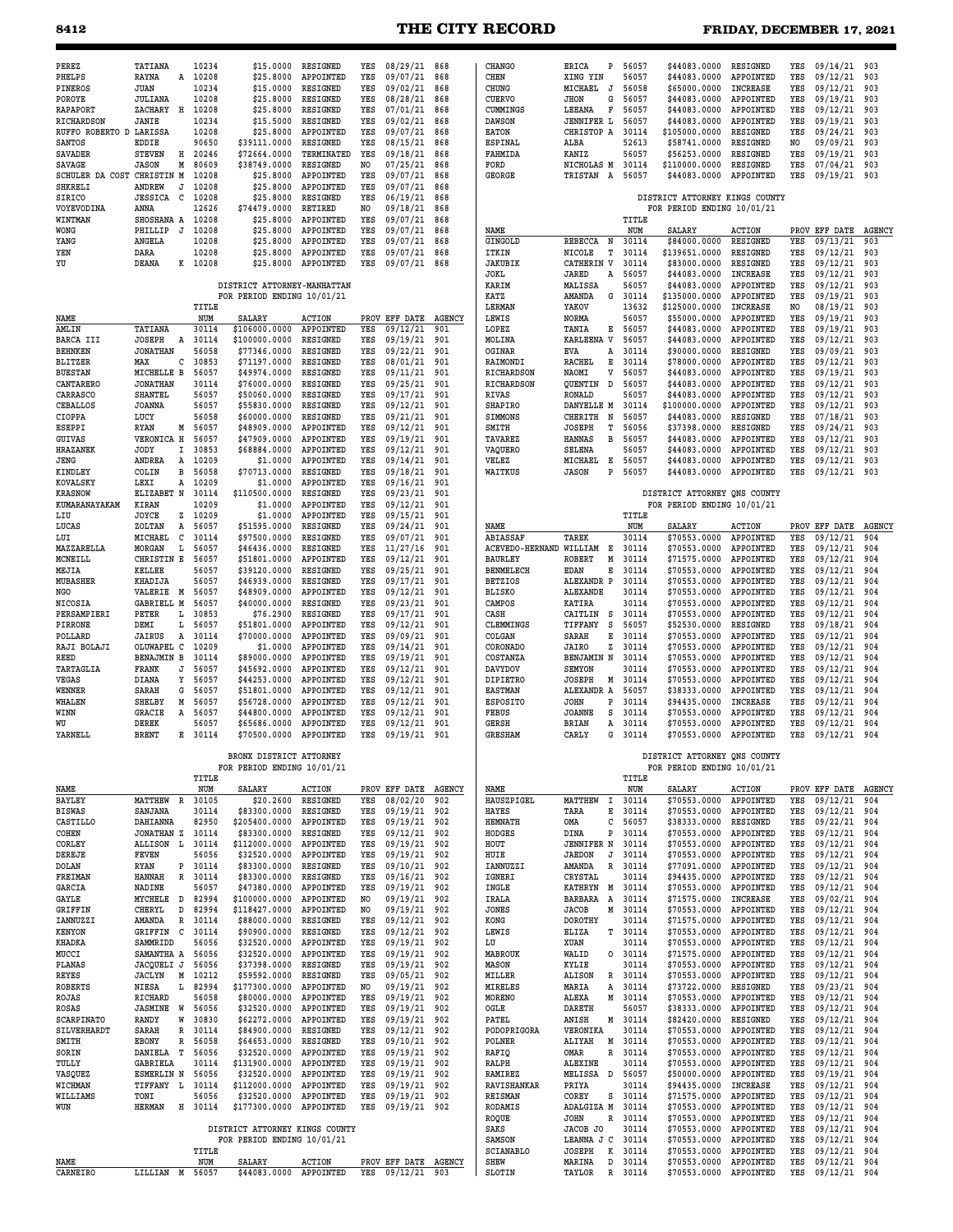# FRIDAY, DECEMBER 17, 2021 **THE CITY RECORD**

| $\sim$<br>$\sim$ |
|------------------|
|------------------|

| TADROS                        | MICHAEL                          | 30114            | \$70553.0000                   | APPOINTED                          | YES        | 09/12/21 904                         |               |                                    |                                  |                | PRESIDENT BOROUGH OF MANHATTAN |                                    |            |                                  |                      |
|-------------------------------|----------------------------------|------------------|--------------------------------|------------------------------------|------------|--------------------------------------|---------------|------------------------------------|----------------------------------|----------------|--------------------------------|------------------------------------|------------|----------------------------------|----------------------|
| TAN                           | HOCK PHE                         | 95622            | \$123600.0000                  | RESIGNED                           | YES        | 09/23/21                             | 904           |                                    |                                  |                | FOR PERIOD ENDING 10/15/21     |                                    |            |                                  |                      |
| VIRMANI<br>WHITE              | PRIYANKA L<br>BRIANNA M          | 30114<br>30114   | \$70553.0000<br>\$70553.0000   | APPOINTED<br>APPOINTED             | YES<br>YES | 09/12/21<br>09/14/21                 | 904<br>904    | NAME                               |                                  | TITLE<br>NUM   | SALARY                         | <b>ACTION</b>                      |            | PROV EFF DATE AGENCY             |                      |
| <b>WONG</b>                   | <b>JESSICA</b>                   | 30114            | \$70553.0000                   | APPOINTED                          | YES        | 09/12/21                             | 904           | VALENTINE                          | EDITH                            | A 56057        | \$55867.6800                   | RETIRED                            | YES        | 09/30/21                         | 010                  |
| WU                            | ANDREW<br>z                      | 30114            | \$70553.0000                   | APPOINTED                          | YES        | 09/12/21                             | 904           |                                    |                                  |                |                                |                                    |            |                                  |                      |
| WUN                           | <b>HERMAN</b><br>н               | 30114            | \$156913.0000                  | RESIGNED                           | YES        | 09/19/21                             | 904           |                                    |                                  |                | OFFICE OF THE COMPTROLLER      |                                    |            |                                  |                      |
| WYLIE                         | DANIEL<br>J                      | 56057            | \$38333.0000                   | APPOINTED                          | YES        | 09/12/21                             | 904           |                                    |                                  |                | FOR PERIOD ENDING 10/15/21     |                                    |            |                                  |                      |
| YANG<br>YUAN                  | LISSA<br>L<br>THERESA H 30114    | 30114            | \$94435.0000<br>\$70553.0000   | <b>INCREASE</b><br>APPOINTED       | YES<br>YES | 09/12/21<br>09/12/21                 | 904<br>904    | NAME                               |                                  | TITLE<br>NUM   | <b>SALARY</b>                  | <b>ACTION</b>                      |            | PROV EFF DATE AGENCY             |                      |
|                               |                                  |                  |                                |                                    |            |                                      |               | CHAN                               | CINDI<br>к                       | 06710          | \$60000.0000                   | APPOINTED                          | YES        | 09/26/21                         | 015                  |
|                               |                                  |                  | DISTRICT ATTORNEY RICHMOND COU |                                    |            |                                      |               | <b>HERASME</b>                     | CHRISTOP                         | 06710          | \$50218.0000                   | RESIGNED                           | YES        | 09/03/21                         | 015                  |
|                               |                                  |                  | FOR PERIOD ENDING 10/01/21     |                                    |            |                                      |               | ISMAILGECI                         | <b>AULONA</b>                    | 60860          | \$85623.0000                   | RESIGNED                           | YES        | 09/29/21                         | 015                  |
|                               |                                  | TITLE            |                                |                                    |            |                                      |               | KHAN                               | HARIS                            | 56058          | \$60471.0000                   | RESIGNED                           | YES        | 10/04/21                         | 015                  |
| NAME                          |                                  | NUM              | <b>SALARY</b>                  | <b>ACTION</b>                      |            | PROV EFF DATE                        | <b>AGENCY</b> | LAI                                | DORIS<br>s                       | 06711          | \$85800.0000                   | <b>INCREASE</b>                    | YES        | 09/26/21                         | 015                  |
| AYERS<br>BALTADAKIS LIMA ANNA | MATTHEW<br>J                     | 30114<br>56057   | \$76220.0000<br>\$47787.0000   | RESIGNED<br>RESIGNED               | YES<br>YES | 09/19/21<br>09/23/21                 | 905<br>905    | OMAR<br>RAMIREZ BRALOVE ALISTAIR S | <b>OLA</b><br>н                  | 06710<br>06710 | \$21,0000<br>\$21,0000         | RESIGNED<br>RESIGNED               | YES<br>YES | 09/22/21<br>10/01/21             | 015<br>015           |
| D'AMATO                       | MARK                             | 30114            | \$69616.0000                   | APPOINTED                          | YES        | 09/12/21                             | 905           | TEJANI                             | YASMIN<br>в                      | 40502          | \$95774.0000                   | RETIRED                            | NO         | 09/30/21                         | 015                  |
| <b>GIOVINAZZO</b>             | <b>GABRIELL</b>                  | 30114            | \$69616.0000                   | APPOINTED                          | YES        | 09/12/21                             | 905           | TURILLI                            | MICHAEL                          | 95005          | \$109358.0000                  | <b>RESIGNED</b>                    | YES        | 10/03/21                         | 015                  |
| HALL JR                       | <b>JOHN</b><br>J                 | 30114            | \$87000.0000                   | RESIGNED                           | YES        | 09/21/21                             | 905           |                                    |                                  |                |                                |                                    |            |                                  |                      |
| <b>PATERNO</b>                | ALEXANDR A                       | 30114            | \$69616.0000                   | APPOINTED                          | YES        | 09/12/21                             | 905           |                                    |                                  |                | OFFICE OF EMERGENCY MANAGEMENT |                                    |            |                                  |                      |
| RIVERA                        | SERENA<br>I                      | 56057            | \$53560.0000                   | RESIGNED                           | YES        | 09/10/21                             | 905           |                                    |                                  |                | FOR PERIOD ENDING 10/15/21     |                                    |            |                                  |                      |
| ROSS                          | MATTHEW D                        | 30114            | \$69616.0000                   | APPOINTED                          | YES        | 09/12/21 905                         |               |                                    |                                  | TITLE          |                                |                                    |            |                                  |                      |
|                               |                                  |                  | DISTRICT ATTORNEY-SPECIAL NARC |                                    |            |                                      |               | NAME<br><b>BORGER</b>              | N<br>ALYSSA                      | NUM<br>06766   | <b>SALARY</b><br>\$28,0000     | <b>ACTION</b><br>APPOINTED         | YES        | PROV EFF DATE<br>10/03/21        | <b>AGENCY</b><br>017 |
|                               |                                  |                  | FOR PERIOD ENDING 10/01/21     |                                    |            |                                      |               | HIGUCHI                            | YURY                             | 06766          | \$75197.0000                   | RESIGNED                           | YES        | 09/25/21                         | 017                  |
|                               |                                  | TITLE            |                                |                                    |            |                                      |               |                                    |                                  |                |                                |                                    |            |                                  |                      |
| NAME                          |                                  | NUM              | <b>SALARY</b>                  | <b>ACTION</b>                      |            | PROV EFF DATE AGENCY                 |               |                                    |                                  |                | OFFICE OF MANAGEMENT & BUDGET  |                                    |            |                                  |                      |
| FLORESTAL                     | PATRICK<br>A                     | 10074            | \$114960.0000                  | PROMOTED                           | NO         | 09/12/21                             | 906           |                                    |                                  |                | FOR PERIOD ENDING 10/15/21     |                                    |            |                                  |                      |
| RAIMONDI                      | <b>RACHEL</b><br>Е               | 30114            | \$78000.0000                   | RESIGNED                           | YES        | 09/12/21 906                         |               | NAME                               |                                  | TITLE<br>NUM   | <b>SALARY</b>                  | <b>ACTION</b>                      |            | PROV EFF DATE AGENCY             |                      |
|                               |                                  |                  | OFFICE OF THE MAYOR            |                                    |            |                                      |               | ABAD                               | ERIK<br>Α                        | 0608A          | \$137601.0000                  | <b>INCREASE</b>                    | YES        | 10/03/21                         | 019                  |
|                               |                                  |                  | FOR PERIOD ENDING 10/15/21     |                                    |            |                                      |               | <b>BOIRARD</b>                     | TARA                             | 0608A          | \$230726.0000                  | <b>INCREASE</b>                    | YES        | 09/19/21                         | 019                  |
|                               |                                  | TITLE            |                                |                                    |            |                                      |               | BRINDISI                           | <b>FRANCESC</b>                  | 0608A          | \$230726.0000                  | <b>INCREASE</b>                    | YES        | 09/19/21                         | 019                  |
| NAME                          |                                  | NUM              | <b>SALARY</b>                  | <b>ACTION</b>                      |            | PROV EFF DATE AGENCY                 |               | CONNALLON                          | MICHAEL J                        | 0608A          | \$158987.0000                  | <b>INCREASE</b>                    | YES        | 09/26/21                         | 019                  |
| <b>BLACK</b>                  | <b>GAEL</b><br>Е                 | 0668A            | \$125000.0000                  | <b>INCREASE</b>                    | YES        | 09/19/21                             | 002           | <b>FAVALORO</b>                    | THOMAS                           | 06088          | \$62480.0000                   | RESIGNED                           | YES        | 10/01/21                         | 019                  |
| COHEN<br>DENT                 | AVERY<br>s<br>MALIK<br>Е         | 0668A<br>0527A   | \$130000.0000<br>\$135000.0000 | <b>INCREASE</b><br><b>INCREASE</b> | YES<br>YES | 07/11/21<br>10/03/21                 | 002<br>002    | FITZGERALD<br>GODINER              | KILEY<br>А<br>KENNETH J          | 06088<br>10026 | \$25.6500<br>\$242767.0000     | RESIGNED<br><b>INCREASE</b>        | YES<br>NO  | 10/03/21<br>09/19/21             | 019<br>019           |
| <b>DUNN</b>                   | NELLIE                           | 0668A            | \$95877.0000                   | <b>INCREASE</b>                    | YES        | 09/01/21                             | 002           | <b>GOLDSTEIN</b>                   | <b>JOSHUA</b><br>s               | 0608A          | \$182304.0000                  | <b>INCREASE</b>                    | YES        | 10/03/21                         | 019                  |
| FINKELSTEIN                   | <b>RACHEL</b><br>c               | 0527A            | \$104977.0000                  | <b>INCREASE</b>                    | YES        | 09/01/21                             | 002           | GU                                 | <b>SHIRLEY</b>                   | 0608A          | \$117810.0000                  | <b>INCREASE</b>                    | YES        | 09/26/21                         | 019                  |
| KARRIEM                       | MACEO<br>н                       | 0668A            | \$56000.0000                   | APPOINTED                          | YES        | 09/26/21                             | 002           |                                    |                                  |                |                                |                                    |            |                                  |                      |
| NAYEM                         | TASFIA<br>т                      | 0668A            | \$94091.0000                   | <b>INCREASE</b>                    | YES        | 09/01/21                             | 002           |                                    |                                  |                | OFFICE OF MANAGEMENT & BUDGET  |                                    |            |                                  |                      |
| POLAKUNNIL                    | ABRAHAM<br>J                     | 0668A            | \$60000.0000                   | APPOINTED                          | YES        | 09/28/21                             | 002           |                                    |                                  |                | FOR PERIOD ENDING 10/15/21     |                                    |            |                                  |                      |
| QUINONEZ<br>REDDING           | MATTHEW<br>A<br><b>SEAN</b><br>P | 05278<br>0668A   | \$88920.0000<br>\$118167.0000  | <b>INCREASE</b><br>RESIGNED        | YES<br>YES | 09/16/21<br>09/26/21                 | 002<br>002    | NAME                               |                                  | TITLE<br>NUM   | SALARY                         | <b>ACTION</b>                      |            | PROV EFF DATE AGENCY             |                      |
| RICH                          | <b>KAREN</b><br>м                | 06405            | \$64772.0000                   | RETIRED                            | YES        | 10/01/21                             | 002           | <b>HENKELS</b>                     | <b>JACOB</b><br>W                | 06088          | \$62480.0000                   | APPOINTED                          | YES        | 10/03/21                         | 019                  |
| <b>VEST</b>                   | TOMI<br>c                        | 95005            | \$112795.0000                  | RESIGNED                           | YES        | 09/26/21                             | 002           | ISLAM                              | MAINUL                           | 06088          | \$70291.0000                   | RESIGNED                           | YES        | 08/25/21                         | 019                  |
|                               |                                  |                  |                                |                                    |            |                                      |               | LEONARDOS                          | NIKOLAOS A                       | 0608A          | \$137601.0000                  | <b>INCREASE</b>                    | YES        | 09/26/21                         | 019                  |
|                               |                                  |                  | <b>BOARD OF ELECTION</b>       |                                    |            |                                      |               | <b>MATUSOV</b>                     | ARTYOM<br>Е                      | 06088          | \$70291.0000                   | APPOINTED                          | YES        | 10/03/21                         | 019                  |
|                               |                                  |                  | FOR PERIOD ENDING 10/15/21     |                                    |            |                                      |               | NAUPARI                            | <b>SHARON</b><br>Е               | 06088          | \$66230.0000                   | RESIGNED                           | YES        | 09/26/21                         | 019                  |
| NAME                          |                                  | TITLE<br>NUM     | SALARY                         | <b>ACTION</b>                      |            | PROV EFF DATE AGENCY                 |               | SANTANGELO<br>SCOTT                | CHRISTOP E<br>SERITTA A          | 0608A<br>0608A | \$141766.0000<br>\$196950.0000 | <b>INCREASE</b><br><b>INCREASE</b> | YES<br>YES | 09/26/21<br>09/19/21             | 019<br>019           |
| CAMILO                        | MIGUELIN M                       | 94406            | \$100000.0000                  | APPOINTED                          | YES        | 09/19/21                             | 003           | SONG                               | JUMI                             | 0608A          | \$124878.0000                  | APPOINTED                          | YES        | 10/03/21                         | 019                  |
| FELICIANO                     | JOSE<br>м                        | 94207            | \$27.6900                      | <b>INCREASE</b>                    | YES        | 09/15/21                             | 003           |                                    |                                  |                |                                |                                    |            |                                  |                      |
| FOSTER                        | THOMAS                           | 94210            | \$24.6300                      | <b>INCREASE</b>                    | YES        | 09/15/21                             | 003           |                                    |                                  |                | TAX COMMISSION                 |                                    |            |                                  |                      |
| <b>GRAHAM</b>                 | <b>CEASAR</b>                    | 94367            | \$15.4500                      | APPOINTED                          | YES        | 09/26/21                             | 003           |                                    |                                  |                | FOR PERIOD ENDING 10/15/21     |                                    |            |                                  |                      |
| <b>GUNDERSEN</b>              | KATHLEEN A 94206                 |                  | \$63136.0000                   | <b>INCREASE</b><br><b>INCREASE</b> | YES        | 09/15/21                             | 003           |                                    |                                  | TITLE          |                                |                                    |            |                                  |                      |
| <b>JOHNSON</b><br>KEELS       | <b>RAMONA</b><br>KEVIN           | 94232<br>M 94367 | \$21,2600<br>\$15.4500         | APPOINTED                          | YES<br>YES | 09/15/21<br>10/07/21                 | 003<br>003    | NAME<br><b>BEDZULA</b>             | <b>JOSEPH</b><br>J               | NUM<br>40202   | SALARY<br>\$104119.0000        | <b>ACTION</b><br>APPOINTED         | YES        | PROV EFF DATE<br>10/03/21        | <b>AGENCY</b><br>021 |
| LOW                           | JENNY<br>L                       | 94356            | \$300.0000                     | APPOINTED                          | YES        | 09/26/21                             | 003           | PICKER                             | LEONARD<br>I                     | 95333          | \$160611.0000                  | <b>INCREASE</b>                    | YES        | 09/12/21                         | 021                  |
| <b>LUGO</b>                   | MARGARIT                         | 94412            | \$96536.0000                   | RESIGNED                           | YES        | 09/25/21                             | 003           | TANG                               | LOUISA                           | 10005          | \$165000.0000                  | INCREASE                           | YES        | 08/29/21                         | 021                  |
| MARSHALL                      | DANA<br>L                        | 94211            | \$50000.0000                   | <b>INCREASE</b>                    | YES        | 10/03/21                             | 003           |                                    |                                  |                |                                |                                    |            |                                  |                      |
| ORR                           | WILLIAM<br>к                     | 94232            | \$21,2600                      | <b>INCREASE</b>                    | YES        | 09/15/21                             | 003           |                                    |                                  |                | LAW DEPARTMENT                 |                                    |            |                                  |                      |
| PEDRI<br>PINCUS               | VINCENT J<br><b>BORIS</b>        | 94210<br>94524   | \$45000.0000<br>\$62474.0000   | RESIGNED<br><b>INCREASE</b>        | YES<br>YES | 09/18/21 003<br>09/15/21 003         |               |                                    |                                  | TITLE          | FOR PERIOD ENDING 10/15/21     |                                    |            |                                  |                      |
| WILLIAMS                      | ATIYA                            | 94232            | \$21.2600                      | INCREASE                           |            | YES 09/15/21 003                     |               | NAME                               |                                  | NUM            | SALARY                         | <b>ACTION</b>                      |            | PROV EFF DATE AGENCY             |                      |
|                               |                                  |                  |                                |                                    |            |                                      |               | AHMED                              | <b>PERVEZ</b>                    | 10074          | \$169027.0000                  | APPOINTED                          | YES        | 10/03/21                         | 025                  |
|                               |                                  |                  | CAMPAIGN FINANCE BOARD         |                                    |            |                                      |               | AROUBAS                            | SHLOMIT                          | 30112          | \$111595.0000                  | RESIGNED                           | YES        | 09/30/21                         | 025                  |
|                               |                                  |                  | FOR PERIOD ENDING 10/15/21     |                                    |            |                                      |               | <b>BRATIN</b>                      | ROSS                             | F 30112        | \$94883.0000                   | RESIGNED                           | YES        | 10/08/21                         | 025                  |
| NAME                          |                                  | TITLE<br>NUM     | SALARY                         |                                    |            | PROV EFF DATE AGENCY                 |               | COLON<br><b>CUSHMAN</b>            | CHAYLISE C<br><b>STEVEN</b><br>s | 10251<br>30140 | \$19.9200<br>\$243272.0000     | RESIGNED<br>INCREASE               | YES<br>YES | 10/05/21<br>10/03/21             | 025<br>025           |
| MCGUIRE                       | KATHERIN J                       | 06601            | \$52000.0000                   | <b>ACTION</b><br>RESIGNED          |            | YES 09/22/21 004                     |               | DIAB                               | <b>KATHERIN</b>                  | 30080          | \$27.1900                      | RESIGNED                           | YES        | 10/01/21                         | 025                  |
|                               |                                  |                  |                                |                                    |            |                                      |               | <b>EDMONDS</b>                     | DOMINIQU K 30080                 |                | \$49677.0000                   | RESIGNED                           | NO         | 10/05/21                         | 025                  |
|                               |                                  |                  | NYC EMPLOYEES RETIREMENT SYS   |                                    |            |                                      |               | EICHENHOLTZ                        | ERIC                             | 3011B          | \$205248.0000                  | INCREASE                           | YES        | 10/03/21                         | 025                  |
|                               |                                  |                  | FOR PERIOD ENDING 10/15/21     |                                    |            |                                      |               | FARAH                              | ALEXANDE J 30112                 |                | \$73579.0000                   | APPOINTED                          | YES        | 09/26/21                         | 025                  |
|                               |                                  | TITLE            |                                |                                    |            |                                      |               | FISHER                             | GARRETT C                        | 30112          | \$73579.0000                   | APPOINTED                          | YES        | 10/03/21                         | 025                  |
| NAME<br>ADENUGA               | KEHINDE                          | NUM<br>60910     | SALARY<br>\$52242.0000         | <b>ACTION</b><br>TERMINATED        | NO         | PROV EFF DATE AGENCY<br>10/05/21 009 |               | GILL<br>GORDON                     | M<br>NICOLE<br>PATRICK M 30112   | 30112          | \$133040.0000<br>\$75121.0000  | APPOINTED<br>APPOINTED             | YES<br>YES | 10/03/21<br>09/12/21 025         | 025                  |
| AMINOV                        | MIKHAIL                          | 40493            | \$69511.0000                   | APPOINTED                          | NO         | 10/03/21 009                         |               | IBRAHIM                            | NADINE                           | 30112          | \$84736.0000                   | APPOINTED                          | YES        | 10/03/21                         | 025                  |
| ASH                           | <b>SHANTA</b>                    | M 40493          | \$54528.0000                   | APPOINTED                          | NO.        | 10/03/21                             | 009           | LATOS                              | ANASTASI N 30112                 |                | \$80440.0000                   | APPOINTED                          | YES        | 10/03/21                         | 025                  |
| BAILEY                        | к<br>ATOYA                       | 40493            | \$55618.0000                   | APPOINTED                          | NO         | 09/26/21 009                         |               | LEACH                              | N<br>KELLIE                      | 30080          | \$49677.0000                   | RESIGNED                           | NO         | 10/08/21                         | 025                  |
| <b>BYERS</b>                  | MELISSA K                        | 60888            | \$55364.0000                   | APPOINTED                          | YES        | 09/26/21                             | 009           | LEAR                               | LEWIS<br>R                       | 30112          | \$153666.0000                  | RESIGNED                           | YES        | 10/07/21                         | 025                  |
| CHENG                         | <b>JONATHAN</b>                  | 40493            | \$54528.0000                   | APPOINTED                          | NO.        | 09/26/21                             | 009           | LIPMAN                             | REBECCA E                        | 30112          | \$94883.0000                   | RESIGNED                           | YES        | 09/26/21                         | 025                  |
| CLYDE<br>FERNANDEZ            | CHRISTIN M 40493<br>MAURICIO     | 40493            | \$54528.0000<br>\$66000.0000   | APPOINTED<br>APPOINTED             | NO<br>NO   | 09/26/21 009<br>09/26/21             | 009           | MACDONELL<br>MARGALSKI             | PATRICK E 30112<br>RANI          | B 10251        | \$76206.0000<br>\$41848.0000   | RESIGNED<br>RESIGNED               | YES<br>NO  | 09/29/21 025<br>09/30/21         | 025                  |
| GOODEN-CAMPBELL SOPHIA        |                                  | A 60888          | \$40345.0000                   | DISMISSED                          | NO.        | 09/28/21                             | 009           | MCFARLAND                          | FIONA                            | R 30112        | \$73579.0000                   | APPOINTED                          |            | YES 10/03/21                     | 025                  |
| GUANDIQUE-LI                  | KAPO                             | 40493            | \$54528.0000                   | APPOINTED                          | NO         | 10/03/21 009                         |               |                                    |                                  |                |                                |                                    |            |                                  |                      |
| GURICO                        | NICHOLAS M                       | 1002C            | \$85880.0000                   | INCREASE                           | NO         | 09/26/21                             | 009           |                                    |                                  |                | LAW DEPARTMENT                 |                                    |            |                                  |                      |
| KONG                          | NICOLE<br>$\mathbf N$            | 40493            | \$59014.0000                   | APPOINTED                          | NO.        | 10/03/21 009                         |               |                                    |                                  |                | FOR PERIOD ENDING 10/15/21     |                                    |            |                                  |                      |
| LAUREANO                      | ALASIA                           | 60888            | \$55364.0000                   | APPOINTED                          | YES        | 09/26/21 009                         |               |                                    |                                  | TITLE          |                                |                                    |            |                                  |                      |
| LIN<br>MASTROTA               | XIAOTING<br>TIFFANY              | 40493<br>40493   | \$60855.0000<br>\$54528.0000   | APPOINTED<br>APPOINTED             | NO<br>NO.  | 10/03/21<br>09/26/21 009             | 009           | NAME<br>MEDINA SR                  | DANIEL<br>Α                      | NUM<br>10251   | SALARY<br>\$36390.0000         | <b>ACTION</b><br>RESIGNED          | NO         | PROV EFF DATE AGENCY<br>10/01/21 | 025                  |
| PAN                           | LI ZHI                           | 40493            | \$47416.0000                   | APPOINTED                          | NO         | 10/03/21                             | 009           | NEUFELD                            | SHERYL<br>R                      | 3011B          | \$205248.0000                  | <b>INCREASE</b>                    | YES        | 10/03/21                         | 025                  |
| PATEL                         | ANISH                            | 40493            | \$54528.0000                   | APPOINTED                          | NO         | 09/26/21                             | 009           | OKAFOR                             | KENNEDY 0                        | 12627          | \$65731.0000                   | RESIGNED                           | NO         | 02/25/20                         | 025                  |
| PATEL                         | CHIRAG                           | 40493            | \$47416.0000                   | APPOINTED                          | NO         | 09/26/21                             | 009           | ORELLANA                           | с<br>WENDY                       | 56058          | \$60403.0000                   | RESIGNED                           | YES        | 06/12/19                         | 025                  |
| RAMRATTAN                     | VISHAL                           | 40493            | \$73000.0000                   | APPOINTED                          | NO         | 09/26/21                             | 009           | PASKA                              | CHRISTIN M                       | 30112          | \$153666.0000                  | RESIGNED                           | YES        | 10/08/21                         | 025                  |
| SHIN                          | PILLS00                          | 40493            | \$54528.0000                   | APPOINTED                          | NO         | 10/03/21                             | 009           | PIERRE                             | LUCIENNE                         | 30112          | \$94883.0000                   | RESIGNED                           | YES        | 08/23/21                         | 025<br>025           |
| <b>STENNETT</b><br>TAKSER     | DONALD<br>VADIM                  | K 40493<br>40493 | \$62216.0000<br>\$68257.0000   | APPOINTED<br>APPOINTED             | NO.<br>NO  | 10/03/21 009<br>09/26/21             | 009           | RIORDAN<br>RIVES                   | SHANNON F 30112<br>WILLIAM       | 30112          | \$80440.0000<br>\$111595.0000  | APPOINTED<br>RETIRED               | YES<br>YES | 09/26/21<br>10/02/21             | 025                  |
| VELAZCO                       | <b>AUGUSTO</b>                   | 40493            | \$47416.0000                   | APPOINTED                          | NO         | 09/26/21                             | 009           | SAAVEDRA                           | DANIEL<br>G                      | 30112          | \$94883.0000                   | RESIGNED                           | YES        | 09/24/21                         | 025                  |
| WELSOME                       | <b>STEVEN</b>                    | A 40493          | \$54528.0000                   | APPOINTED                          | NO         | 09/26/21 009                         |               | SAPSON                             | YEKATERI                         | 30112          | \$76206.0000                   | RESIGNED                           |            | YES 10/09/21 025                 |                      |
| WU                            | YU-HSIEN                         | 40493            | \$54528.0000 APPOINTED         |                                    | NO         | 10/03/21 009                         |               | SIEBEL                             | <b>JUSTIN</b> L 30112            |                | \$101077.0000 RESIGNED         |                                    |            | YES 10/08/21 025                 |                      |